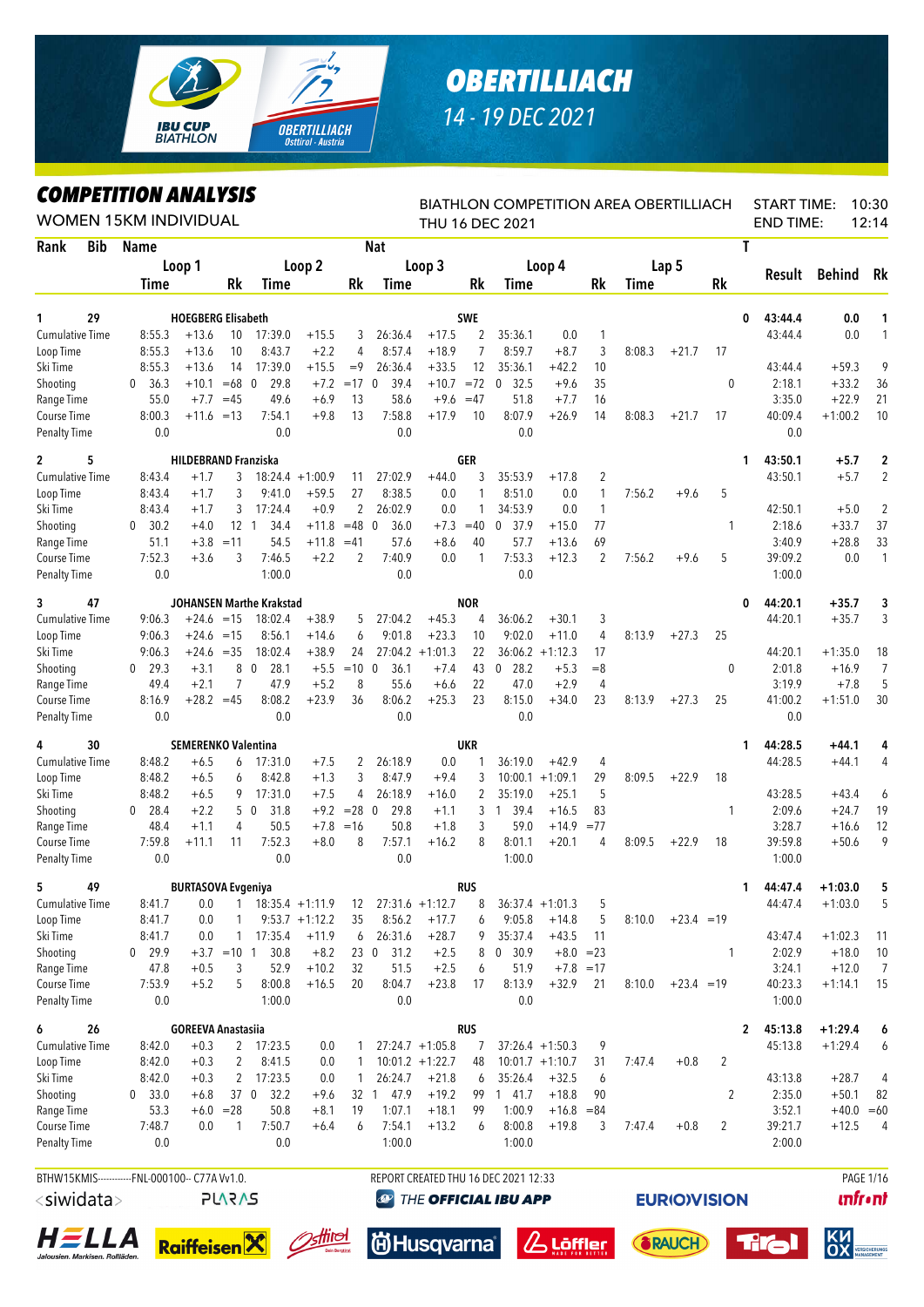| <b>Bib</b><br>Rank     | <b>Name</b>      |                                       |               |                                   |                    |         | <b>Nat</b>             |                      |               |                    |                        |                |        |              |                | T  |         |           |              |
|------------------------|------------------|---------------------------------------|---------------|-----------------------------------|--------------------|---------|------------------------|----------------------|---------------|--------------------|------------------------|----------------|--------|--------------|----------------|----|---------|-----------|--------------|
|                        |                  | Loop 1                                |               |                                   | Loop 2             |         |                        | Loop 3               |               |                    | Loop 4                 |                |        | Lap 5        |                |    |         |           |              |
|                        | Time             |                                       | Rk            | Time                              |                    | Rk      | Time                   |                      | Rk            | Time               |                        | Rk             | Time   |              | Rk             |    | Result  | Behind    | Rk           |
|                        |                  |                                       |               |                                   |                    |         |                        |                      |               |                    |                        |                |        |              |                |    |         |           |              |
| 59<br>7                |                  | <b>WIESENSARTER Marion</b>            |               |                                   |                    |         |                        |                      | GER           |                    |                        |                |        |              |                | 1. | 45:17.7 | $+1:33.3$ | 7            |
| <b>Cumulative Time</b> | 9:06.9           | $+25.2$                               | 17            | 18:06.7<br>8:59.8                 | $+43.2$            | 6       | 27:11.4                | $+52.5$              | 5             |                    | $37:20.3 +1:44.2$      | 7              |        |              |                |    | 45:17.7 | $+1:33.3$ | 7            |
| Loop Time<br>Ski Time  | 9:06.9<br>9:06.9 | $+25.2$<br>$+25.2$                    | 17<br>37      | 18:06.7                           | $+18.3$<br>$+43.2$ | 7<br>29 | 9:04.7<br>27:11.4      | $+26.2$<br>$+1:08.5$ | 11<br>28      | 10:08.9<br>36:20.3 | $+1:17.9$<br>$+1:26.4$ | 35<br>26       | 7:57.4 | $+10.8$      | 6              |    | 44:17.7 | $+1:32.6$ | 17           |
| Shooting               | 35.4<br>0        | $+9.2$                                | $= 570$       | 34.8                              | $+12.2$            | 50      | 38.1<br>$\mathbf{0}$   | $+9.4$               | $=64$         | 33.7<br>-1         | $+10.8$                | $=40$          |        |              | $\mathbf{1}$   |    | 2:22.1  | $+37.2$   | 47           |
| Range Time             | 56.7             | $+9.4$                                | 60            | 54.9                              | $+12.2$            | $=44$   | 58.9                   | $+9.9$               | $= 53$        | 54.4               | $+10.3$                | $=44$          |        |              |                |    | 3:44.9  | $+32.8$   | $=39$        |
| <b>Course Time</b>     | 8:10.2           |                                       | $+21.5 = 31$  | 8:04.9                            | $+20.6$            | $= 28$  | 8:05.8                 | $+24.9$              | $=19$         | 8:14.5             | $+33.5$                | 22             | 7:57.4 | $+10.8$      | 6              |    | 40:32.8 | $+1:23.6$ | 20           |
| <b>Penalty Time</b>    | 0.0              |                                       |               | 0.0                               |                    |         | 0.0                    |                      |               | 1:00.0             |                        |                |        |              |                |    | 1:00.0  |           |              |
| 8<br>28                |                  |                                       |               | <b>KNOTTEN Karoline Offigstad</b> |                    |         |                        |                      | <b>NOR</b>    |                    |                        |                |        |              |                | 2  | 45:24.5 | $+1:40.1$ | 8            |
| <b>Cumulative Time</b> |                  | $9:47.7 + 1:06.0$                     | 44            |                                   | $19:32.5 + 2:09.0$ | 32      |                        | $28:22.4 +2:03.5$    | 18            |                    | $37:18.6 + 1:42.5$     | 6              |        |              |                |    | 45:24.5 | $+1:40.1$ | 8            |
| Loop Time              |                  | $9:47.7 + 1:06.0$                     | 44            |                                   | $9:44.8 + 1:03.3$  | 32      | 8:49.9                 | $+11.4$              | 4             | 8:56.2             | $+5.2$                 | $\overline{c}$ | 8:05.9 | $+19.3$      | 12             |    |         |           |              |
| Ski Time               | 8:47.7           | $+6.0$                                | $=7$          | 17:32.5                           | $+9.0$             | 5       | 26:22.4                | $+19.5$              | 5             | 35:18.6            | $+24.7$                | 4              |        |              |                |    | 43:24.5 | $+39.4$   | 5            |
| Shooting               | 127.0            | $+0.8$                                |               | 2 <sub>1</sub><br>25.3            | $+2.7$             | 6       | 30.1<br>$\mathbf 0$    | $+1.4$               | $=$ 5         | 30.8<br>0          | $+7.9$                 | 22             |        |              | 2              |    | 1:53.3  | $+8.4$    | $\sqrt{3}$   |
| Range Time             | 47.5             | $+0.2$                                | 2             | 45.0                              | $+2.3$             | 4       | 50.9                   | $+1.9$               | $=4$          | 51.2               | $+7.1$                 | 15             |        |              |                |    | 3:14.6  | $+2.5$    | $=2$         |
| Course Time            | 8:00.2           | $+11.5$                               | 12            | 7:59.8                            | $+15.5$            | 19      | 7:59.0                 | $+18.1$              | 11            | 8:05.0             | $+24.0$                | 9              | 8:05.9 | $+19.3$      | 12             |    | 40:09.9 | $+1:00.7$ | 11           |
| <b>Penalty Time</b>    | 1:00.0           |                                       |               | 1:00.0                            |                    |         | 0.0                    |                      |               | 0.0                |                        |                |        |              |                |    | 2:00.0  |           |              |
| 9<br>2                 |                  | <b>SHEVCHENKO Anastasia</b>           |               |                                   |                    |         |                        |                      | <b>RUS</b>    |                    |                        |                |        |              |                | 1. | 45:39.1 | $+1:54.7$ | 9            |
| <b>Cumulative Time</b> | 9:08.2           | $+26.5$                               | 19            |                                   | $19:07.6 + 1:44.1$ | 23      |                        | $28:16.6 + 1:57.7$   | 16            |                    | $37:28.7 + 1:52.6$     | 10             |        |              |                |    | 45:39.1 | $+1:54.7$ | 9            |
| Loop Time              | 9:08.2           | $+26.5$                               | 19            |                                   | $9:59.4 +1:17.9$   | 39      | 9:09.0                 | $+30.5$              | 16            | 9:12.1             | $+21.1$                | 8              | 8:10.4 | $+23.8$      | 21             |    |         |           |              |
| Ski Time               | 9:08.2           | $+26.5$                               | 39            | 18:07.6                           | $+44.1$            | 31      | 27:16.6                | $+1:13.7$            | 32            |                    | $36:28.7 +1:34.8$      | 33             |        |              |                |    | 44:39.1 | $+1:54.0$ | 27           |
| Shooting               | 0, 32.3          | $+6.1$                                | 30            | 35.9<br>-1                        | $+13.3$            | 61      | 40.8<br>$\mathbf 0$    | $+12.1$              | 81            | 39.8<br>0          | $+16.9$                | 85             |        |              | 1              |    | 2:29.0  | $+44.1$   | $=68$        |
| Range Time             | 51.9             | $+4.6$                                | $=16$         | 54.9                              | $+12.2$            | $=44$   | 59.6                   | $+10.6$              | 56            | 59.5               | $+15.4$                | 80             |        |              |                |    | 3:45.9  | $+33.8$   | 44           |
| Course Time            | 8:16.3           | $+27.6$                               | 44            | 8:04.5                            | $+20.2$            | 27      | 8:09.4                 | $+28.5$              | 27            | 8:12.6             | $+31.6$                | 19             | 8:10.4 | $+23.8$      | 21             |    | 40:53.2 | $+1:44.0$ | 27           |
| <b>Penalty Time</b>    | 0.0              |                                       |               | 1:00.0                            |                    |         | 0.0                    |                      |               | 0.0                |                        |                |        |              |                |    | 1:00.0  |           |              |
| 4<br>10                |                  | <b>RIEDER Christina</b>               |               |                                   |                    |         |                        |                      | AUT           |                    |                        |                |        |              |                | 0  | 46:01.7 | $+2:17.3$ | 10           |
| <b>Cumulative Time</b> | 9:09.7           | $+28.0$                               | 21            | 18:21.5                           | $+58.0$            | 9       |                        | $27:53.1 + 1:34.2$   | 11            | 37:21.0            | $+1:44.9$              | 8              |        |              |                |    | 46:01.7 | $+2:17.3$ | 10           |
| Loop Time              | 9:09.7           | $+28.0$                               | 21            | 9:11.8                            | $+30.3$            | 18      | 9:31.6                 | $+53.1$              | 35            | 9:27.9             | $+36.9$                | 17             | 8:40.7 | $+54.1$      | 64             |    |         |           |              |
| Ski Time               | 9:09.7           | $+28.0$                               | 43            | 18:21.5                           | $+58.0$            | 45      |                        | $27:53.1 + 1:50.2$   | 52            | 37:21.0            | $+2:27.1$              | 54             |        |              |                |    | 46:01.7 | $+3:16.6$ | 55           |
| Shooting               | 0<br>31.1        | $+4.9$                                | 20            | 24.3<br>$\Omega$                  | $+1.7$             | 2       | $\Omega$<br>34.2       | $+5.5$               | $= 21$        | $0$ 27.6           | $+4.7$                 | 6              |        |              | 0              |    | 1:57.4  | $+12.5$   | 6            |
| Range Time             | 52.7             | $+5.4$                                | 20            | 45.4                              | $+2.7$             | 5       | 55.4                   | $+6.4$               | $=19$         | 47.5               | $+3.4$                 | 5              |        |              |                |    | 3:21.0  | $+8.9$    | 6            |
| <b>Course Time</b>     | 8:17.0           | $+28.3$                               | $=47$         | 8:26.4                            | $+42.1$            | 68      | 8:36.2                 | $+55.3$              | 69            | 8:40.4             | $+59.4$                | 67             | 8:40.7 | $+54.1$      | 64             |    | 42:40.7 | $+3:31.5$ | 66           |
| Penalty Time           | 0.0              |                                       |               | 0.0                               |                    |         | 0.0                    |                      |               | 0.0                |                        |                |        |              |                |    | 0.0     |           |              |
| 58<br>11               |                  | <b>JUPPE Anna</b>                     |               |                                   |                    |         |                        |                      | AUT           |                    |                        |                |        |              |                | 2  | 46:12.8 | $+2:28.4$ | 11           |
| <b>Cumulative Time</b> |                  | $9:45.9 +1:04.2$                      | 43            |                                   | $19:39.4 +2:15.9$  | 37      |                        | $28:33.3 + 2:14.4$   | 19            |                    | $38:02.8 + 2:26.7$     | 14             |        |              |                |    | 46:12.8 | $+2:28.4$ | 11           |
| Loop Time              |                  | $9:45.9 +1:04.2$                      | 43            |                                   | $9:53.5 +1:12.0$   | 34      | 8:53.9                 | $+15.4$              | 5             | 9:29.5             | $+38.5 = 19$           |                | 8:10.0 | $+23.4 = 19$ |                |    |         |           |              |
| Ski Time               | 8:45.9           | $+4.2$                                | 4             | 17:39.4                           | $+15.9$            | 11      | 26:33.3                | $+30.4$              | 11            |                    | $36:02.8 +1:08.9$      | 16             |        |              |                |    | 44:12.8 | $+1:27.7$ | 14           |
| Shooting               | 1, 34.7          |                                       | $+8.5 = 51$ 1 | 48.0                              | $+25.4 = 97$       |         | $\mathbf 0$<br>44.5    | $+15.8$              | 95            | 0<br>1:0           | $+44.7$                | 104            |        |              | $\overline{2}$ |    | 3:14.9  | $+1:30.0$ | 101          |
| Range Time             | 56.5             |                                       | $+9.2 = 57$   | 1:09.2                            | $+26.5$            | 94      | 1:05.3                 | $+16.3$              | 95            | 1:26.3             | $+42.2$                | 104            |        |              |                |    | 4:37.3  | $+1:25.2$ | 97           |
| Course Time            | 7:49.4           | $+0.7$                                | 2             | 7:44.3                            | 0.0                | 1       | 7:48.6                 | $+7.7$               | 4             | 8:03.2             | $+22.2$                | 7              | 8:10.0 | $+23.4 = 19$ |                |    | 39:35.5 | $+26.3$   | 5            |
| <b>Penalty Time</b>    | 1:00.0           |                                       |               | 1:00.0                            |                    |         | 0.0                    |                      |               | 0.0                |                        |                |        |              |                |    | 2:00.0  |           |              |
| 12<br>70               |                  | <b>CICHON Kamila</b>                  |               |                                   |                    |         |                        |                      | <b>POL</b>    |                    |                        |                |        |              |                | 0  | 46:15.3 | $+2:30.9$ | 12           |
| <b>Cumulative Time</b> | 9:28.3           | $+46.6$                               | 33            |                                   | $18:45.8 + 1:22.3$ | 16      |                        | $28:05.8 +1:46.9$    | 13            |                    | $37:42.6 + 2:06.5$     | 11             |        |              |                |    | 46:15.3 | $+2:30.9$ | 12           |
| Loop Time              | 9:28.3           | $+46.6$                               | 33            | 9:17.5                            | $+36.0$            | 22      | 9:20.0                 | $+41.5$              | 28            | 9:36.8             | $+45.8$                | 21             | 8:32.7 | $+46.1$      | 52             |    |         |           |              |
| Ski Time               | 9:28.3           | $+46.6$                               | 71            |                                   | $18:45.8 + 1:22.3$ | 64      |                        | $28:05.8 + 2:02.9$   | 59            |                    | $37:42.6 + 2:48.7$     | 61             |        |              |                |    | 46:15.3 | $+3:30.2$ | 61           |
| Shooting               | 0, 34.8          | $+8.6$                                |               | 54 0<br>34.2                      | $+11.6$            |         | 45 0 37.4              | $+8.7$               | 50            | 041.9              | $+19.0$                | 91             |        |              | $\pmb{0}$      |    | 2:28.5  | $+43.6$   | 63           |
| Range Time             | 56.4             | $+9.1$                                | 56            | 55.7                              | $+13.0$            | 49      | 58.8                   | $+9.8 = 51$          |               | 1:02.8             | $+18.7$                | 89             |        |              |                |    | 3:53.7  | $+41.6$   | 67           |
| Course Time            | 8:31.9           | $+43.2$                               | 70            | 8:21.8                            | $+37.5 = 62$       |         | 8:21.2                 | $+40.3$              | 49            | 8:34.0             | $+53.0 = 59$           |                | 8:32.7 | $+46.1$      | 52             |    | 42:21.6 | $+3:12.4$ | 57           |
| <b>Penalty Time</b>    | 0.0              |                                       |               | 0.0                               |                    |         | $0.0\,$                |                      |               | 0.0                |                        |                |        |              |                |    | 0.0     |           |              |
| 88<br>13               |                  | <b>ANDERSSON Ingela</b>               |               |                                   |                    |         |                        |                      | <b>SWE</b>    |                    |                        |                |        |              |                | 2  | 46:24.9 | $+2:40.5$ | 13           |
| <b>Cumulative Time</b> |                  | $9:57.8 +1:16.1 = 48$ 18:58.6 +1:35.1 |               |                                   |                    | 18      |                        | $27:56.5 +1:37.6$    | 12            |                    | $37:57.1 +2:21.0$      | 12             |        |              |                |    | 46:24.9 | $+2:40.5$ | 13           |
| Loop Time              |                  | $9:57.8 +1:16.1 = 48$                 |               | 9:00.8                            | $+19.3$            | 9       | 8:57.9                 | $+19.4$              | 8             |                    | $10:00.6 + 1:09.6$     | 30             | 8:27.8 | $+41.2$      | 46             |    |         |           |              |
| Ski Time               | 8:57.8           |                                       |               | $+16.1$ = 18 17:58.6              | $+35.1$            | 19      | 26:56.5                | $+53.6$              | 15            |                    | $35:57.1 + 1:03.2$     | 14             |        |              |                |    | 44:24.9 | $+1:39.8$ | 21           |
| Shooting               | $1 \quad 27.1$   | $+0.9$                                |               | 3 0<br>24.6                       | $+2.0$             |         | 3 <sub>0</sub><br>30.1 | $+1.4$               | $= 5 \quad 1$ | 22.9               | 0.0                    | 1              |        |              | $\overline{2}$ |    | 1:44.9  | 0.0       | $\mathbf{1}$ |
| Range Time             | 48.5             | $+1.2$                                | 5             | 46.7                              | $+4.0$             | 6       | 52.6                   | $+3.6$               | 8             | 46.8               | $+2.7$                 | 3              |        |              |                |    | 3:14.6  | $+2.5$    | $=2$         |
| Course Time            | 8:09.3           |                                       | $+20.6 = 29$  | 8:14.1                            | $+29.8$            | 47      | 8:05.3                 | $+24.4$              | 18            | 8:13.8             | $+32.8$                | 20             | 8:27.8 | $+41.2$      | 46             |    | 41:10.3 | $+2:01.1$ | 34           |
| <b>Penalty Time</b>    | 1:00.0           |                                       |               | 0.0                               |                    |         | 0.0                    |                      |               | 1:00.0             |                        |                |        |              |                |    | 2:00.0  |           |              |















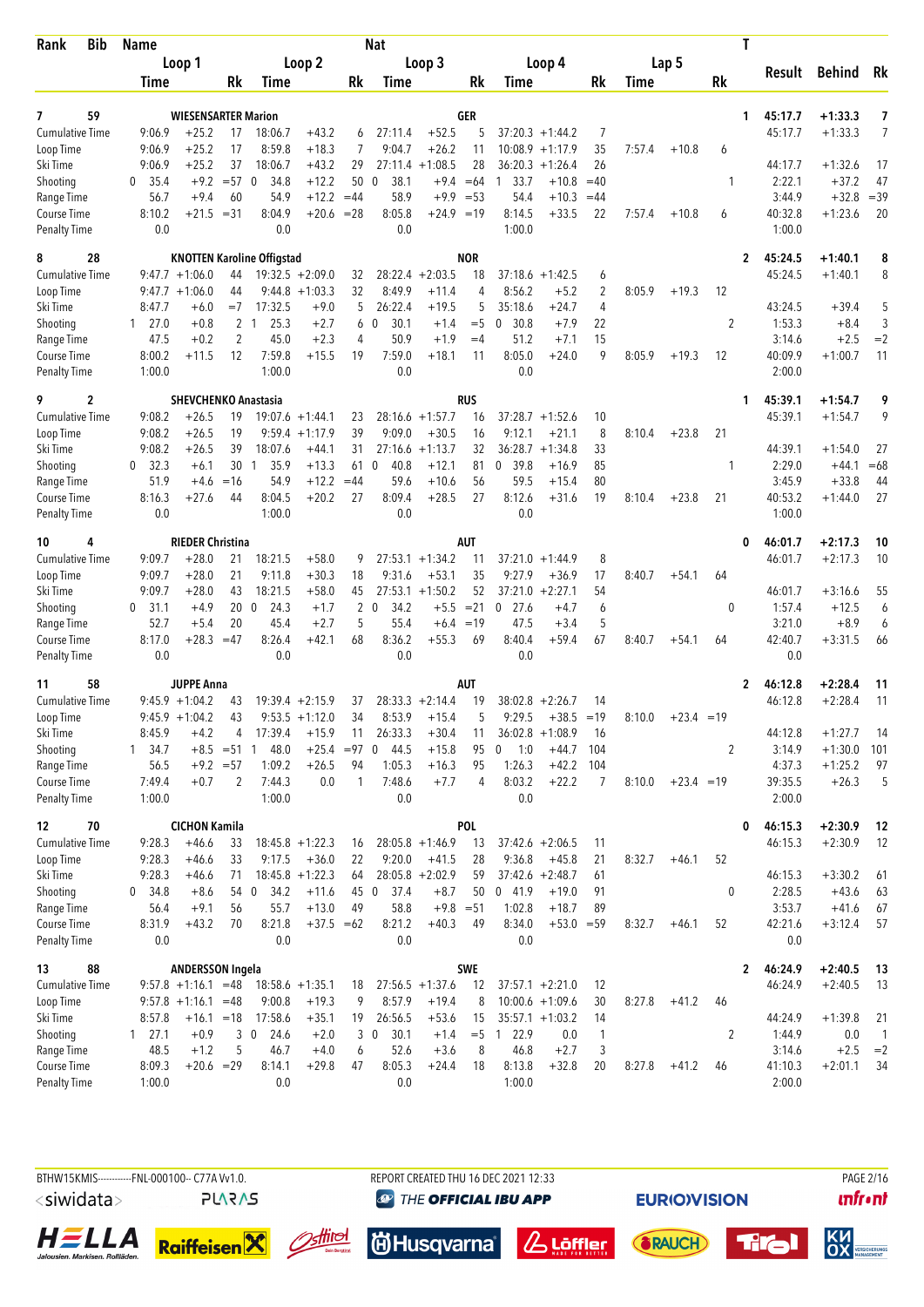| <b>Bib</b><br>Rank                        | <b>Name</b>       |                              |                  |                             |                    |              | Nat                 |                    |             |                        |                  |          |        |              |              | T  |                   |                    |                |
|-------------------------------------------|-------------------|------------------------------|------------------|-----------------------------|--------------------|--------------|---------------------|--------------------|-------------|------------------------|------------------|----------|--------|--------------|--------------|----|-------------------|--------------------|----------------|
|                                           |                   | Loop 1                       |                  |                             | Loop 2             |              |                     | Loop 3             |             |                        | Loop 4           |          |        | Lap 5        |              |    |                   |                    |                |
|                                           | Time              |                              | Rk               | Time                        |                    | Rk           | Time                |                    | Rk          | Time                   |                  | Rk       | Time   |              | Rk           |    | Result            | Behind             | Rk             |
|                                           |                   |                              |                  |                             |                    |              |                     |                    |             |                        |                  |          |        |              |              |    |                   |                    |                |
| 33<br>14                                  |                   | <b>LEHTLA Kadri</b>          |                  |                             |                    |              |                     |                    | EST         |                        |                  |          |        |              |              | 1. | 46:32.6           | $+2:48.2$          | 14             |
| Cumulative Time                           | 9:17.9            | $+36.2$                      | 26               | 18:23.4                     | $+59.9$            | 10           |                     | $27:41.4 +1:22.5$  | 9           | $37:58.0 + 2:21.9$     |                  | 13       |        |              |              |    | 46:32.6           | $+2:48.2$          | 14             |
| Loop Time                                 | 9:17.9            | $+36.2$                      | 26               | 9:05.5                      | $+24.0$            | 12           | 9:18.0              | $+39.5$            | 26          | 10:16.6                | $+1:25.6$        | 38       | 8:34.6 | $+48.0$      | 55           |    |                   |                    |                |
| Ski Time                                  | 9:17.9            | $+36.2$                      | 53               | 18:23.4                     | $+59.9$            | 47           |                     | $27:41.4 +1:38.5$  | 45          | 36:58.0                | $+2:04.1$        | 43       |        |              |              |    | 45:32.6           | $+2:47.5$          | 46             |
| Shooting<br>Range Time                    | 32.1<br>0<br>53.1 | $+5.9$<br>$+5.8$             | $= 28$<br>$= 25$ | 31.8<br>$\mathbf 0$<br>52.6 | $+9.2$<br>$+9.9$   | $= 28$<br>31 | 36.0<br>0<br>57.3   | $+7.3$<br>$+8.3$   | $=40$<br>38 | 32.4<br>1<br>52.7      | $+9.5$<br>$+8.6$ | 34<br>26 |        |              | 1            |    | 2:12.5<br>3:35.7  | $+27.6$<br>$+23.6$ | 24<br>23       |
| Course Time                               | 8:24.8            | $+36.1$                      | 58               | 8:12.9                      | $+28.6$            | $=45$        | 8:20.7              | $+39.8$            | 48          | 8:23.9                 | $+42.9$          | 39       | 8:34.6 | $+48.0$      | 55           |    | 41:56.9           | $+2:47.7$          | 49             |
| <b>Penalty Time</b>                       | 0.0               |                              |                  | 0.0                         |                    |              | 0.0                 |                    |             | 1:00.0                 |                  |          |        |              |              |    | 1:00.0            |                    |                |
| 7<br>15                                   |                   | <b>JEANMONNOT Lou</b>        |                  |                             |                    |              |                     |                    | FRA         |                        |                  |          |        |              |              | 2  | 46:33.3           | $+2:48.9$          | 15             |
| <b>Cumulative Time</b>                    |                   | $10:03.8 + 1:22.1$           | 57               |                             | $19:04.1 + 1:40.6$ | 20           |                     | $28:09.6 +1:50.7$  | 14          | $38:17.5 + 2:41.4$     |                  | 15       |        |              |              |    | 46:33.3           | $+2:48.9$          | 15             |
| Loop Time                                 |                   | $10:03.8 + 1:22.1$           | 57               | 9:00.3                      | $+18.8$            | 8            | 9:05.5              | $+27.0$            | 12          | $10:07.9 + 1:16.9$     |                  | 34       | 8:15.8 | $+29.2$      | 27           |    |                   |                    |                |
| Ski Time                                  | 9:03.8            | $+22.1$                      | 28               | 18:04.1                     | $+40.6$            | 27           | 27:09.6             | $+1:06.7$          | 25          | 36:17.5                | $+1:23.6$        | 23       |        |              |              |    | 44:33.3           | $+1:48.2$          | 26             |
| Shooting                                  | 34.7<br>1         | $+8.5$                       | $= 510$          | 38.4                        | $+15.8$            | 75           | 35.6<br>0           | $+6.9$             | $=32$       | 34.7<br>$\overline{1}$ | $+11.8$          | $= 55$   |        |              | 2            |    | 2:23.4            | $+38.5$            | 50             |
| Range Time                                | 54.5              | $+7.2$                       | $=40$            | 59.0                        | $+16.3$            | 71           | 56.3                | $+7.3$             | $=26$       | 55.6                   | $+11.5$          | 54       |        |              |              |    | 3:45.4            | $+33.3$            | 42             |
| <b>Course Time</b>                        | 8:09.3            | $+20.6 = 29$                 |                  | 8:01.3                      | $+17.0$            | 22           | 8:09.2              | $+28.3$            | 26          | 8:12.3                 | $+31.3$          | 18       | 8:15.8 | $+29.2$      | 27           |    | 40:47.9           | $+1:38.7 = 23$     |                |
| <b>Penalty Time</b>                       | 1:00.0            |                              |                  | 0.0                         |                    |              | 0.0                 |                    |             | 1:00.0                 |                  |          |        |              |              |    | 2:00.0            |                    |                |
| 16<br>9                                   |                   | <b>ANDERSSON Sara</b>        |                  |                             |                    |              |                     |                    | <b>SWE</b>  |                        |                  |          |        |              |              | 4  | 46:45.1           | $+3:00.7$          | 16             |
| <b>Cumulative Time</b>                    | 8:55.1            | $+13.4$                      | 8                |                             | $18:37.8 + 1:14.3$ | 13           |                     | $27:20.0 +1:01.1$  | 6           | $38:58.5 + 3:22.4$     |                  | 18       |        |              |              |    | 46:45.1           | $+3:00.7$          | 16             |
| Loop Time                                 | 8:55.1            | $+13.4$                      | 8                | 9:42.7                      | $+1:01.2$          | 29           | 8:42.2              | $+3.7$             | 2           | 11:38.5                | $+2:47.5$        | 79       | 7:46.6 | 0.0          | 1            |    |                   |                    |                |
| Ski Time                                  | 8:55.1            | $+13.4$                      | 12               | 17:37.8                     | $+14.3$            | 8            | 26:20.0             | $+17.1$            | 3           | 34:58.5                | $+4.6$           | 2        |        |              |              |    | 42:45.1           | 0.0                | 1              |
| Shooting                                  | 31.3<br>0         | $+5.1$                       | $= 22 \quad 1$   | 29.8                        | $+7.2$             | $=17$        | 33.0<br>$\mathbf 0$ | $+4.3$             | $=15$       | 3<br>38.6              | $+15.7$          | 79       |        |              | 4            |    | 2:12.8            | $+27.9$            | 25             |
| Range Time                                | 51.1              | $+3.8$                       | $=11$            | 49.7                        | $+7.0$             | 14           | 50.9                | $+1.9$             | $=4$        | 57.5                   | $+13.4$          | 66       |        |              |              |    | 3:29.2            | $+17.1$            | 14             |
| Course Time                               | 8:04.0            | $+15.3$                      | 17               | 7:53.0                      | $+8.7$             | 10           | 7:51.3              | $+10.4$            | 5           | 7:41.0                 | 0.0              | 1        | 7:46.6 | 0.0          | 1            |    | 39:15.9           | $+6.7$             | $\overline{2}$ |
| <b>Penalty Time</b>                       | 0.0               |                              |                  | 1:00.0                      |                    |              | 0.0                 |                    |             | 3:00.0                 |                  |          |        |              |              |    | 4:00.0            |                    |                |
| 24<br>17                                  |                   | <b>HALVARSSON Ella</b>       |                  |                             |                    |              |                     |                    | <b>SWE</b>  |                        |                  |          |        |              |              | 1  | 46:54.7           | $+3:10.3$          | 17             |
| <b>Cumulative Time</b>                    | 9:16.2            | $+34.5$                      | 25               |                             | $19:33.7 + 2:10.2$ | 33           |                     | $29:05.1 + 2:46.2$ | 22          | 38:29.8                | $+2:53.7$        | 16       |        |              |              |    | 46:54.7           | $+3:10.3$          | 17             |
| Loop Time                                 | 9:16.2            | $+34.5$                      | 25               | 10:17.5                     | $+1:36.0$          | 52           | 9:31.4              | $+52.9$            | 34          | 9:24.7                 | $+33.7$          | 14       | 8:24.9 | $+38.3 = 41$ |              |    |                   |                    |                |
| Ski Time                                  | 9:16.2            | $+34.5$                      | 50               | 18:33.7                     | $+1:10.2$          | 55           | 28:05.1             | $+2:02.2$          | 57          | 37:29.8                | $+2:35.9$        | 57       |        |              |              |    | 45:54.7           | $+3:09.6$          | 53             |
| Shooting                                  | 34.2<br>0         | $+8.0$                       | 45               | 35.8<br>$\overline{1}$      | $+13.2$            | $= 55$       | 37.1<br>0           | $+8.4$             | $=48$       | 31.5<br>0              | $+8.6$           | 27       |        |              | 1            |    | 2:18.8            | $+33.9$            | 38<br>54       |
| Range Time                                | 56.2              | $+8.9$                       | $=50$            | 58.1                        | $+15.4$            | 63           | 1:00.3              | $+11.3 = 63$       |             | 54.8<br>8:29.9         | $+10.7$          | 48       |        |              |              |    | 3:49.4            | $+37.3$            | 52             |
| <b>Course Time</b><br><b>Penalty Time</b> | 8:20.0<br>0.0     | $+31.3$                      | 51               | 8:19.4<br>1:00.0            | $+35.1$            | 57           | 8:31.1<br>0.0       | $+50.2$            | 65          | 0.0                    | $+48.9$          | 53       | 8:24.9 | $+38.3 = 41$ |              |    | 42:05.3<br>1:00.0 | $+2:56.1$          |                |
| 52<br>18                                  |                   | <b>LESCINSKAITE Gabriele</b> |                  |                             |                    |              |                     |                    | LTU         |                        |                  |          |        |              |              | 2  | 47:08.7           | $+3:24.3$          | 18             |
| <b>Cumulative Time</b>                    |                   | $10:19.1 + 1:37.4 = 65$      |                  |                             | $19:25.1 + 2:01.6$ | 29           |                     | $28:44.1 + 2:25.2$ | 21          | $39:02.3 + 3:26.2$     |                  | 19       |        |              |              |    | 47:08.7           | $+3:24.3$          | 18             |
| Loop Time                                 |                   | $10:19.1 + 1:37.4$           | $=65$            | 9:06.0                      | $+24.5$            | 13           | 9:19.0              | $+40.5$            | 27          | $10:18.2 + 1:27.2$     |                  | 40       | 8:06.4 | $+19.8$      | 13           |    |                   |                    |                |
| Ski Time                                  | 9:19.1            | $+37.4 = 55$                 |                  |                             | $18:25.1 + 1:01.6$ | 50           |                     | $27:44.1 + 1:41.2$ | 48          | $37:02.3 + 2:08.4$     |                  | 44       |        |              |              |    | 45:08.7           | $+2:23.6$          | 40             |
| Shooting                                  | 1, 36.5           | $+10.3$                      | 70               | $\mathbf 0$<br>34.0         | $+11.4$            | 42 0         | 32.6                |                    | $+3.9 = 12$ | 34.6<br>1              | $+11.7$          | $= 52$   |        |              | 2            |    | 2:17.9            | $+33.0$            | 35             |
| Range Time                                | 57.2              | $+9.9$                       | 62               | 54.5                        | $+11.8 = 41$       |              | 54.5                | $+5.5 = 13$        |             | 54.1                   | $+10.0$          | 39       |        |              |              |    | 3:40.3            | $+28.2$            | 32             |
| Course Time                               | 8:21.9            | $+33.2$                      | 54               | 8:11.5                      | $+27.2$            | 43           | 8:24.5              | $+43.6$            | 52          | 8:24.1                 | $+43.1 = 40$     |          | 8:06.4 | $+19.8$      | 13           |    | 41:28.4           | $+2:19.2$          | 41             |
| <b>Penalty Time</b>                       | 1:00.0            |                              |                  | 0.0                         |                    |              | 0.0                 |                    |             | 1:00.0                 |                  |          |        |              |              |    | 2:00.0            |                    |                |
| 19<br>43                                  |                   | AKHATOVA Lyudmila            |                  |                             |                    |              |                     |                    | KAZ         |                        |                  |          |        |              |              | 1  | 47:15.2           | $+3:30.8$          | 19             |
| <b>Cumulative Time</b>                    | 9:27.9            | $+46.2$                      | 31               |                             | $19:56.1 + 2:32.6$ | 41           |                     | $29:27.8 + 3:08.9$ | 28          | $38:57.0 + 3:20.9$     |                  | 17       |        |              |              |    | 47:15.2           | $+3:30.8$          | 19             |
| Loop Time                                 | 9:27.9            | $+46.2$                      | 31               |                             | $10:28.2 + 1:46.7$ | 56           | 9:31.7              | $+53.2$            | 36          | 9:29.2                 | $+38.2$          | 18       | 8:18.2 | $+31.6$      | 34           |    |                   |                    |                |
| Ski Time                                  | 9:27.9            | $+46.2 = 68$                 |                  |                             | $18:56.1 + 1:32.6$ | 70           |                     | $28:27.8 + 2:24.9$ | 69          | $37:57.0 + 3:03.1$     |                  | 68       |        |              |              |    | 46:15.2           | $+3:30.1$          | 60             |
| Shooting                                  | $0$ 37.7          | $+11.5 = 76$ 1               |                  | 46.0                        | $+23.4$            |              | 92 0<br>42.7        | $+14.0$            |             | 92 0 37.1              | $+14.2 = 73$     |          |        |              | $\mathbf{1}$ |    | 2:43.8            | $+58.9$            | 92             |
| Range Time                                | 1:00.3            | $+13.0$                      | 87               | 1:07.2                      | $+24.5$            | 91           | 1:04.3              | $+15.3 = 91$       |             | 58.2                   | $+14.1$          | $= 71$   |        |              |              |    | 4:10.0            | $+57.9$            | 92             |
| Course Time                               | 8:27.6            | $+38.9 = 62$                 |                  | 8:21.0                      | $+36.7 = 60$       |              | 8:27.4              | $+46.5$            | 56          | 8:31.0                 | $+50.0$          | 55       | 8:18.2 | $+31.6$      | 34           |    | 42:05.2           | $+2:56.0$          | 51             |
| <b>Penalty Time</b>                       | 0.0               |                              |                  | 1:00.0                      |                    |              | 0.0                 |                    |             | 0.0                    |                  |          |        |              |              |    | 1:00.0            |                    |                |
| 13<br>20                                  |                   | <b>BENED Camille</b>         |                  |                             |                    |              |                     |                    | FRA         |                        |                  |          |        |              |              | 3  | 47:25.0           | $+3:40.6$          | 20             |
| <b>Cumulative Time</b>                    |                   | $11:13.6 + 2:31.9$           | 90               |                             | $21:09.5 + 3:46.0$ | 70           |                     | $30:21.9 +4:03.0$  | 50          | $39:29.2 + 3:53.1$     |                  | 28       |        |              |              |    | 47:25.0           | $+3:40.6$          | 20             |
| Loop Time                                 |                   | $11:13.6 + 2:31.9$           | 90               |                             | $9:55.9 +1:14.4$   | 37           | 9:12.4              | $+33.9$            | 21          | 9:07.3                 | $+16.3$          | 6        | 7:55.8 | $+9.2$       | 4            |    |                   |                    |                |
| Ski Time                                  | 9:13.6            | $+31.9$                      | 46               | 18:09.5                     | $+46.0$            | 33           |                     | $27:21.9 +1:19.0$  | 36          | $36:29.2 + 1:35.3$     |                  | 34       |        |              |              |    | 44:25.0           | $+1:39.9$          | 22             |
| Shooting                                  | 2, 32.6           |                              | $+6.4 = 33$ 1    | 28.0                        | $+5.4$             |              | 9 0<br>35.9         |                    | $+7.2 = 36$ | 0, 30.4                | $+7.5$           | 20       |        |              | 3            |    | 2:07.0            | $+22.1$            | 17             |
| Range Time                                | 54.4              |                              | $+7.1 = 38$      | 48.8                        | $+6.1$             | 10           | 57.1                | $+8.1 = 36$        |             | 50.5                   | $+6.4 = 13$      |          |        |              |              |    | 3:30.8            | $+18.7$            | 18             |
| Course Time<br><b>Penalty Time</b>        | 8:19.2<br>2:00.0  | $+30.5$                      | 50               | 8:07.1<br>1:00.0            | $+22.8$            | 32           | 8:15.3<br>0.0       | $+34.4 = 40$       |             | 8:16.8<br>0.0          | $+35.8$          | 31       | 7:55.8 | $+9.2$       | 4            |    | 40:54.2<br>3:00.0 | $+1:45.0$          | 28             |
|                                           |                   |                              |                  |                             |                    |              |                     |                    |             |                        |                  |          |        |              |              |    |                   |                    |                |



**EURIOVISION** 















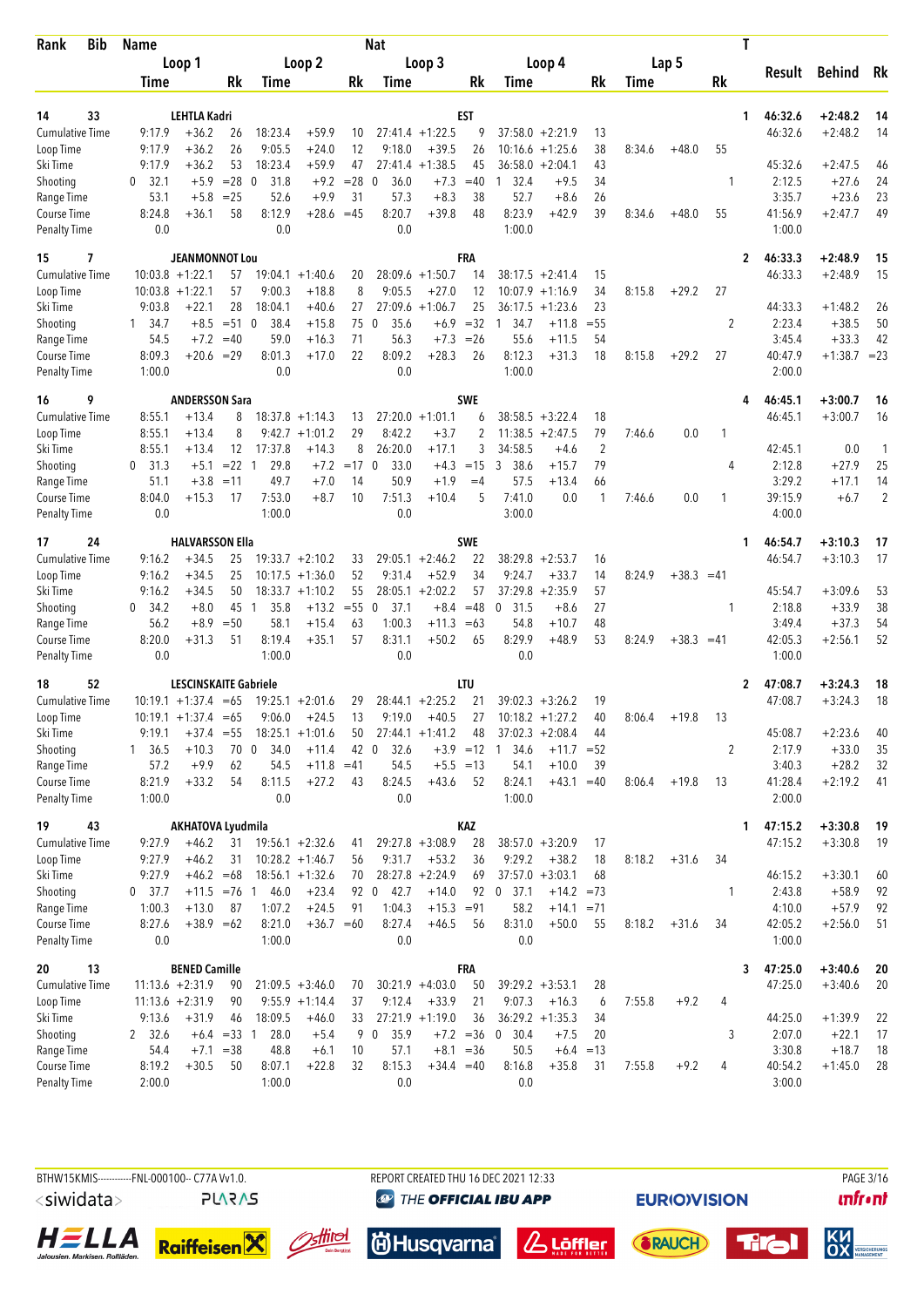| <b>Bib</b><br>Rank     | <b>Name</b>            |                            |               |                             |                    |                  | <b>Nat</b>           |                                         |             |                             |                      |                |        |              |           | T |                   |                      |          |
|------------------------|------------------------|----------------------------|---------------|-----------------------------|--------------------|------------------|----------------------|-----------------------------------------|-------------|-----------------------------|----------------------|----------------|--------|--------------|-----------|---|-------------------|----------------------|----------|
|                        |                        | Loop 1                     |               |                             | Loop 2             |                  |                      | Loop 3                                  |             |                             | Loop 4               |                |        | Lap 5        |           |   |                   |                      |          |
|                        | Time                   |                            | Rk            | Time                        |                    | Rk               | Time                 |                                         | Rk          | Time                        |                      | Rk             | Time   |              | <b>Rk</b> |   | Result            | <b>Behind</b>        | Rk       |
|                        |                        |                            |               |                             |                    |                  |                      |                                         |             |                             |                      |                |        |              |           |   |                   |                      |          |
| 31<br>21               |                        | <b>FRUEHWIRT Juliane</b>   |               |                             |                    |                  |                      |                                         | GER         |                             |                      |                |        |              |           | 3 | 47:28.7           | $+3:44.3$            | 21       |
| <b>Cumulative Time</b> |                        | $10:03.5 +1:21.8$          | 56            |                             | $20:48.4 + 3:24.9$ | 62               |                      | $30:02.4 + 3:43.5$                      | 45          | $39:16.8 + 3:40.7$          |                      | $= 21$         |        |              |           |   | 47:28.7           | $+3:44.3$            | 21       |
| Loop Time              |                        | $10:03.5 +1:21.8$          | 56            | 10:44.9                     | $+2:03.4$          | $=62$            | 9:14.0               | $+35.5$                                 | 22<br>19    | 9:14.4                      | $+23.4$              | 9<br>20        | 8:11.9 | $+25.3$      | 23        |   |                   |                      |          |
| Ski Time               | 9:03.5<br>36.7         | $+21.8$<br>$+10.5$         | 27<br>71      | 17:48.4<br>2<br>34.3        | $+24.9$<br>$+11.7$ | 16<br>$=46$      | 27:02.4<br>37.7<br>0 | $+59.5$<br>$+9.0$                       | $= 52$      | 36:16.8<br>0<br>39.2        | $+1:22.9$<br>$+16.3$ | 82             |        |              | 3         |   | 44:28.7<br>2:28.0 | $+1:43.6$<br>$+43.1$ | 24<br>61 |
| Shooting<br>Range Time | 1<br>56.3              | $+9.0$                     | $= 53$        | 54.1                        | $+11.4$            | 36               | 58.7                 | $+9.7$                                  | $=49$       | 58.9                        | $+14.8$              | $=74$          |        |              |           |   | 3:48.0            | $+35.9$              | 48       |
| Course Time            | 8:07.2                 | $+18.5$                    | 26            | 7:50.8                      | $+6.5$             | 7                | 8:15.3               | $+34.4 = 40$                            |             | 8:15.5                      | $+34.5$              | 26             | 8:11.9 | $+25.3$      | 23        |   | 40:40.7           | $+1:31.5$            | 21       |
| <b>Penalty Time</b>    | 1:00.0                 |                            |               | 2:00.0                      |                    |                  | 0.0                  |                                         |             | 0.0                         |                      |                |        |              |           |   | 3:00.0            |                      |          |
| 22<br>80               |                        | <b>GUIGONNAT Gilonne</b>   |               |                             |                    |                  |                      |                                         | FRA         |                             |                      |                |        |              |           | 3 | 47:32.1           | $+3:47.7$            | 22       |
| <b>Cumulative Time</b> | 9:06.3                 | $+24.6 = 15$               |               |                             | $20:16.6 + 2:53.1$ | 52               |                      | $29:31.4 + 3:12.5$                      | 32          | $39:26.8 + 3:50.7$          |                      | 26             |        |              |           |   | 47:32.1           | $+3:47.7$            | 22       |
| Loop Time              | 9:06.3                 | +24.6                      | $=15$         |                             | $11:10.3 + 2:28.8$ | 74               | 9:14.8               | $+36.3$                                 | 23          | 9:55.4                      | $+1:04.4$            | 26             | 8:05.3 | $+18.7$      | 10        |   |                   |                      |          |
| Ski Time               | 9:06.3                 | $+24.6$                    | $=35$         | 18:16.6                     | $+53.1$            | 39               | 27:31.4              | $+1:28.5$                               | 41          | 36:26.8                     | $+1:32.9$            | 29             |        |              |           |   | 44:32.1           | $+1:47.0$            | 25       |
| Shooting               | 40.5<br>0              | $+14.3$                    | 94            | 2<br>44.9                   | $+22.3$            | 88               | 0<br>45.0            | $+16.3$                                 | 96          | 28.2<br>-1                  | $+5.3$               | $=8$           |        |              | 3         |   | 2:38.9            | $+54.0$              | 88       |
| Range Time             | 1:00.4                 | $+13.1$                    | $= 88$        | 1:06.0                      | $+23.3$            | 90               | 1:04.5               | $+15.5$                                 | 93          | 48.9                        | $+4.8$               | $= 8$          |        |              |           |   | 3:59.8            | $+47.7$              | 83       |
| <b>Course Time</b>     | 8:05.9                 | $+17.2$                    | 24            | 8:04.3                      | $+20.0$            | 26               | 8:10.3               | $+29.4$                                 | 29          | 8:06.5                      | $+25.5$              | $=11$          | 8:05.3 | $+18.7$      | 10        |   | 40:32.3           | $+1:23.1$            | 19       |
| <b>Penalty Time</b>    | 0.0                    |                            |               | 2:00.0                      |                    |                  | 0.0                  |                                         |             | 1:00.0                      |                      |                |        |              |           |   | 3:00.0            |                      |          |
| 69<br>23               |                        | <b>DERBUSHEVA Tamara</b>   |               |                             |                    |                  |                      |                                         | <b>RUS</b>  |                             |                      |                |        |              |           | 3 | 47:39.8           | $+3:55.4$            | 23       |
| <b>Cumulative Time</b> | 8:57.9                 | $+16.2$                    | 11            |                             | $19:02.6 + 1:39.1$ | 19               |                      | $28:10.1 + 1:51.2$                      | 15          | $39:23.1 + 3:47.0$          |                      | 23             |        |              |           |   | 47:39.8           | $+3:55.4$            | 23       |
| Loop Time              | 8:57.9                 | $+16.2$                    | 11            |                             | $10:04.7 + 1:23.2$ | 43               | 9:07.5               | $+29.0$                                 | 14          | 11:13.0                     | $+2:22.0$            | 63             | 8:16.7 | $+30.1 = 28$ |           |   |                   |                      |          |
| Ski Time               | 8:57.9                 | $+16.2$                    | 20            | 18:02.6                     | $+39.1$            | 25               |                      | $27:10.1 + 1:07.2$                      | 26          | 36:23.1                     | $+1:29.2$            | 27             |        |              |           |   | 44:39.8           | $+1:54.7$            | 28       |
| Shooting               | 32.4<br>0              | $+6.2$                     | $= 31$        | 32.1<br>-1                  | $+9.5$             | 31               | $\mathbf 0$<br>35.4  | $+6.7$                                  | $=29$       | 2<br>33.0                   | $+10.1$              | $=37$          |        |              | 3         |   | 2:13.0            | $+28.1$              | 26       |
| Range Time             | 49.7                   | $+2.4$                     | 8             | 51.8                        | $+9.1$             | 26               | 54.6                 |                                         | $+5.6 = 15$ | 54.3                        | $+10.2$              | $=42$          |        |              |           |   | 3:30.4            | $+18.3$              | 17       |
| Course Time            | 8:08.2                 | $+19.5$                    | 28            | 8:12.9                      | $+28.6$            | $=45$            | 8:12.9               | $+32.0$                                 | 35          | 8:18.7                      | $+37.7$              | 32             | 8:16.7 | $+30.1$      | $= 28$    |   | 41:09.4           | $+2:00.2$            | 33       |
| <b>Penalty Time</b>    | 0.0                    |                            |               | 1:00.0                      |                    |                  | 0.0                  |                                         |             | 2:00.0                      |                      |                |        |              |           |   | 3:00.0            |                      |          |
| 3<br>24                |                        | <b>HRISTOVA Lora</b>       |               |                             |                    |                  |                      |                                         | BUL         |                             |                      |                |        |              |           | 2 | 47:40.7           | $+3:56.3$            | 24       |
| <b>Cumulative Time</b> |                        | $10:20.0 + 1:38.3$         | 68            |                             | $19:32.1 + 2:08.6$ | 31               |                      | $29:51.1 + 3:32.2$                      | 38          | 39:16.8                     | $+3:40.7$            | $= 21$         |        |              |           |   | 47:40.7           | $+3:56.3$            | 24       |
| Loop Time              |                        | $10:20.0 + 1:38.3$         | 68            | 9:12.1                      | $+30.6$            | $=19$            |                      | $10:19.0 + 1:40.5$                      | 54          | 9:25.7                      | $+34.7$              | 15             | 8:23.9 | $+37.3$      | 40        |   |                   |                      |          |
| Ski Time               | 9:20.0                 | $+38.3$                    | 57            | 18:32.1                     | $+1:08.6$          | 54               | 27:51.1              | $+1:48.2$                               | 51          | 37:16.8                     | $+2:22.9$            | 51             |        |              |           |   | 45:40.7           | $+2:55.6$            | 48       |
| Shooting<br>Range Time | $1 \quad 27.5$<br>48.7 | $+1.3$<br>$+1.4$           | 4<br>6        | 36.0<br>$\mathbf 0$<br>55.3 | $+13.4$<br>$+12.6$ | $=62$ 1<br>$=47$ | 32.4<br>52.5         | $+3.7$<br>$+3.5$                        | 10<br>7     | $\mathbf 0$<br>33.7<br>52.5 | $+10.8$<br>$+8.4$    | $=40$<br>$=22$ |        |              | 2         |   | 2:09.7<br>3:29.0  | $+24.8$<br>$+16.9$   | 20<br>13 |
| Course Time            | 8:31.3                 | $+42.6$                    | 69            | 8:16.8                      | $+32.5$            | 52               | 8:26.5               | $+45.6$                                 | 55          | 8:33.2                      | $+52.2$              | 58             | 8:23.9 | $+37.3$      | 40        |   | 42:11.7           | $+3:02.5$            | 53       |
| <b>Penalty Time</b>    | 1:00.0                 |                            |               | 0.0                         |                    |                  | 1:00.0               |                                         |             | 0.0                         |                      |                |        |              |           |   | 2:00.0            |                      |          |
| 77<br>25               |                        | <b>GRUE Eline</b>          |               |                             |                    |                  |                      |                                         | <b>NOR</b>  |                             |                      |                |        |              |           | 2 | 47:41.5           | $+3:57.1$            | 25       |
| <b>Cumulative Time</b> | 9:15.0                 | $+33.3$                    | 24            | 18:17.0                     | $+53.5$            | 7                |                      | $27:42.2 +1:23.3$                       | 10          | $39:09.6 + 3:33.5$          |                      | 20             |        |              |           |   | 47:41.5           | $+3:57.1$            | 25       |
| Loop Time              | 9:15.0                 | $+33.3$                    | 24            | 9:02.0                      | $+20.5$            | 10               | 9:25.2               | $+46.7$                                 | 30          | $11:27.4 +2:36.4$           |                      | $= 75$         | 8:31.9 | $+45.3$      | 50        |   |                   |                      |          |
| Ski Time               | 9:15.0                 | $+33.3$                    | 47            | 18:17.0                     | $+53.5$            | 40               |                      | $27:42.2 +1:39.3 = 46$                  |             | $37:09.6 + 2:15.7$          |                      | 49             |        |              |           |   | 45:41.5           | $+2:56.4$            | $=49$    |
| Shooting               | 37.7<br>0              | $+11.5 = 76$               |               | 31.1<br>$\mathbf 0$         |                    | $+8.5 = 25$      | 39.6<br>$\mathbf 0$  | $+10.9 = 74$                            |             | 2 39.7                      | $+16.8$              | 84             |        |              | 2         |   | 2:28.3            | $+43.4$              | 62       |
| Range Time             | 58.0                   | $+10.7 = 67$               |               | 51.7                        |                    | $+9.0 = 23$      | 1:01.3               | $+12.3$                                 | 74          | 1:01.5                      | $+17.4$              | $= 87$         |        |              |           |   | 3:52.5            | $+40.4$              | 64       |
| Course Time            | 8:17.0                 | $+28.3 = 47$               |               | 8:10.3                      | $+26.0$            | 38               | 8:23.9               | $+43.0$                                 | 50          | 8:25.9                      | $+44.9$              | 43             | 8:31.9 | $+45.3$      | 50        |   | 41:49.0           | $+2:39.8$            | 46       |
| <b>Penalty Time</b>    | 0.0                    |                            |               | 0.0                         |                    |                  | 0.0                  |                                         |             | 2:00.0                      |                      |                |        |              |           |   | 2:00.0            |                      |          |
| 26<br>25               |                        | <b>KERANEN Noora Kaisa</b> |               |                             |                    |                  |                      |                                         | <b>FIN</b>  |                             |                      |                |        |              |           | 2 | 47:51.0           | $+4:06.6$            | 26       |
| <b>Cumulative Time</b> | 9:27.1                 | $+45.4$                    | 30            |                             | $19:43.2 + 2:19.7$ | 38               |                      | $30:07.2 +3:48.3$                       | 46          | $39:27.3 + 3:51.2$          |                      | 27             |        |              |           |   | 47:51.0           | $+4:06.6$            | 26       |
| Loop Time              | 9:27.1                 | $+45.4$                    | 30            |                             | $10:16.1 + 1:34.6$ | 50               |                      | $10:24.0 +1:45.5$                       | 57          | 9:20.1                      | $+29.1$              | 12             | 8:23.7 | $+37.1$      | 39        |   |                   |                      |          |
| Ski Time               | 9:27.1                 | $+45.4$                    | 66            |                             | $18:43.2 + 1:19.7$ | 62               |                      | $28:07.2 +2:04.3$                       | 60          | $37:27.3 + 2:33.4$          |                      | 56             |        |              |           |   | 45:51.0           | $+3:05.9$            | 51       |
| Shooting               | $0$ 31.3               |                            | $+5.1$ = 22 1 | 29.5                        | $+6.9$             |                  | 34.4<br>16 1         | $+5.7$                                  | 23          | 28.3<br>$\overline{0}$      | $+5.4$               | 10             |        |              | 2         |   | 2:03.6            | $+18.7$              | 11       |
| Range Time             | 53.1                   | $+5.8$ = 25                |               | 49.3                        | $+6.6$             | 11               | 56.3                 |                                         | $+7.3 = 26$ | 48.9                        | $+4.8$               | $=8$           |        |              |           |   | 3:27.6            | $+15.5$              | 10       |
| Course Time            | 8:34.0                 | $+45.3$                    | 74            | 8:26.8                      | $+42.5$            | 69               | 8:27.7               | $+46.8 = 57$                            |             | 8:31.2                      | $+50.2$              | 56             | 8:23.7 | $+37.1$      | 39        |   | 42:23.4           | $+3:14.2$            | 59       |
| <b>Penalty Time</b>    | 0.0                    |                            |               | 1:00.0                      |                    |                  | 1:00.0               |                                         |             | 0.0                         |                      |                |        |              |           |   | 2:00.0            |                      |          |
| 73<br>27               |                        | <b>TRABUCCHI Beatrice</b>  |               |                             |                    |                  |                      |                                         | ITA         |                             |                      |                |        |              |           | 2 | 48:01.9           | $+4:17.5$            | 27       |
| <b>Cumulative Time</b> | 9:11.2                 | $+29.5$                    | 22            | 18:19.1                     | $+55.6$            | 8                |                      | $29:53.7 + 3:34.8$                      | 41          | $39:23.2 + 3:47.1$          |                      | 24             |        |              |           |   | 48:01.9           | $+4:17.5$            | 27       |
| Loop Time<br>Ski Time  | 9:11.2<br>9:11.2       | $+29.5$<br>$+29.5$         | 22<br>44      | 9:07.9<br>18:19.1           | $+26.4$<br>$+55.6$ | 16<br>41         |                      | $11:34.6 + 2:56.1$<br>$27:53.7 +1:50.8$ | 87<br>54    | 9:29.5<br>$37:23.2 +2:29.3$ | $+38.5$              | $=19$<br>55    | 8:38.7 | $+52.1$      | 61        |   | 46:01.9           | $+3:16.8$            | 56       |
| Shooting               | 0, 34.6                |                            | $+8.4 = 49$ 0 | 32.0                        | $+9.4$             |                  | 30 2 41.6            | $+12.9 = 87$                            |             | 0, 31.8                     | $+8.9$               | 28             |        |              | 2         |   | 2:20.0            | $+35.1$              | 41       |
| Range Time             | 56.2                   | $+8.9$                     | $=50$         | 53.4                        | $+10.7 = 33$       |                  | 1:04.1               | $+15.1$                                 | 89          | 53.3                        | $+9.2$               | 31             |        |              |           |   | 3:47.0            | $+34.9$              | 46       |
| Course Time            | 8:15.0                 | $+26.3$                    | 40            | 8:14.5                      | $+30.2$            | 49               | 8:30.5               | $+49.6$                                 | 64          | 8:36.2                      | $+55.2$              | 62             | 8:38.7 | $+52.1$      | 61        |   | 42:14.9           | $+3:05.7$            | 55       |
| <b>Penalty Time</b>    | 0.0                    |                            |               | 0.0                         |                    |                  | 2:00.0               |                                         |             | 0.0                         |                      |                |        |              |           |   | 2:00.0            |                      |          |















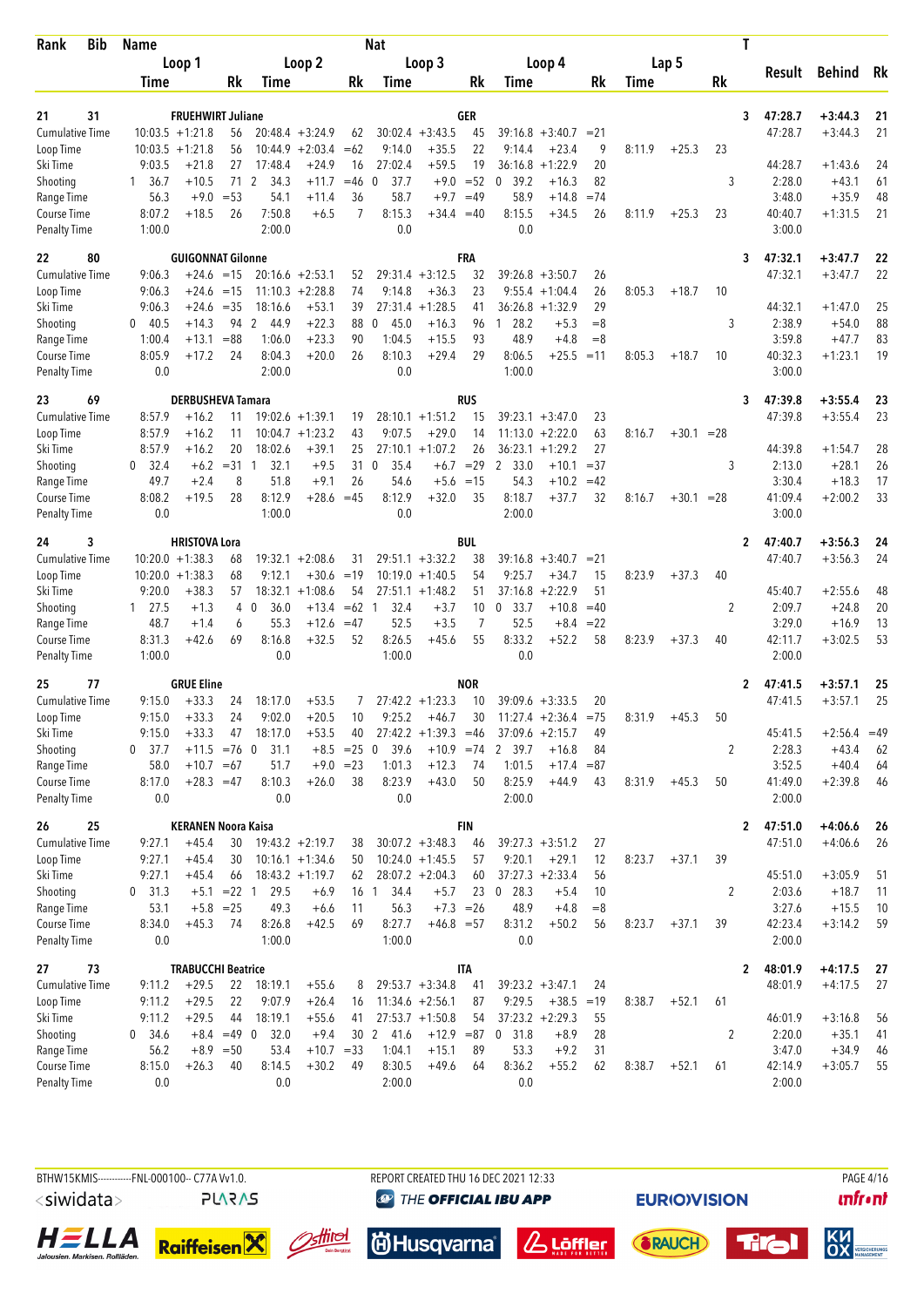| Bib<br>Rank                        | <b>Name</b>      |                               |               |                      |                      |               | <b>Nat</b>             |                                          |             |                        |                            |          |        |                  |           | T            |                   |                      |        |
|------------------------------------|------------------|-------------------------------|---------------|----------------------|----------------------|---------------|------------------------|------------------------------------------|-------------|------------------------|----------------------------|----------|--------|------------------|-----------|--------------|-------------------|----------------------|--------|
|                                    |                  | Loop 1                        |               |                      | Loop 2               |               |                        | Loop 3                                   |             |                        | Loop 4                     |          |        | Lap 5            |           |              |                   |                      |        |
|                                    | Time             |                               | Rk            | Time                 |                      | Rk            | Time                   |                                          | Rk          | Time                   |                            | Rk       | Time   |                  | <b>Rk</b> |              | Result            | Behind               | Rk     |
|                                    |                  |                               |               |                      |                      |               |                        |                                          |             |                        |                            |          |        |                  |           |              |                   |                      |        |
| 15<br>28                           |                  | <b>PILCHUK Alina</b>          |               |                      |                      |               |                        |                                          | <b>BLR</b>  |                        |                            |          |        |                  |           | 3            | 48:04.4           | $+4:20.0$            | 28     |
| <b>Cumulative Time</b>             |                  | $10:18.7 + 1:37.0$            | 64            |                      | $19:25.0 + 2:01.5$   | 28            |                        | $29:29.1 + 3:10.2$                       | 29          | $39:44.1 + 4:08.0$     |                            | 30       |        |                  |           |              | 48:04.4           | $+4:20.0$            | 28     |
| Loop Time                          | 9:18.7           | $10:18.7 + 1:37.0$<br>$+37.0$ | 64<br>54      | 9:06.3<br>18:25.0    | $+24.8$<br>$+1:01.5$ | 14<br>$=48$   |                        | $10:04.1 + 1:25.6$<br>$27:29.1 + 1:26.2$ | 50<br>38    | 10:15.0<br>36:44.1     | $+1:24.0$<br>$+1:50.2$     | 36<br>38 | 8:20.3 | $+33.7$          | 36        |              | 45:04.4           | $+2:19.3$            | 38     |
| Ski Time<br>Shooting               | $1 \quad 34.1$   | $+7.9$                        | 44            | 36.1<br>- 0          | $+13.5$              | 65            | 35.6<br>1              | $+6.9$                                   | $=32$       | 30.5<br>1              | $+7.6$                     | 21       |        |                  | 3         |              | 2:16.4            | $+31.5$              | 31     |
| Range Time                         | 54.5             | $+7.2$                        | $=40$         | 57.1                 | $+14.4$              | 60            | 58.1                   | $+9.1$                                   | $=41$       | 52.4                   | $+8.3$                     | 21       |        |                  |           |              | 3:42.1            | $+30.0$              | 35     |
| Course Time                        | 8:24.2           | $+35.5$                       | 56            | 8:09.2               | $+24.9$              | 37            | 8:06.0                 | $+25.1$                                  | 21          | 8:22.6                 | $+41.6$                    | 37       | 8:20.3 | $+33.7$          | 36        |              | 41:22.3           | $+2:13.1$            | 39     |
| Penalty Time                       | 1:00.0           |                               |               | 0.0                  |                      |               | 1:00.0                 |                                          |             | 1:00.0                 |                            |          |        |                  |           |              | 3:00.0            |                      |        |
| 29<br>45                           |                  | NOSKOVA Ekaterina             |               |                      |                      |               |                        |                                          | <b>RUS</b>  |                        |                            |          |        |                  |           | 5            | 48:08.2           | $+4:23.8$            | 29     |
| <b>Cumulative Time</b>             | 8:46.5           | +4.8                          | 4             |                      | $18:40.5 + 1:17.0$   | 15            |                        | $29:21.1 + 3:02.2$                       | 27          | $40:17.7 + 4:41.6$     |                            | 37       |        |                  |           |              | 48:08.2           | $+4:23.8$            | 29     |
| Loop Time                          | 8:46.5           | +4.8                          | 4             | 9:54.0               | $+1:12.5$            | 36            |                        | $10:40.6 + 2:02.1$                       | 61          | 10:56.6                | $+2:05.6$                  | 51       | 7:50.5 | $+3.9$           | 3         |              |                   |                      |        |
| Ski Time                           | 8:46.5           | $+4.8$                        | 5             | 17:40.5              | $+17.0$              | 12            | 26:21.1                | $+18.2$                                  | 4           | 35:17.7                | $+23.8$                    | 3        |        |                  |           |              | 43:08.2           | $+23.1$              | 3      |
| Shooting                           | 0<br>34.0        | $+7.8$                        | 43            | 45.4<br>-1           | $+22.8$              | 90            | $\overline{2}$<br>37.7 |                                          | $+9.0 = 52$ | $\overline{2}$<br>34.8 | $+11.9$                    | 58       |        |                  | 5         |              | 2:32.2            | $+47.3$              | 75     |
| Range Time                         | 51.9             | $+4.6$                        | $=16$         | 1:05.2               | $+22.5$              | 88            | 56.3                   | $+7.3$                                   | $=26$       | 55.4                   | $+11.3$                    | 53       |        |                  |           |              | 3:48.8            | $+36.7$              | 50     |
| Course Time                        | 7:54.6           | $+5.9$                        | 8             | 7:48.8               | $+4.5$               | 4             | 7:44.3                 | $+3.4$                                   | 2           | 8:01.2                 | $+20.2$                    | 5        | 7:50.5 | $+3.9$           | 3         |              | 39:19.4           | $+10.2$              | 3      |
| <b>Penalty Time</b>                | 0.0              |                               |               | 1:00.0               |                      |               | 2:00.0                 |                                          |             | 2:00.0                 |                            |          |        |                  |           |              | 5:00.0            |                      |        |
| 96<br>30                           |                  | <b>OBERTHALER Kristina</b>    |               |                      |                      |               |                        |                                          | AUT         |                        |                            |          |        |                  |           | $\mathbf{2}$ | 48:08.4           | $+4:24.0$            | 30     |
| <b>Cumulative Time</b>             |                  | $10:08.3 + 1:26.6$            | 58            |                      | $19:30.5 + 2:07.0$   | 30            |                        | $29:53.2 +3:34.3$                        | 40          | 39:32.5                | $+3:56.4$                  | 29       |        |                  |           |              | 48:08.4           | $+4:24.0$            | 30     |
| Loop Time                          |                  | $10:08.3 + 1:26.6$            | 58            | 9:22.2               | $+40.7$              | 23            |                        | $10:22.7 +1:44.2$                        | 56          | 9:39.3                 | $+48.3$                    | 22       | 8:35.9 | $+49.3$          | 56        |              |                   |                      |        |
| Ski Time                           | 9:08.3           | $+26.6$                       | 40            |                      | $18:30.5 + 1:07.0$   | 52            |                        | $27:53.2 +1:50.3$                        | 53          | 37:32.5                | $+2:38.6$                  | 58       |        |                  |           |              | 46:08.4           | $+3:23.3$            | 58     |
| Shooting                           | $1 \quad 31.3$   | $+5.1$                        | $= 22 \ 0$    | 33.2                 | $+10.6$              | $=35$         | 32.6<br>$\overline{1}$ | $+3.9$                                   | $=12$       | $\mathbf 0$<br>33.8    | $+10.9$                    | $=44$    |        |                  | 2         |              | 2:11.0            | $+26.1$              | 21     |
| Range Time                         | 52.9             | $+5.6$                        | $= 21$        | 56.3                 | $+13.6$              | $= 54$        | 53.6                   | $+4.6$                                   | 9           | 56.1                   | $+12.0$                    | 57       |        |                  |           |              | 3:38.9            | $+26.8$              | 27     |
| Course Time                        | 8:15.4           | $+26.7$                       | 43            | 8:25.9               | +41.6                | 67            | 8:29.1                 | $+48.2$                                  | 60          | 8:43.2                 | $+1:02.2$                  | 69       | 8:35.9 | $+49.3$          | 56        |              | 42:29.5           | $+3:20.3$            | 62     |
| <b>Penalty Time</b>                | 1:00.0           |                               |               | 0.0                  |                      |               | 1:00.0                 |                                          |             | 0.0                    |                            |          |        |                  |           |              | 2:00.0            |                      |        |
| 56<br>31                           |                  | <b>BOTET Paula</b>            |               |                      |                      |               |                        |                                          | FRA         |                        |                            |          |        |                  |           | 4            | 48:17.2           | $+4:32.8$            | 31     |
| <b>Cumulative Time</b>             |                  | $9:51.9 +1:10.2$              | 46            |                      | $19:43.8 + 2:20.3$   | 39            |                        | $31:00.4 +4:41.5$                        | 57          | 40:11.6                | $+4:35.5$                  | 34       |        |                  |           |              | 48:17.2           | $+4:32.8$            | 31     |
| Loop Time                          |                  | $9:51.9 +1:10.2$              | 46            |                      | $9:51.9 +1:10.4$     | 33            |                        | $11:16.6 + 2:38.1$                       | 81          | 9:11.2                 | $+20.2$                    | 7        | 8:05.6 | $+19.0$          | 11        |              |                   |                      |        |
| Ski Time                           | 8:51.9           | $+10.2$                       | 11            | 17:43.8              | $+20.3$              | 13            | 27:00.4                | $+57.5$                                  | 16          | 36:11.6                | $+1:17.7$                  | 19       |        |                  |           |              | 44:17.2           | $+1:32.1$            | 16     |
| Shooting                           | 1 38.9           | $+12.7$                       | 88            | 39.3<br>$\mathbf{1}$ | $+16.7$              | 77            | 2<br>45.1              | $+16.4$                                  | 97          | 0, 32.6                | $+9.7$                     | 36       |        |                  | 4         |              | 2:36.0            | $+51.1$              | 83     |
| Range Time                         | 58.9             | $+11.6$                       | $= 72$        | 58.7                 | $+16.0$              | 67            | 1:05.9                 | $+16.9$                                  | 96          | 52.0                   | $+7.9$                     | $=19$    |        |                  |           |              | 3:55.5            | $+43.4$              | 74     |
| Course Time                        | 7:53.0           | $+4.3$                        | 4             | 7:53.2               | $+8.9$               | 11            | 8:10.7                 | $+29.8$                                  | 31          | 8:19.2                 | $+38.2$                    | 34       | 8:05.6 | $+19.0$          | 11        |              | 40:21.7           | $+1:12.5$            | $=13$  |
| <b>Penalty Time</b>                | 1:00.0           |                               |               | 1:00.0               |                      |               | 2:00.0                 |                                          |             | 0.0                    |                            |          |        |                  |           |              | 4:00.0            |                      |        |
| 53<br>32                           |                  | <b>TOMASZEWSKA Natalia</b>    |               |                      |                      |               |                        |                                          | <b>POL</b>  |                        |                            |          |        |                  |           | 3            | 48:21.6           | +4:37.2              | 32     |
| <b>Cumulative Time</b>             |                  | $10:15.4 + 1:33.7$            | 60            |                      | $20:21.9 + 2:58.4$   | 54            |                        | $29:39.7 + 3:20.8$                       | 35          | $40:04.1 + 4:28.0$     |                            | 32       |        |                  |           |              | 48:21.6           | $+4:37.2$            | 32     |
| Loop Time                          |                  | $10:15.4 + 1:33.7$            | 60            |                      | $10:06.5 + 1:25.0$   | 45            | 9:17.8                 | $+39.3$                                  | 24          | $10:24.4 + 1:33.4$     |                            | 43       | 8:17.5 | $+30.9$          | 32        |              |                   |                      |        |
| Ski Time                           | 9:15.4           | $+33.7$                       | 48            | 18:21.9              | $+58.4$              | 46            |                        | $27:39.7 +1:36.8$                        | 43          | $37:04.1 + 2:10.2$     |                            | 45       |        |                  |           |              | 45:21.6           | $+2:36.5$            | 42     |
| Shooting                           | 138.6            | $+12.4$                       | $= 85$        | 35.8<br>-1           | $+13.2 = 55$         |               | 37.8<br>$\mathbf 0$    | $+9.1$                                   | $= 57$      | 36.7<br>1              | $+13.8$                    | $=70$    |        |                  | 3         |              | 2:29.0            | $+44.1$              | $=68$  |
| Range Time                         | 1:00.1           | $+12.8$                       | 83            | 55.9                 | $+13.2$              | 50            | 59.3                   | $+10.3$                                  | 55          | 57.1                   | $+13.0$                    | 64       |        |                  |           |              | 3:52.4            | $+40.3$              | 63     |
| Course Time                        | 8:15.3           | $+26.6 = 41$                  |               | 8:10.6               | $+26.3$              | 39            | 8:18.5                 | $+37.6$                                  | 45          | 8:27.3                 | $+46.3$                    | 46       | 8:17.5 | $+30.9$          | 32        |              | 41:29.2           | $+2:20.0$            | 42     |
| <b>Penalty Time</b>                | 1:00.0           |                               |               | 1:00.0               |                      |               | 0.0                    |                                          |             | 1:00.0                 |                            |          |        |                  |           |              | 3:00.0            |                      |        |
| 35<br>33                           |                  | <b>STEINER Tamara</b>         |               |                      |                      |               |                        |                                          | AUT         |                        |                            |          |        |                  |           | 4            | 48:23.9           | $+4:39.5$            | 33     |
| <b>Cumulative Time</b>             |                  | $10:09.3 + 1:27.6$            | 59            |                      | $20:08.6 + 2:45.1$   | 45            |                        | $30:14.3 + 3:55.4$                       | 48          | $40:17.4 +4:41.3$      |                            | 36       |        |                  |           |              | 48:23.9           | $+4:39.5$            | 33     |
| Loop Time                          |                  | $10:09.3 + 1:27.6$            | 59            |                      | $9:59.3 +1:17.8$     | 38            |                        | $10:05.7 + 1:27.2$                       | 51          | $10:03.1 + 1:12.1$     |                            | 32       | 8:06.5 | $+19.9$          | 14        |              |                   |                      |        |
| Ski Time                           | 9:09.3           | $+27.6$                       | 41            | 18:08.6              | $+45.1$              | 32            |                        | $27:14.3 +1:11.4$                        | 30          | $36:17.4 + 1:23.5$     |                            | 22       |        |                  |           |              | 44:23.9           | $+1:38.8$            | 20     |
| Shooting                           | 132.6            |                               | $+6.4 = 33$ 1 | 31.1                 |                      | $+8.5 = 25$ 1 | 33.9                   | $+5.2$                                   |             | 19 1 33.9              | $+11.0$                    | 48       |        |                  | 4         |              | 2:11.6            | $+26.7$              | 22     |
| Range Time                         | 54.0             |                               | $+6.7 = 33$   | 52.1                 |                      | $+9.4 = 29$   | 54.7                   |                                          | $+5.7 = 17$ | 56.6                   | $+12.5 = 61$               |          |        |                  |           |              | 3:37.4            | $+25.3$              | 25     |
| Course Time<br><b>Penalty Time</b> | 8:15.3<br>1:00.0 | $+26.6 = 41$                  |               | 8:07.2<br>1:00.0     | $+22.9$              | 33            | 8:11.0<br>1:00.0       | $+30.1$                                  | 32          | 8:06.5<br>1:00.0       | $+25.5 = 11$               |          | 8:06.5 | $+19.9$          | 14        |              | 40:46.5<br>4:00.0 | $+1:37.3$            | 22     |
|                                    |                  |                               |               |                      |                      |               |                        |                                          |             |                        |                            |          |        |                  |           |              |                   |                      |        |
| 106<br>34                          |                  | <b>JURCOVA Natalie</b>        |               |                      |                      |               |                        |                                          | <b>CZE</b>  |                        |                            |          |        |                  |           | 1            | 48:27.1           | $+4:42.7$            | 34     |
| <b>Cumulative Time</b>             | 9:31.5           | $+49.8$                       | 34            |                      | $18:54.3 + 1:30.8$   | 17            |                        | $28:39.7 + 2:20.8$                       | 20          | $39:24.1 + 3:48.0$     |                            | 25       |        |                  |           |              | 48:27.1           | $+4:42.7$            | 34     |
| Loop Time                          | 9:31.5           | $+49.8$                       | 34            | 9:22.8               | $+41.3$              | 24            |                        | $9:45.4 +1:06.9$                         | 40          | $10:44.4 + 1:53.4$     |                            | 48       |        | $9:03.0 +1:16.4$ | 84        |              |                   |                      |        |
| Ski Time                           | 9:31.5           | $+49.8$                       | 72            |                      | $18:54.3 + 1:30.8$   | 68            |                        | $28:39.7 + 2:36.8$                       | 71          | $38:24.1 + 3:30.2$     |                            | 70       |        |                  |           |              | 47:27.1           | $+4:42.0$            | 73     |
| Shooting                           | $0$ 29.1         | $+2.9$                        | $+3.8 = 11$   | 6 0<br>24.8<br>48.2  | $+2.2$<br>$+5.5$     |               | 32.5<br>4 0<br>55.5    | $+3.8$<br>$+6.5$                         | 11<br>21    | $1 \t29.1$<br>51.9     | $+6.2 = 13$<br>$+7.8 = 17$ |          |        |                  | 1         |              | 1:55.7<br>3:26.7  | $+10.8$              | 5<br>9 |
| Range Time<br>Course Time          | 51.1<br>8:40.4   | $+51.7$                       | 81            | 8:34.6               | $+50.3$              | 9<br>76       |                        | $8:49.9 +1:09.0 = 80$                    |             | $8:52.5 +1:11.5$       |                            | 75       |        | $9:03.0 +1:16.4$ | 84        |              | 44:00.4           | $+14.6$<br>$+4:51.2$ | 81     |
| <b>Penalty Time</b>                | 0.0              |                               |               | 0.0                  |                      |               | 0.0                    |                                          |             | 1:00.0                 |                            |          |        |                  |           |              | 1:00.0            |                      |        |
|                                    |                  |                               |               |                      |                      |               |                        |                                          |             |                        |                            |          |        |                  |           |              |                   |                      |        |



**EURIOVISION** 















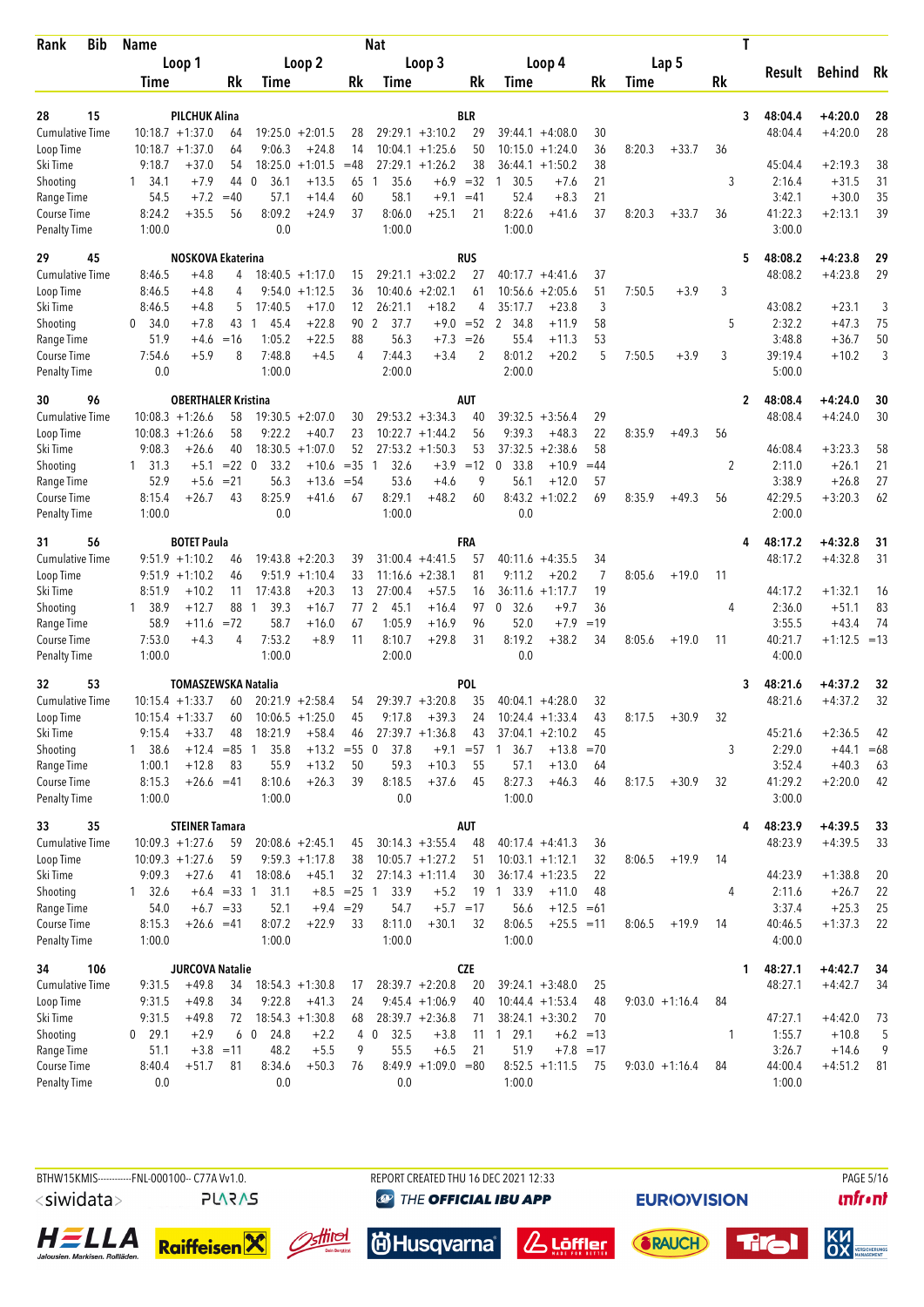| Bib<br>Rank                        | <b>Name</b>          |                           |               |                         |                                      |        | <b>Nat</b>          |                      |             |                      |                      |         |        |                  |           | T            |                    |                |                |
|------------------------------------|----------------------|---------------------------|---------------|-------------------------|--------------------------------------|--------|---------------------|----------------------|-------------|----------------------|----------------------|---------|--------|------------------|-----------|--------------|--------------------|----------------|----------------|
|                                    |                      | Loop 1                    |               |                         | Loop 2                               |        |                     | Loop 3               |             |                      | Loop 4               |         |        | Lap 5            |           |              |                    |                |                |
|                                    | Time                 |                           | Rk            | Time                    |                                      | Rk     | Time                |                      | Rk          | Time                 |                      | Rk      | Time   |                  | <b>Rk</b> |              | Result             | Behind         | Rk             |
|                                    |                      |                           |               |                         |                                      |        |                     |                      |             |                      |                      |         |        |                  |           |              |                    |                |                |
| 23<br>35                           |                      | <b>ZBYLUT Kinga</b>       |               |                         |                                      |        |                     |                      | <b>POL</b>  |                      |                      |         |        |                  |           | 5            | 48:34.2            | $+4:49.8$      | 35             |
| <b>Cumulative Time</b>             | 8:51.1               | $+9.4$                    |               |                         | $19:36.0 + 2:12.5$<br>$+2:03.4 = 62$ | 35     |                     | $29:30.0 + 3:11.1$   | 31          |                      | $40:36.0 + 4:59.9$   | 44      |        |                  |           |              | 48:34.2            | $+4:49.8$      | 35             |
| Loop Time<br>Ski Time              | 8:51.1<br>8:51.1     | $+9.4$<br>$+9.4$          | 10            | 10:44.9<br>17:36.0      | $+12.5$                              | 7      | 9:54.0<br>26:30.0   | $+1:15.5$<br>$+27.1$ | 45<br>8     | 11:06.0<br>35:36.0   | $+2:15.0$<br>$+42.1$ | 60<br>9 | 7:58.2 | $+11.6$          | 7         |              | 43:34.2            | $+49.1$        | $\overline{7}$ |
| Shooting                           | 35.0<br>$\mathbf{0}$ | $+8.8$                    |               | 55 2<br>34.3            | $+11.7$                              | $=46$  | 35.4<br>-1          | $+6.7$               | $=29$       | 2 35.6               | $+12.7$              | $=63$   |        |                  | 5         |              | 2:20.5             | $+35.6$        | $=42$          |
| Range Time                         | 55.4                 | $+8.1$                    | 47            | 54.3                    | +11.6                                | $= 37$ | 55.9                | $+6.9$               | 24          | 53.8                 | $+9.7$               | $=34$   |        |                  |           |              | 3:39.4             | $+27.3$        | 29             |
| Course Time                        | 7:55.7               | $+7.0$                    | 9             | 7:50.6                  | $+6.3$                               | 5      | 7:58.1              | $+17.2$              | 9           | 8:12.2               | $+31.2$              | 17      | 7:58.2 | $+11.6$          | 7         |              | 39:54.8            | $+45.6$        | $\overline{7}$ |
| <b>Penalty Time</b>                | 0.0                  |                           |               | 2:00.0                  |                                      |        | 1:00.0              |                      |             | 2:00.0               |                      |         |        |                  |           |              | 5:00.0             |                |                |
| 36<br>100                          |                      | <b>LINDQVIST Nicolina</b> |               |                         |                                      |        |                     |                      | SWE         |                      |                      |         |        |                  |           | $\mathbf{2}$ | 48:39.4            | $+4:55.0$      | 36             |
| <b>Cumulative Time</b>             | 9:23.6               | $+41.9$                   | 27            |                         | $18:38.7 + 1:15.2$                   | 14     |                     | $28:18.7 + 1:59.8$   | 17          |                      | $39:47.4 + 4:11.3$   | 31      |        |                  |           |              | 48:39.4            | $+4:55.0$      | 36             |
| Loop Time                          | 9:23.6               | $+41.9$                   | 27            | 9:15.1                  | $+33.6$                              | 21     |                     | $9:40.0 +1:01.5$     | 38          |                      | $11:28.7 + 2:37.7$   | 77      |        | $8:52.0 +1:05.4$ | 76        |              |                    |                |                |
| Ski Time                           | 9:23.6               | $+41.9$                   | 61            |                         | $18:38.7 + 1:15.2$                   | 60     |                     | $28:18.7 + 2:15.8$   | 66          |                      | $37:47.4 + 2:53.5$   | 64      |        |                  |           |              | 46:39.4            | $+3:54.3$      | 68             |
| Shooting                           | 37.3<br>0            | $+11.1$                   | 75            | $\overline{0}$<br>30.4  | $+7.8$                               | 20     | 46.5<br>$\mathbf 0$ | $+17.8$              | 98          | 2 28.6               | $+5.7$               | 12      |        |                  | 2         |              | 2:22.8             | $+37.9$        | 49             |
| Range Time                         | 58.9                 | $+11.6$                   | $= 72$        | 52.0                    | $+9.3$                               | 28     | 1:06.2              | $+17.2$              | 97          | 48.7                 | $+4.6$               | 7       |        |                  |           |              | 3:45.8             | $+33.7$        | 43             |
| Course Time                        | 8:24.7               | $+36.0$                   | 57            | 8:23.1                  | $+38.8$                              | 65     | 8:33.8              | $+52.9$              | 66          | 8:40.0               | $+59.0$              | 66      |        | $8:52.0 +1:05.4$ | 76        |              | 42:53.6            | $+3:44.4$      | 70             |
| <b>Penalty Time</b>                | 0.0                  |                           |               | 0.0                     |                                      |        | 0.0                 |                      |             | 2:00.0               |                      |         |        |                  |           |              | 2:00.0             |                |                |
| 37<br>61                           |                      | <b>VINKLARKOVA Tereza</b> |               |                         |                                      |        |                     |                      | <b>CZE</b>  |                      |                      |         |        |                  |           | 4            | 48:40.3            | $+4:55.9$      | 37             |
| <b>Cumulative Time</b>             | 9:03.4               | $+21.7$                   | 12            |                         | $20:03.4 +2:39.9$                    | 43     |                     | $29:14.4 + 2:55.5$   | 24          |                      | $40:33.0 +4:56.9$    | 43      |        |                  |           |              | 48:40.3            | $+4:55.9$      | 37             |
| Loop Time                          | 9:03.4               | $+21.7$                   | 12            |                         | $11:00.0 + 2:18.5$                   | 70     | 9:11.0              | $+32.5$              | 20          | 11:18.6              | $+2:27.6$            | 67      | 8:07.3 | $+20.7$          | 15        |              |                    |                |                |
| Ski Time                           | 9:03.4               | $+21.7$                   | $=25$         | 18:03.4                 | $+39.9$                              | 26     |                     | $27:14.4 + 1:11.5$   | 31          |                      | $36:33.0 + 1:39.1$   | 35      |        |                  |           |              | 44:40.3            | $+1:55.2$      | 29             |
| Shooting                           | $0$ 31.0             | $+4.8$                    | $=18$ 2       | 35.3                    | $+12.7$                              | 52 0   | 35.6                | $+6.9$               | $=32$       | 2 42.1               | $+19.2$              | 92      |        |                  | 4         |              | 2:24.2             | $+39.3$        | 54             |
| Range Time                         | 52.9                 | $+5.6$                    | $= 21$        | 56.5                    | $+13.8$                              | $=$ 56 | 56.5                | $+7.5$               | 31          | 1:03.0               | $+18.9$              | 90      |        |                  |           |              | 3:48.9             | $+36.8$        | $= 51$         |
| Course Time                        | 8:10.5               | $+21.8$                   | 33            | 8:03.5                  | $+19.2$                              | 25     | 8:14.5              | $+33.6$              | 38          | 8:15.6               | $+34.6$              | 27      | 8:07.3 | $+20.7$          | 15        |              | 40:51.4            | $+1:42.2$      | 25             |
| <b>Penalty Time</b>                | 0.0                  |                           |               | 2:00.0                  |                                      |        | 0.0                 |                      |             | 2:00.0               |                      |         |        |                  |           |              | 4:00.0             |                |                |
| 18<br>38                           |                      | <b>ARNEKLEIV Juni</b>     |               |                         |                                      |        |                     |                      | <b>NOR</b>  |                      |                      |         |        |                  |           | 4            | 48:41.4            | $+4:57.0$      | 38             |
| <b>Cumulative Time</b>             |                      | $9:56.5 +1:14.8$          | 47            |                         | $20:53.3 + 3:29.8$                   | 64     |                     | $30:01.7 + 3:42.8$   | 44          |                      | $40:18.2 +4:42.1$    | 38      |        |                  |           |              | 48:41.4            | $+4:57.0$      | 38             |
| Loop Time                          |                      | $9:56.5 +1:14.8$          | 47            |                         | $10:56.8 + 2:15.3$                   | 68     | 9:08.4              | $+29.9$              | 15          | 10:16.5              | $+1:25.5$            | 37      | 8:23.2 | $+36.6$          | 38        |              |                    |                |                |
| Ski Time                           | 8:56.5               | +14.8                     | $=16$         | 17:53.3                 | $+29.8$                              | 18     | 27:01.7             | $+58.8$              | 17          | 36:18.2              | $+1:24.3$            | 25      |        |                  |           |              | 44:41.4            | $+1:56.3$      | 30             |
| Shooting                           | $1 \quad 30.3$       | $+4.1$                    | $= 132$       | 29.4                    | $+6.8$                               | $=14$  | 33.8<br>$\Omega$    | $+5.1$               | 18          | 33.1<br>$\mathbf{1}$ | $+10.2$              | 39      |        |                  | 4         |              | 2:06.7             | $+21.8$        | 16             |
| Range Time                         | 51.5                 | $+4.2$                    | 14            | 49.9                    | $+7.2$                               | 15     | 54.1                | $+5.1$               | 11          | 54.4                 | $+10.3$              | $=44$   |        |                  |           |              | 3:29.9             | $+17.8$        | 15             |
| Course Time<br><b>Penalty Time</b> | 8:05.0<br>1:00.0     | $+16.3$                   | 20            | 8:06.9<br>2:00.0        | $+22.6$                              | 31     | 8:14.3<br>0.0       | $+33.4$              | 37          | 8:22.1<br>1:00.0     | $+41.1$              | 36      | 8:23.2 | $+36.6$          | 38        |              | 41:11.5<br>4:00.0  | $+2:02.3$      | 36             |
| 39                                 |                      | <b>SEMERENKO Vita</b>     |               |                         |                                      |        |                     |                      | UKR         |                      |                      |         |        |                  |           |              |                    | $+4:58.0$      |                |
| 14<br><b>Cumulative Time</b>       | 8:55.2               | $+13.5$                   | 9             | 18:02.3                 | $+38.8$                              | 4      |                     | $29:05.5 + 2:46.6$   | 23          |                      | $40:16.9 + 4:40.8$   | 35      |        |                  |           |              | 48:42.4<br>48:42.4 | $+4:58.0$      | 39<br>39       |
| Loop Time                          | 8:55.2               | $+13.5$                   | 9             | 9:07.1                  | $+25.6$                              | 15     |                     | $11:03.2 +2:24.7$    | 70          |                      | $11:11.4 + 2:20.4$   | 62      | 8:25.5 | $+38.9$          | 43        |              |                    |                |                |
| Ski Time                           | 8:55.2               | $+13.5$                   | 13            | 18:02.3                 | $+38.8$                              | 23     |                     | $27:05.5 +1:02.6$    | 23          |                      | $36:16.9 + 1:23.0$   | 21      |        |                  |           |              | 44:42.4            | $+1:57.3$      | 31             |
| Shooting                           | 30.6<br>$\mathbf{0}$ | $+4.4$                    | 15            | 49.3<br>$\mathbf 0$     | $+26.7$                              | 100 2  | 35.1                | $+6.4$               | 26          | 2 34.9               | $+12.0$              | 59      |        |                  | 4         |              | 2:30.1             | $+45.2$        | 73             |
| Range Time                         | 51.7                 | $+4.4$                    | 15            | 1:09.6                  | $+26.9$                              | 95     | 56.9                | $+7.9$               | 33          | 56.3                 | $+12.2$              | 58      |        |                  |           |              | 3:54.5             | $+42.4 = 68$   |                |
| Course Time                        | 8:03.5               | $+14.8$                   | 16            | 7:57.5                  | $+13.2$                              | 16     | 8:06.3              | $+25.4 = 24$         |             | 8:15.1               | $+34.1$              | 24      | 8:25.5 | $+38.9$          | 43        |              | 40:47.9            | $+1:38.7 = 23$ |                |
| <b>Penalty Time</b>                | 0.0                  |                           |               | 0.0                     |                                      |        | 2:00.0              |                      |             | 2:00.0               |                      |         |        |                  |           |              | 4:00.0             |                |                |
| 62<br>40                           |                      | <b>NILSSON Emma</b>       |               |                         |                                      |        |                     |                      | SWE         |                      |                      |         |        |                  |           | 4            | 48:45.3            | $+5:00.9$      | 40             |
| <b>Cumulative Time</b>             |                      | $10:03.4 +1:21.7$         | 55            |                         | $20:06.2 + 2:42.7$                   | 44     |                     | $31:13.2 +4:54.3$    | 63          |                      | $40:28.1 + 4:52.0$   | 41      |        |                  |           |              | 48:45.3            | $+5:00.9$      | 40             |
| Loop Time                          |                      | $10:03.4 +1:21.7$         | 55            |                         | $10:02.8 + 1:21.3$                   | 41     |                     | $11:07.0 +2:28.5$    | 75          | 9:14.9               | $+23.9$              | 10      | 8:17.2 | $+30.6$          | 31        |              |                    |                |                |
| Ski Time                           | 9:03.4               | $+21.7 = 25$              |               | 18:06.2                 | $+42.7$                              | 28     |                     | $27:13.2 +1:10.3$    | 29          |                      | $36:28.1 + 1:34.2$   | 32      |        |                  |           |              | 44:45.3            | $+2:00.2$      | 33             |
| Shooting                           | 1 34.5               |                           | $+8.3 = 47$ 1 | 35.4                    | $+12.8$                              |        | 53 2<br>38.5        | $+9.8$               | 68          | 0, 35.9              | $+13.0 = 66$         |         |        |                  | 4         |              | 2:24.4             | $+39.5$        | 55             |
| Range Time                         | 55.5                 |                           | $+8.2 = 48$   | 57.9                    | $+15.2$                              | 62     | 1:00.7              | $+11.7 = 67$         |             | 58.9                 | $+14.8 = 74$         |         |        |                  |           |              | 3:53.0             | $+40.9$        | 66             |
| Course Time                        | 8:07.9               | $+19.2$                   | 27            | 8:04.9                  | $+20.6 = 28$                         |        | 8:06.3              | $+25.4 = 24$         |             | 8:16.0               | $+35.0$              | 29      | 8:17.2 | $+30.6$          | 31        |              | 40:52.3            | $+1:43.1$      | 26             |
| <b>Penalty Time</b>                | 1:00.0               |                           |               | 1:00.0                  |                                      |        | 2:00.0              |                      |             | 0.0                  |                      |         |        |                  |           |              | 4:00.0             |                |                |
| 41<br>64                           |                      | <b>SHERRINGTON Jenna</b>  |               |                         |                                      |        |                     |                      | <b>CAN</b>  |                      |                      |         |        |                  |           | 1            | 48:50.8            | $+5:06.4$      | 41             |
| <b>Cumulative Time</b>             |                      | $10:40.6 + 1:58.9$        | 78            |                         | $20:23.4 +2:59.9$                    | 55     |                     | $30:19.8 + 4:00.9$   | 49          |                      | $40:05.0 +4:28.9$    | 33      |        |                  |           |              | 48:50.8            | $+5:06.4$      | 41             |
| Loop Time                          |                      | $10:40.6 + 1:58.9$        | 78            |                         | $9:42.8 +1:01.3$                     | 30     |                     | $9:56.4 +1:17.9$     | 46          | 9:45.2               | $+54.2$              | 23      | 8:45.8 | $+59.2$          | 69        |              |                    |                |                |
| Ski Time                           | 9:40.6               | $+58.9$                   | 83            |                         | $19:23.4 +1:59.9 = 83$               |        |                     | $29:19.8 + 3:16.9$   | 85          |                      | $39:05.0 + 4:11.1$   | 83      |        |                  |           |              | 47:50.8            | $+5:05.7 = 80$ |                |
| Shooting                           | 1, 30.9              | $+4.7$                    |               | 17 <sub>0</sub><br>33.4 | $+10.8 = 37$ 0                       |        | 35.9                |                      | $+7.2 = 36$ | 0, 32.0              | $+9.1$               | $=30$   |        |                  | 1         |              | 2:12.3             | $+27.4$        | 23             |
| Range Time                         | 54.3                 | $+7.0$                    | 37            | 54.5                    | $+11.8 = 41$                         |        | 58.6                | $+9.6 = 47$          |             | 52.8                 | $+8.7$               | 27      |        |                  |           |              | 3:40.2             | $+28.1$        | 31             |
| Course Time                        | 8:46.3               | $+57.6$                   | 83            |                         | $8:48.3 +1:04.0$                     | 85     |                     | $8:57.8 +1:16.9$     | 85          |                      | $8:52.4 +1:11.4$     | 74      | 8:45.8 | $+59.2$          | 69        |              | 44:10.6            | $+5:01.4$      | 84             |
| <b>Penalty Time</b>                | 1:00.0               |                           |               | 0.0                     |                                      |        | 0.0                 |                      |             | 0.0                  |                      |         |        |                  |           |              | 1:00.0             |                |                |



 $\mathbf{u}$ front













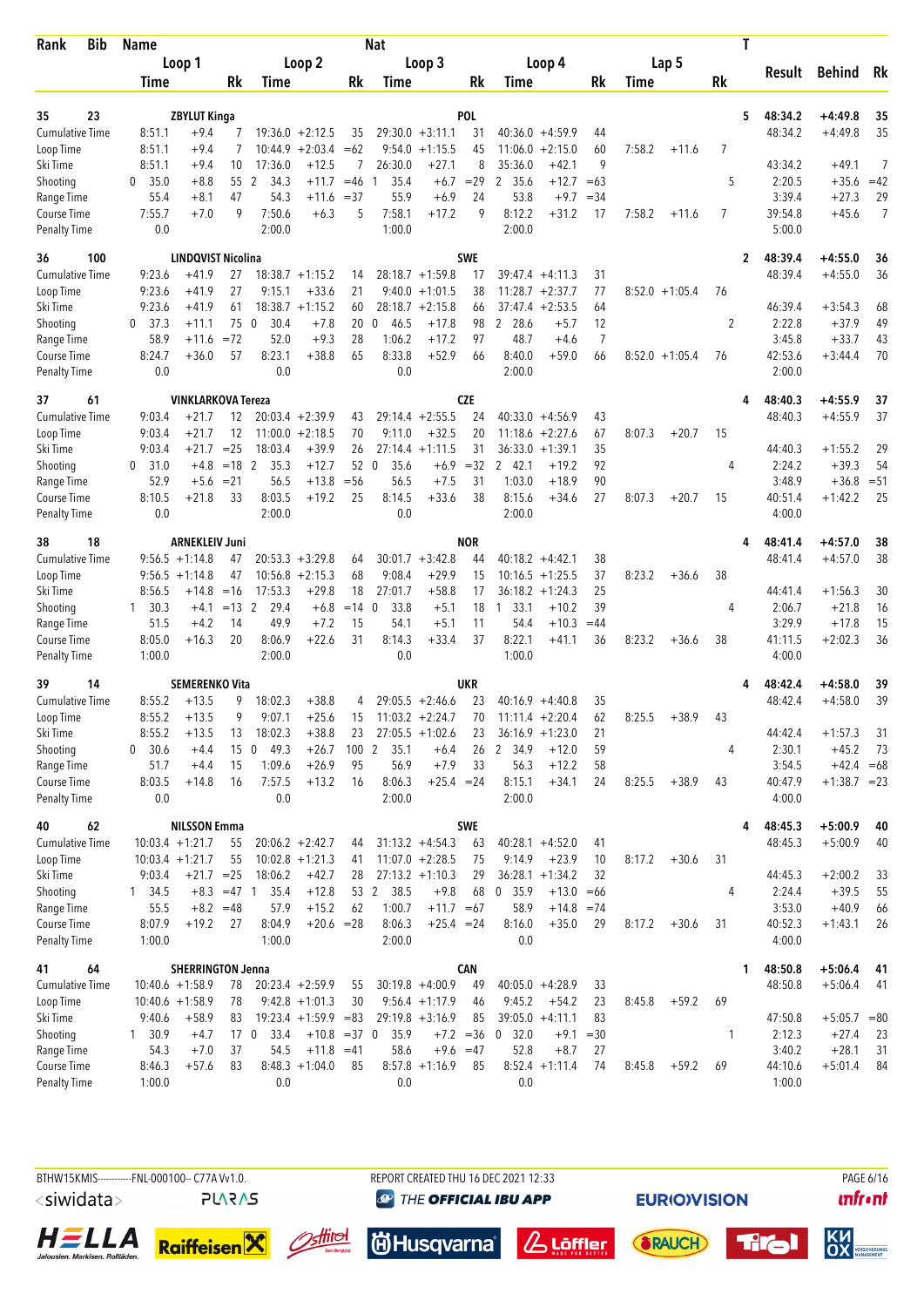| <b>Bib</b><br>Rank                 | <b>Name</b>      |                              |             |                         |                           |                | <b>Nat</b>           |                      |             |                                              |              |              |        |              |           | T |                   |              |           |
|------------------------------------|------------------|------------------------------|-------------|-------------------------|---------------------------|----------------|----------------------|----------------------|-------------|----------------------------------------------|--------------|--------------|--------|--------------|-----------|---|-------------------|--------------|-----------|
|                                    |                  | Loop 1                       |             |                         | Loop 2                    |                |                      | Loop 3               |             | Loop 4                                       |              |              |        | Lap 5        |           |   |                   |              |           |
|                                    | Time             |                              | Rk          | Time                    |                           | Rk             | Time                 |                      | Rk          | Time                                         |              | <b>Rk</b>    | Time   |              | <b>Rk</b> |   | Result            | Behind       | Rk        |
|                                    |                  |                              |             |                         |                           |                |                      |                      |             |                                              |              |              |        |              |           |   |                   |              |           |
| 37<br>42                           |                  | <b>KEBINGER Hanna</b>        |             |                         |                           |                |                      |                      | GER         |                                              |              |              |        |              |           | 3 | 48:52.8           | $+5:08.4$    | 42        |
| <b>Cumulative Time</b>             |                  | $11:20.2 +2:38.5$            | 91          |                         | $20:31.0 + 3:07.5$        | 57             | 9:26.9               | $29:57.9 + 3:39.0$   | 43          | $40:18.7 + 4:42.6$                           |              | 39           |        |              |           |   | 48:52.8           | $+5:08.4$    | 42        |
| Loop Time<br>Ski Time              | 9:20.2           | $11:20.2 +2:38.5$<br>$+38.5$ | 91<br>58    | 9:10.8<br>18:31.0       | $+29.3$<br>$+1:07.5$      | 17<br>53       | 27:57.9              | $+48.4$<br>$+1:55.0$ | 32<br>56    | 10:20.8<br>$+1:29.8$<br>37:18.7<br>$+2:24.8$ |              | 41<br>52     | 8:34.1 | $+47.5$      | 54        |   | 45:52.8           | $+3:07.7$    | 52        |
| Shooting                           | 2 46.9           | $+20.7$                      | 100         | 36.8<br>- 0             | $+14.2$                   | 68             | 40.5<br>0            | $+11.8$              | 79          | 38.2<br>1                                    | $+15.3$      | 78           |        |              | 3         |   | 2:42.4            | $+57.5$      | 91        |
| Range Time                         | 1:07.7           | $+20.4$                      | 99          | 58.8                    | $+16.1$                   | $=68$          | 1:02.0               | $+13.0$              | $=78$       | 1:00.5                                       | $+16.4$      | 82           |        |              |           |   | 4:09.0            | $+56.9$      | 90        |
| Course Time                        | 8:12.5           | $+23.8$                      | 37          | 8:12.0                  | $+27.7$                   | 44             | 8:24.9               | $+44.0$              | 53          | 8:20.3                                       | $+39.3$      | 35           | 8:34.1 | $+47.5$      | 54        |   | 41:43.8           | $+2:34.6$    | 45        |
| <b>Penalty Time</b>                | 2:00.0           |                              |             | 0.0                     |                           |                | 0.0                  |                      |             | 1:00.0                                       |              |              |        |              |           |   | 3:00.0            |              |           |
| 22<br>43                           |                  | <b>CHIRKOVA Elena</b>        |             |                         |                           |                |                      |                      | <b>ROU</b>  |                                              |              |              |        |              |           | 4 | 48:53.4           | $+5:09.0$    | 43        |
| <b>Cumulative Time</b>             |                  | $10:56.5 + 2:14.8$           | 83          |                         | $19:52.3 + 2:28.8$        | 40             |                      | $31:06.9 + 4:48.0$   | 60          | $40:24.1 +4:48.0$                            |              | 40           |        |              |           |   | 48:53.4           | $+5:09.0$    | 43        |
| Loop Time                          |                  | $10:56.5 + 2:14.8$           | 83          | 8:55.8                  | $+14.3$                   | 5              |                      | $11:14.6 + 2:36.1$   | 79          | 9:17.2                                       | $+26.2$      | 11           | 8:29.3 | $+42.7$      | 48        |   |                   |              |           |
| Ski Time                           | 8:56.5           | +14.8                        | $=16$       | 17:52.3                 | $+28.8$                   | 17             |                      | $27:06.9 + 1:04.0$   | 24          | $36:24.1 + 1:30.2$                           |              | 28           |        |              |           |   | 44:53.4           | $+2:08.3$    | 34        |
| Shooting                           | 35.2<br>2        | $+9.0$                       | 56          | $\mathbf{0}$<br>25.7    | $+3.1$                    | $\overline{7}$ | 2<br>38.1            | $+9.4$               | $=64$       | 26.7<br>0                                    | $+3.8$       | 5            |        |              | 4         |   | 2:05.9            | $+21.0$      | 15        |
| Range Time                         | 56.2             | $+8.9$                       | $=50$       | 44.8                    | $+2.1$                    | 3              | 58.4                 | $+9.4$               | 46          | 48.4                                         | $+4.3$       | 6            |        |              |           |   | 3:27.8            | $+15.7$      | 11        |
| <b>Course Time</b>                 | 8:00.3           | $+11.6 = 13$                 |             | 8:11.0                  | $+26.7$                   | 41             | 8:16.2               | $+35.3$              | 42          | 8:28.8                                       | $+47.8$      | 51           | 8:29.3 | $+42.7$      | 48        |   | 41:25.6           | $+2:16.4$    | 40        |
| <b>Penalty Time</b>                | 2:00.0           |                              |             | 0.0                     |                           |                | 2:00.0               |                      |             | 0.0                                          |              |              |        |              |           |   | 4:00.0            |              |           |
| 57<br>44                           |                  | KAVALEUSKAYA Yuliya          |             |                         |                           |                |                      |                      | BLR         |                                              |              |              |        |              |           | 4 | 48:56.2           | $+5:11.8$    | 44        |
| <b>Cumulative Time</b>             | 9:07.0           | $+25.3$                      | 18          |                         | $19:13.3 + 1:49.8$        | 25             |                      | $30:26.4 +4:07.5$    | 51          | $40:44.2 + 5:08.1$                           |              | 47           |        |              |           |   | 48:56.2           | $+5:11.8$    | 44        |
| Loop Time                          | 9:07.0           | $+25.3$                      | 18          |                         | $10:06.3 + 1:24.8$        | 44             |                      | $11:13.1 + 2:34.6$   | 78          | 10:17.8<br>$+1:26.8$                         |              | 39           | 8:12.0 | $+25.4$      | 24        |   |                   |              |           |
| Ski Time                           | 9:07.0           | $+25.3$                      | 38          | 18:13.3                 | $+49.8$                   | 36             |                      | $27:26.4 +1:23.5$    | 37          | $36:44.2 + 1:50.3$                           |              | 39           |        |              |           |   | 44:56.2           | $+2:11.1$    | 35        |
| Shooting                           | 35.4<br>0        | $+9.2$                       | $= 57$ 1    | 39.6                    | $+17.0$                   | 78             | 2<br>41.3            | $+12.6$              | $= 85$      | 40.5<br>1                                    | $+17.6$      | 88           |        |              | 4         |   | 2:37.1            | $+52.2$      | 85        |
| Range Time                         | 54.9             | $+7.6$                       | $=43$       | 58.9                    | $+16.2$                   | 70             | 1:01.2               | $+12.2$              | 73          | 1:01.5                                       | $+17.4$      | $= 87$       |        |              |           |   | 3:56.5            | $+44.4$      | 78        |
| Course Time<br><b>Penalty Time</b> | 8:12.1<br>0.0    | $+23.4$                      | 35          | 8:07.4<br>1:00.0        | $+23.1$                   | 35             | 8:11.9<br>2:00.0     | $+31.0$              | 33          | 8:16.3<br>1:00.0                             | $+35.3$      | 30           | 8:12.0 | $+25.4$      | 24        |   | 40:59.7<br>4:00.0 | $+1:50.5$    | 29        |
| 17<br>45                           |                  |                              |             | KONDRATYEVA Anastassiya |                           |                |                      |                      | KAZ         |                                              |              |              |        |              |           | 2 | 49:06.2           | $+5:21.8$    | 45        |
| <b>Cumulative Time</b>             | 9:37.4           | $+55.7$                      | 38          |                         | $19:04.2 +1:40.7$         | 21             |                      | $29:52.6 + 3:33.7$   | 39          | $40:32.4 +4:56.3$                            |              | 42           |        |              |           |   | 49:06.2           | $+5:21.8$    | 45        |
| Loop Time                          | 9:37.4           | $+55.7$                      | 38          | 9:26.8                  | $+45.3$                   | 25             |                      | $10:48.4 + 2:09.9$   | 66          | 10:39.8<br>$+1:48.8$                         |              | 47           | 8:33.8 | $+47.2$      | 53        |   |                   |              |           |
| Ski Time                           | 9:37.4           | $+55.7$                      | 79          |                         | $19:04.2 +1:40.7$         | 74             |                      | $28:52.6 + 2:49.7$   | 75          | 38:32.4<br>$+3:38.5$                         |              | 73           |        |              |           |   | 47:06.2           | $+4:21.1$    | 69        |
| Shooting                           | 046.6            | $+20.4$                      | 99          | 48.7<br>$\Omega$        | $+26.1$                   | 99             | 55.0<br>$\mathbf{1}$ | $+26.3$              | 101         | 1 48.6                                       | $+25.7$      | 99           |        |              | 2         |   | 3:19.0            | $+1:34.1$    | 102       |
| Range Time                         | 1:08.4           | $+21.1$                      | 100         | 1:10.5                  | $+27.8$                   | $= 97$         | 1:18.4               | $+29.4$              | 101         | 1:11.7                                       | $+27.6$      | 99           |        |              |           |   | 4:49.0            | $+1:36.9$    | 102       |
| Course Time                        | 8:29.0           | $+40.3$                      | $=65$       | 8:16.3                  | $+32.0$                   | 50             | 8:30.0               | $+49.1$              | 63          | 8:28.1                                       | $+47.1$      | 49           | 8:33.8 | $+47.2$      | 53        |   | 42:17.2           | $+3:08.0$    | 56        |
| <b>Penalty Time</b>                | 0.0              |                              |             | 0.0                     |                           |                | 1:00.0               |                      |             | 1:00.0                                       |              |              |        |              |           |   | 2:00.0            |              |           |
| 84<br>46                           |                  | <b>GANDLER Anna</b>          |             |                         |                           |                |                      |                      | AUT         |                                              |              |              |        |              |           |   | 49:07.6           | $+5:23.2$    | 46        |
| <b>Cumulative Time</b>             | 9:04.9           | $+23.2$                      | 14          |                         | $20:13.7 + 2:50.2$        | $=49$          |                      | $29:20.4 + 3:01.5$   | 25          | $40:41.7 + 5:05.6$                           |              | 45           |        |              |           |   | 49:07.6           | $+5:23.2$    | 46        |
| Loop Time                          | 9:04.9           | $+23.2$                      | 14          |                         | $11:08.8 + 2:27.3$        | 72             | 9:06.7               | $+28.2$              | 13          | $11:21.3 + 2:30.3$                           |              | 70           | 8:25.9 | $+39.3$      | 45        |   |                   |              |           |
| Ski Time                           | 9:04.9           | $+23.2$                      | 33          | 18:13.7                 | $+50.2$                   | 37             |                      | $27:20.4 +1:17.5$    | 33          | $36:41.7 +1:47.8$                            |              | 36           |        |              |           |   | 45:07.6           | $+2:22.5$    | 39        |
| Shooting                           | 33.5<br>0        | $+7.3$                       |             | 40 2 42.0               | $+19.4$                   | 83             | $\mathbf 0$<br>38.2  | $+9.5$               | 67          | 2 34.7                                       | $+11.8$      | $= 55$       |        |              | 4         |   | 2:28.6            | $+43.7$      | $=64$     |
| Range Time                         | 54.2             | $+6.9$                       | 36          | 1:01.5                  | $+18.8$                   | 82             | 57.0                 |                      | $+8.0 = 34$ | 57.2                                         | $+13.1$      | 65           |        |              |           |   | 3:49.9            | $+37.8$      | 55        |
| Course Time<br><b>Penalty Time</b> | 8:10.7<br>0.0    | $+22.0$                      | 34          | 8:07.3<br>2:00.0        | $+23.0$                   | 34             | 8:09.7<br>0.0        | $+28.8$              | 28          | 8:24.1<br>2:00.0                             | $+43.1 = 40$ |              | 8:25.9 | $+39.3$      | 45        |   | 41:17.7<br>4:00.0 | $+2:08.5$    | 38        |
|                                    |                  |                              |             |                         |                           |                |                      |                      |             |                                              |              |              |        |              |           |   |                   |              |           |
| 51<br>47                           |                  | <b>GERBULOVA Natalia</b>     |             |                         |                           |                |                      |                      | <b>RUS</b>  |                                              |              |              |        |              |           | 5 | 49:12.3           | $+5:27.9$    | 47        |
| <b>Cumulative Time</b>             | 8:47.5           | $+5.8$                       | 5           |                         | $19:39.0 + 2:15.5$        | 36             |                      | $29:37.1 + 3:18.2$   | 33          | $40:54.3 + 5:18.2$                           |              | 48           |        |              |           |   | 49:12.3           | $+5:27.9$    | 47        |
| Loop Time<br>Ski Time              | 8:47.5<br>8:47.5 | $+5.8$                       | 5           |                         | $10:51.5 + 2:10.0$        | 66<br>$=9$     | 26:37.1              | $9:58.1 + 1:19.6$    | 47          | $11:17.2 + 2:26.2$                           |              | 66           | 8:18.0 | $+31.4$      | 33        |   | 44:12.3           | $+1:27.2$    |           |
| Shooting                           | 33.9<br>0        | $+5.8$<br>$+7.7$             | 6<br>42 2   | 17:39.0<br>35.8         | $+15.5$<br>$+13.2 = 55$ 1 |                | 37.7                 | $+34.2$              | 13          | $35:54.3 +1:00.4$<br>$+9.0 = 52$ 2 37.7      | $+14.8$      | 13<br>$= 75$ |        |              | 5         |   | 2:25.3            | $+40.4$      | -13<br>58 |
| Range Time                         | 53.5             | $+6.2$                       | 30          | 56.9                    | $+14.2$                   | 59             | 56.4                 | $+7.4$               | 30          | 58.1                                         | $+14.0$      | 70           |        |              |           |   | 3:44.9            | $+32.8 = 39$ |           |
| Course Time                        | 7:54.0           | $+5.3$                       | 6           | 7:54.6                  | $+10.3$                   | 14             | 8:01.7               | $+20.8$              | 15          | 8:19.1                                       | $+38.1$      | 33           | 8:18.0 | $+31.4$      | 33        |   | 40:27.4           | $+1:18.2$    | -16       |
| <b>Penalty Time</b>                | 0.0              |                              |             | 2:00.0                  |                           |                | 1:00.0               |                      |             | 2:00.0                                       |              |              |        |              |           |   | 5:00.0            |              |           |
| 21<br>48                           |                  | <b>MEIER Lea</b>             |             |                         |                           |                |                      |                      | SUI         |                                              |              |              |        |              |           | 4 | 49:32.3           | $+5:47.9$    | 48        |
| <b>Cumulative Time</b>             |                  | $10:26.4 + 1:44.7$           | 72          |                         | $20:36.7 + 3:13.2$        | 59             |                      | $29:46.4 + 3:27.5$   | 36          | $41:07.4 +5:31.3$                            |              | 49           |        |              |           |   | 49:32.3           | $+5:47.9$    | 48        |
| Loop Time                          |                  | $10:26.4 + 1:44.7$           | 72          |                         | $10:10.3 + 1:28.8$        | 47             | 9:09.7               | $+31.2$              | 18          | $11:21.0 + 2:30.0$                           |              | 69           | 8:24.9 | $+38.3 = 41$ |           |   |                   |              |           |
| Ski Time                           | 9:26.4           | $+44.7$                      | 65          |                         | $18:36.7 + 1:13.2$        | 58             |                      | $27:46.4 +1:43.5$    | 49          | $37:07.4 +2:13.5$                            |              | 47           |        |              |           |   | 45:32.3           | $+2:47.2$    | 45        |
| Shooting                           | $1 \quad 36.0$   |                              | $+9.8 = 64$ | 34.4<br>$\overline{1}$  | $+11.8$ =48 0             |                | 40.7                 | $+12.0$              | 80          | 2 28.0                                       | $+5.1$       | 7            |        |              | 4         |   | 2:19.4            | $+34.5$      | 40        |
| Range Time                         | 57.4             | $+10.1$                      | 64          | 56.1                    | $+13.4 = 51$              |                | 1:03.9               | $+14.9$              | 87          | 54.3                                         | $+10.2 = 42$ |              |        |              |           |   | 3:51.7            | $+39.6$      | 59        |
| Course Time                        | 8:29.0           | $+40.3 = 65$                 |             | 8:14.2                  | $+29.9$                   | 48             | 8:05.8               | $+24.9 = 19$         |             | 8:26.7                                       | $+45.7 = 44$ |              | 8:24.9 | $+38.3 = 41$ |           |   | 41:40.6           | $+2:31.4$    | 44        |
| <b>Penalty Time</b>                | 1:00.0           |                              |             | 1:00.0                  |                           |                | 0.0                  |                      |             | 2:00.0                                       |              |              |        |              |           |   | 4:00.0            |              |           |













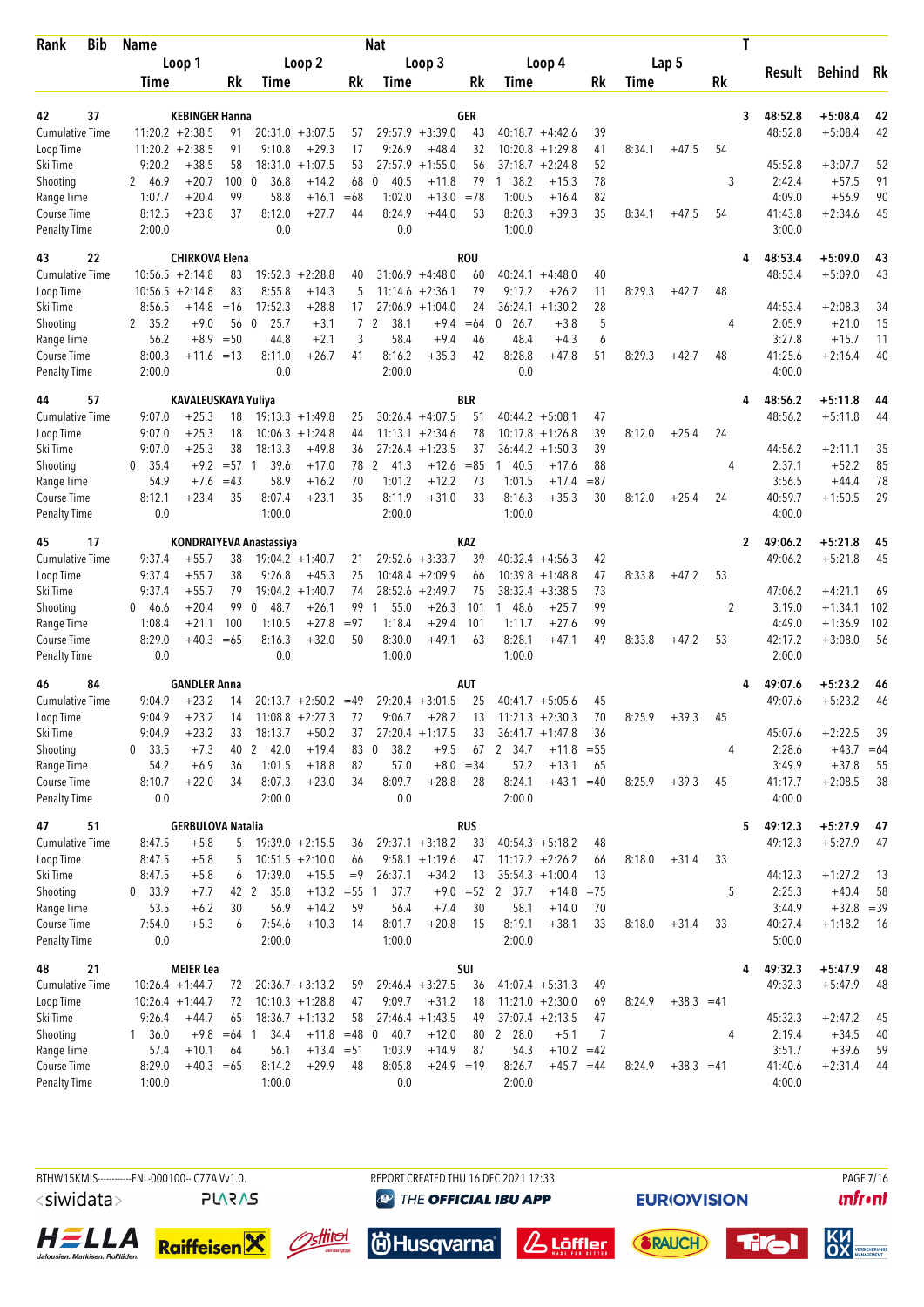| Bib<br>Rank                        | <b>Name</b>          |                                      |          |                              |                    |                | <b>Nat</b>           |                    |             |                              |              |              |                  |              |           | T              |                    |              |       |
|------------------------------------|----------------------|--------------------------------------|----------|------------------------------|--------------------|----------------|----------------------|--------------------|-------------|------------------------------|--------------|--------------|------------------|--------------|-----------|----------------|--------------------|--------------|-------|
|                                    |                      | Loop 1                               |          |                              | Loop 2             |                |                      | Loop 3             |             |                              | Loop 4       |              | Lap 5            |              |           |                | Result             | Behind       | Rk    |
|                                    | <b>Time</b>          |                                      | Rk       | Time                         |                    | Rk             | Time                 |                    | Rk          | Time                         |              | <b>Rk</b>    | Time             |              | <b>Rk</b> |                |                    |              |       |
|                                    |                      |                                      |          |                              |                    |                |                      |                    |             |                              |              |              |                  |              |           |                |                    |              |       |
| 49<br>60                           |                      |                                      |          | <b>MACHYNIAKOVA Veronika</b> | $20:10.7 + 2:47.2$ |                |                      | $30:56.4 +4:37.5$  | <b>SVK</b>  |                              |              |              |                  |              |           | $\overline{2}$ | 49:35.9<br>49:35.9 | $+5:51.5$    | 49    |
| <b>Cumulative Time</b>             |                      | $9:45.3 +1:03.6$                     | 42<br>42 |                              | $10:25.4 +1:43.9$  | 47<br>55       |                      | $10:45.7 + 2:07.2$ | 56<br>64    | $40:44.1 + 5:08.0$<br>9:47.7 | $+56.7$      | 46<br>24     |                  |              |           |                |                    | $+5:51.5$    | 49    |
| Loop Time<br>Ski Time              |                      | $9:45.3 +1:03.6$<br>$9:45.3 +1:03.6$ | 84       |                              | $19:10.7 + 1:47.2$ | 78             | 28:56.4              | $+2:53.5$          | $= 78$      | 38:44.1                      | $+3:50.2$    | 75           | $8:51.8 +1:05.2$ |              | 75        |                | 47:35.9            | $+4:50.8$    | 76    |
| Shooting                           | $\mathbf{0}$<br>32.4 | $+6.2$                               | $= 31$   | 28.1<br>-1                   | $+5.5$             | $=10$          | 36.0<br>1            | $+7.3$             | $=40$       | 0, 25.9                      | $+3.0$       | 4            |                  |              | 2         |                | 2:02.5             | $+17.6$      | 8     |
| Range Time                         | 54.7                 | $+7.4$                               | 42       | 49.5                         | $+6.8$             | 12             | 58.7                 | $+9.7$             | $=49$       | 49.0                         | $+4.9$       | 10           |                  |              |           |                | 3:31.9             | $+19.8$      | 19    |
| Course Time                        |                      | $8:50.6 + 1:01.9$                    | 86       | 8:35.9                       | $+51.6$            | 77             | 8:47.0               | $+1:06.1$          | 75          | $8:58.7 +1:17.7$             |              | 81           | $8:51.8 +1:05.2$ |              | 75        |                | 44:04.0            | $+4:54.8$    | 83    |
| <b>Penalty Time</b>                | 0.0                  |                                      |          | 1:00.0                       |                    |                | 1:00.0               |                    |             | 0.0                          |              |              |                  |              |           |                | 2:00.0             |              |       |
| 71<br>50                           |                      | <b>KRYVONOS Anna</b>                 |          |                              |                    |                |                      |                    | <b>UKR</b>  |                              |              |              |                  |              |           | 4              | 49:38.8            | $+5:54.4$    | 50    |
| <b>Cumulative Time</b>             | 9:12.3               | $+30.6$                              | 23       |                              | $20:28.5 + 3:05.0$ | 56             |                      | $29:55.1 + 3:36.2$ | 42          | $41:16.7 + 5:40.6$           |              | 51           |                  |              |           |                | 49:38.8            | $+5:54.4$    | 50    |
| Loop Time                          | 9:12.3               | $+30.6$                              | 23       |                              | $11:16.2 + 2:34.7$ | 75             | 9:26.6               | $+48.1$            | 31          | 11:21.6                      | $+2:30.6$    | 72           | 8:22.1           | $+35.5$      | 37        |                |                    |              |       |
| Ski Time                           | 9:12.3               | $+30.6$                              | 45       |                              | $18:28.5 + 1:05.0$ | 51             | 27:55.1              | $+1:52.2$          | 55          | $37:16.7 + 2:22.8$           |              | 50           |                  |              |           |                | 45:38.8            | $+2:53.7$    | 47    |
| Shooting                           | 32.7<br>0            | $+6.5$                               | 35       | $\overline{2}$<br>39.0       | $+16.4$            | 76 0           | 33.5                 | $+4.8$             | 17          | $\overline{2}$<br>31.9       | $+9.0$       | 29           |                  |              | 4         |                | 2:17.3             | $+32.4$      | 34    |
| Range Time                         | 54.4                 | $+7.1$                               | $= 38$   | 59.5                         | $+16.8$            | $= 75$         | 58.3                 | $+9.3$             | $=44$       | 54.0                         | $+9.9$       | 38           |                  |              |           |                | 3:46.2             | $+34.1$      | 45    |
| Course Time                        | 8:17.9               | $+29.2$                              | 49       | 8:16.7                       | $+32.4$            | 51             | 8:28.3               | $+47.4$            | 59          | 8:27.6                       | +46.6        | 47           | 8:22.1           | $+35.5$      | 37        |                | 41:52.6            | $+2:43.4$    | 48    |
| <b>Penalty Time</b>                | 0.0                  |                                      |          | 2:00.0                       |                    |                | 0.0                  |                    |             | 2:00.0                       |              |              |                  |              |           |                | 4:00.0             |              |       |
| 107<br>51                          |                      | <b>RICHARD Jeanne</b>                |          |                              |                    |                |                      |                    | FRA         |                              |              |              |                  |              |           | 4              | 49:41.5            | $+5:57.1$    | 51    |
| <b>Cumulative Time</b>             |                      | $10:27.4 + 1:45.7$                   | 73       |                              | $22:25.0 + 5:01.5$ | 79             |                      | $31:48.9 + 5:30.0$ | 70          | $41:09.1 + 5:33.0$           |              | 50           |                  |              |           |                | 49:41.5            | $+5:57.1$    | 51    |
| Loop Time                          |                      | $10:27.4$ +1:45.7                    | 73       |                              | $11:57.6 + 3:16.1$ | 84             | 9:23.9               | $+45.4$            | 29          | 9:20.2                       | $+29.2$      | 13           | 8:32.4           | $+45.8$      | 51        |                |                    |              |       |
| Ski Time                           | 9:27.4               | $+45.7$                              | 67       |                              | $18:25.0 + 1:01.5$ | $=48$          |                      | $27:48.9 +1:46.0$  | 50          | $37:09.1 + 2:15.2$           |              | 48           |                  |              |           |                | 45:41.5            | $+2:56.4$    | $=49$ |
| Shooting                           | 143.2                | $+17.0$                              | 95       | 3<br>31.0                    | $+8.4$             | 24 0           | 41.9                 | $+13.2$            | 89          | $\mathbf 0$<br>31.4          | $+8.5$       | $= 25$       |                  |              | 4         |                | 2:27.6             | $+42.7$      | 60    |
| Range Time                         | 1:04.2               | $+16.9$                              | 95       | 51.0                         | $+8.3$             | 21             | 1:03.5               | $+14.5$            | $= 84$      | 53.5                         | $+9.4$       | 32           |                  |              |           |                | 3:52.2             | $+40.1$      | 62    |
| Course Time                        | 8:23.2               | $+34.5$                              | 55       | 8:06.6                       | $+22.3$            | 30             | 8:20.4               | $+39.5$            | 47          | 8:26.7                       | $+45.7$      | $=44$        | 8:32.4           | $+45.8$      | 51        |                | 41:49.3            | $+2:40.1$    | 47    |
| <b>Penalty Time</b>                | 1:00.0               |                                      |          | 3:00.0                       |                    |                | 0.0                  |                    |             | 0.0                          |              |              |                  |              |           |                | 4:00.0             |              |       |
| 48<br>52                           |                      | <b>BEKH Ekaterina</b>                |          |                              |                    |                |                      |                    | UKR         |                              |              |              |                  |              |           | 6              | 49:45.8            | $+6:01.4$    | 52    |
| Cumulative Time                    |                      | $12:47.7 + 4:06.0$                   | 99       |                              | $21:29.8 + 4:06.3$ | 72             |                      | $30:29.2 +4:10.3$  | 52          | $41:29.1 + 5:53.0$           |              | 54           |                  |              |           |                | 49:45.8            | $+6:01.4$    | 52    |
| Loop Time                          |                      | $12:47.7 + 4:06.0$                   | 99       | 8:42.1                       | $+0.6$             | $\overline{2}$ | 8:59.4               | $+20.9$            | 9           | 10:59.9                      | $+2:08.9$    | 56           | 8:16.7           | $+30.1 = 28$ |           |                |                    |              |       |
| Ski Time                           | 8:47.7               | $+6.0$                               | $=7$     | 17:29.8                      | $+6.3$             | 3              | 26:29.2              | $+26.3$            | 7           | 35:29.1                      | $+35.2$      | 7            |                  |              |           |                | 43:45.8            | $+1:00.7$    | 10    |
| Shooting                           | 4 32.9               | $+6.7$                               | 36       | $\overline{0}$<br>22.6       | 0.0                | $\mathbf{1}$   | 34.2<br>$\mathbf{0}$ | $+5.5$             | $= 21$      | 2 23.7                       | $+0.8$       | 2            |                  |              | 6         |                | 1:53.5             | $+8.6$       | 4     |
| Range Time                         | 53.3                 | $+6.0$                               | $= 28$   | 42.7                         | 0.0                | 1              | 56.2                 | $+7.2$             | 25          | 44.1                         | 0.0          | $\mathbf{1}$ |                  |              |           |                | 3:16.3             | $+4.2$       | 4     |
| Course Time                        | 7:54.4               | $+5.7$                               | 7        | 7:59.4                       | $+15.1$            | 18             | 8:03.2               | $+22.3$            | 16          | 8:15.8                       | $+34.8$      | 28           | 8:16.7           | $+30.1 = 28$ |           |                | 40:29.5            | $+1:20.3$    | 18    |
| <b>Penalty Time</b>                | 4:00.0               |                                      |          | 0.0                          |                    |                | 0.0                  |                    |             | 2:00.0                       |              |              |                  |              |           |                | 6:00.0             |              |       |
| 68<br>53                           |                      | <b>KOCERGINA Natalja</b>             |          |                              |                    |                |                      |                    | LTU         |                              |              |              |                  |              |           | 5              | 49:58.4            | $+6:14.0$    | 53    |
| <b>Cumulative Time</b>             | 9:09.6               | $+27.9$                              | 20       |                              | $19:10.0 + 1:46.5$ | 24             |                      | $29:20.7 + 3:01.8$ | 26          | $41:26.9 + 5:50.8$           |              | 52           |                  |              |           |                | 49:58.4            | $+6:14.0$    | 53    |
| Loop Time                          | 9:09.6               | $+27.9$                              | 20       |                              | $10:00.4 + 1:18.9$ | 40             |                      | $10:10.7 + 1:32.2$ | 53          | $12:06.2 + 3:15.2$           |              | 87           | 8:31.5           | $+44.9$      | 49        |                |                    |              |       |
| Ski Time                           | 9:09.6               | $+27.9$                              | 42       | 18:10.0                      | $+46.5$            | 34             |                      | $27:20.7 +1:17.8$  | 34          | $36:26.9 + 1:33.0$           |              | 30           |                  |              |           |                | 44:58.4            | $+2:13.3$    | 36    |
| Shooting                           | 0 38.1               | $+11.9$                              | $=82$ 1  | 40.0                         | $+17.4$            | 80             | 37.1<br>1            |                    | $+8.4 = 48$ | 3, 33.8                      | $+10.9$      | $=44$        |                  |              | 5         |                | 2:29.1             | $+44.2 = 71$ |       |
| Range Time                         | 59.4                 | $+12.1$                              | $= 78$   | 59.2                         | $+16.5$            | 72             | 1:00.1               | $+11.1 = 58$       |             | 54.2                         | $+10.1$      | $=40$        |                  |              |           |                | 3:52.9             | $+40.8$      | 65    |
| Course Time<br><b>Penalty Time</b> | 8:10.2<br>0.0        | $+21.5 = 31$                         |          | 8:01.2<br>1:00.0             | $+16.9$            | 21             | 8:10.6<br>1:00.0     | $+29.7$            | 30          | 8:12.0<br>3:00.0             | $+31.0$      | 16           | 8:31.5           | $+44.9$      | 49        |                | 41:05.5<br>5:00.0  | $+1:56.3$    | 32    |
| 54<br>101                          |                      | <b>BIELKINA Nadiia</b>               |          |                              |                    |                |                      |                    | UKR         |                              |              |              |                  |              |           | 3              | 50:15.8            | $+6:31.4$    | 54    |
| <b>Cumulative Time</b>             |                      | $10:16.3 + 1:34.6$                   | 62       |                              | $19:59.4 +2:35.9$  | 42             |                      | $29:50.1 + 3:31.2$ | 37          | $41:28.8 + 5:52.7$           |              | 53           |                  |              |           |                | 50:15.8            | $+6:31.4$    | 54    |
| Loop Time                          |                      | $10:16.3 + 1:34.6$                   | 62       |                              | $9:43.1 + 1:01.6$  | 31             |                      | $9:50.7 +1:12.2$   | 42          | $11:38.7 + 2:47.7$           |              | 80           | $8:47.0 +1:00.4$ |              | 70        |                |                    |              |       |
| Ski Time                           | 9:16.3               | $+34.6$                              | 51       |                              | $18:59.4 + 1:35.9$ | 72             |                      | $28:50.1 + 2:47.2$ | 74          | $38:28.8 + 3:34.9$           |              | 72           |                  |              |           |                | 47:15.8            | $+4:30.7$    | 71    |
| Shooting                           | $1 \quad 37.7$       | $+11.5 = 76$ 0                       |          | 35.8                         | $+13.2 = 55$ 0     |                | 37.7                 |                    |             | $+9.0 = 52$ 2 33.8           | $+10.9 = 44$ |              |                  |              | 3         |                | 2:25.1             | $+40.2$      | 57    |
| Range Time                         | 1:01.6               | $+14.3$                              | 92       | 59.3                         | $+16.6 = 73$       |                | 1:00.2               | $+11.2 = 60$       |             | 55.1                         | $+11.0$      | $=49$        |                  |              |           |                | 3:56.2             | $+44.1 = 75$ |       |
| Course Time                        | 8:14.7               | $+26.0$                              | 39       | 8:43.8                       | $+59.5$            | 84             |                      | $8:50.5 +1:09.6$   | 83          | $8:43.6 +1:02.6$             |              | 71           | $8:47.0 +1:00.4$ |              | 70        |                | 43:19.6            | $+4:10.4$    | - 71  |
| <b>Penalty Time</b>                | 1:00.0               |                                      |          | 0.0                          |                    |                | 0.0                  |                    |             | 2:00.0                       |              |              |                  |              |           |                | 3:00.0             |              |       |
| 42<br>55                           |                      | <b>CHAUVEAU Sophie</b>               |          |                              |                    |                |                      |                    | FRA         |                              |              |              |                  |              |           | 6              | 50:22.0            | $+6:37.6$    | 55    |
| <b>Cumulative Time</b>             | 9:04.4               | $+22.7$                              | 13       |                              | $19:07.3 +1:43.8$  | 22             |                      | $31:10.8 + 4:51.9$ | 62          | $42:17.6 + 6:41.5$           |              | 61           |                  |              |           |                | 50:22.0            | $+6:37.6$    | 55    |
| Loop Time                          | 9:04.4               | $+22.7$                              | 13       |                              | $10:02.9 + 1:21.4$ | 42             |                      | $12:03.5 + 3:25.0$ | 94          | $11:06.8 + 2:15.8$           |              | 61           | 8:04.4           | $+17.8$      | 9         |                |                    |              |       |
| Ski Time                           | 9:04.4               | $+22.7$                              | 32       | 18:07.3                      | $+43.8$            | 30             |                      | $27:10.8 +1:07.9$  | 27          | $36:17.6 + 1:23.7$           |              | 24           |                  |              |           |                | 44:22.0            | $+1:36.9$    | 19    |
| Shooting                           | 0 40.0               | $+13.8$                              |          | 92 1 43.5                    | $+20.9$            |                | 84 3<br>42.9         | $+14.2$            | 93          | 2 40.1                       | $+17.2$      | 86           |                  |              | 6         |                | 2:46.6             | $+1:01.7$    | 93    |
| Range Time                         | 59.6                 | $+12.3 = 81$                         |          | 1:04.8                       | $+22.1$            | 86             | 1:04.0               | $+15.0$            | 88          | 1:03.4                       | $+19.3$      | 91           |                  |              |           |                | 4:11.8             | $+59.7$      | 94    |
| Course Time                        | 8:04.8               | $+16.1 = 18$                         |          | 7:58.1                       | $+13.8$            | 17             | 7:59.5               | $+18.6$            | 12          | 8:03.4                       | $+22.4$      | 8            | 8:04.4           | $+17.8$      | 9         |                | 40:10.2            | $+1:01.0$    | 12    |
| <b>Penalty Time</b>                | 0.0                  |                                      |          | 1:00.0                       |                    |                | 3:00.0               |                    |             | 2:00.0                       |              |              |                  |              |           |                | 6:00.0             |              |       |

BTHW15KMIS----------FNL-000100-- C77A Vv1.0. REPORT CREATED THU 16 DEC 2021 12:33 PAGE 8/16 <siwidata> **PLARAS** 

**@ THE OFFICIAL IBU APP** 

**EURIOVISION** 







**尚Husqvarna** 







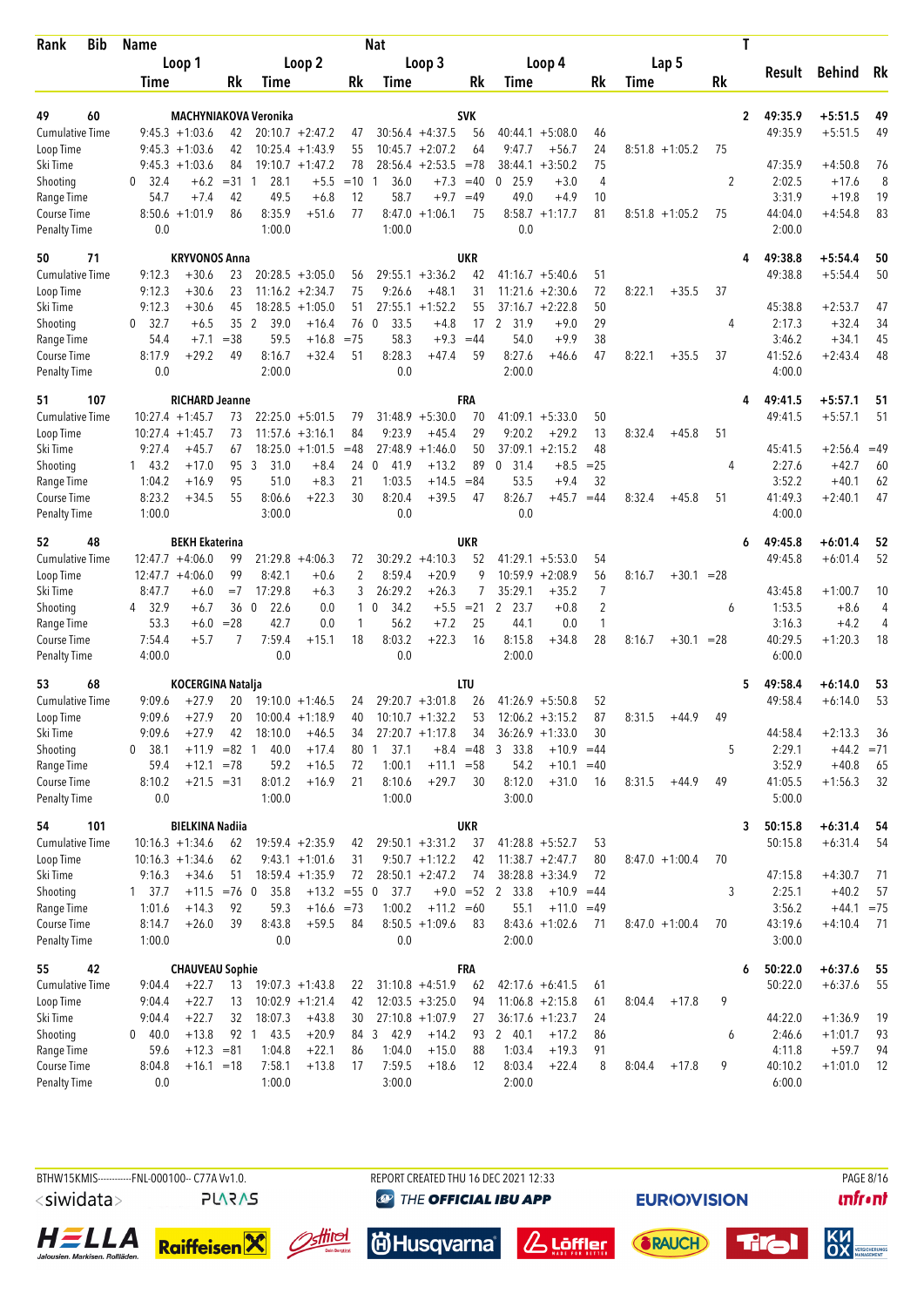| Bib<br>Rank                         | Name             |                                          |                 |                       |                               |                   | Nat                  |                                         |                   |                                           |              |                   |         | T         |                   |                      |          |
|-------------------------------------|------------------|------------------------------------------|-----------------|-----------------------|-------------------------------|-------------------|----------------------|-----------------------------------------|-------------------|-------------------------------------------|--------------|-------------------|---------|-----------|-------------------|----------------------|----------|
|                                     |                  | Loop 1                                   |                 |                       | Loop 2                        |                   |                      | Loop 3                                  |                   | Loop 4                                    |              | Lap <sub>5</sub>  |         |           |                   |                      |          |
|                                     | Time             |                                          | <b>Rk</b>       | Time                  |                               | Rk                | <b>Time</b>          |                                         | Rk                | Time                                      | <b>Rk</b>    | Time              |         | <b>Rk</b> | Result            | Behind               | Rk       |
|                                     |                  |                                          |                 |                       |                               |                   |                      |                                         |                   |                                           |              |                   |         |           |                   |                      |          |
| 56<br>34                            |                  | <b>MORTON Darcie</b>                     |                 |                       |                               |                   |                      |                                         | <b>AUS</b>        |                                           |              |                   |         | 3         | 50:33.1           | $+6:48.7$            | 56       |
| <b>Cumulative Time</b><br>Loop Time |                  | $10:34.9 + 1:53.2$<br>$10:34.9 + 1:53.2$ | 77<br>77        | 9:38.8                | $20:13.7 + 2:50.2$<br>$+57.3$ | $=49$<br>26       |                      | $31:02.9 +4:44.0$<br>$10:49.2 + 2:10.7$ | 58<br>67          | $41:53.1 + 6:17.0$<br>$10:50.2 + 1:59.2$  | 56<br>49     | 8:40.0            | $+53.4$ | 63        | 50:33.1           | $+6:48.7$            | 56       |
| Ski Time                            | 9:34.9           | $+53.2$                                  | 76              |                       | $19:13.7 + 1:50.2$            | 80                |                      | $29:02.9 + 3:00.0$                      | 80                | 38:53.1<br>$+3:59.2$                      | 77           |                   |         |           | 47:33.1           | $+4:48.0$            | 75       |
| Shooting                            | 1 39.0           | $+12.8$                                  | 89              | $\mathbf 0$<br>- 39.9 | $+17.3$                       | 79                | 39.6<br>1            | $+10.9$                                 | $=74$             | 1 39.1<br>$+16.2$                         | 81           |                   |         | 3         | 2:37.7            | $+52.8$              | 86       |
| Range Time                          | 1:00.8           | $+13.5$                                  | 90              | 1:00.9                | $+18.2$                       | 80                | 1:01.4               | $+12.4$                                 | 75                | 1:00.9<br>$+16.8$                         | $= 84$       |                   |         |           | 4:04.0            | $+51.9$              | 85       |
| Course Time                         | 8:34.1           | $+45.4$                                  | 75              | 8:37.9                | $+53.6$                       | 80                | 8:47.8               | $+1:06.9$                               | 77                | $8:49.3 +1:08.3$                          | $= 72$       | 8:40.0            | $+53.4$ | 63        | 43:29.1           | $+4:19.9$            | 73       |
| <b>Penalty Time</b>                 | 1:00.0           |                                          |                 | 0.0                   |                               |                   | 1:00.0               |                                         |                   | 1:00.0                                    |              |                   |         |           | 3:00.0            |                      |          |
| 105<br>57                           |                  | <b>BIELECKA Dominika</b>                 |                 |                       |                               |                   |                      |                                         | <b>POL</b>        |                                           |              |                   |         | 3         | 50:36.5           | $+6:52.1$            | 57       |
| <b>Cumulative Time</b>              |                  | $10:32.0 + 1:50.3$                       | 75              |                       | $22:04.8 +4:41.3$             | 76                |                      | $31:56.4 + 5:37.5$                      | 71                | $41:45.3 + 6:09.2$                        | 55           |                   |         |           | 50:36.5           | $+6:52.1$            | 57       |
| Loop Time                           |                  | $10:32.0 + 1:50.3$                       | 75              |                       | $11:32.8 + 2:51.3$            | 79                |                      | $9:51.6 +1:13.1$                        | 43                | 9:48.9<br>$+57.9$                         | 25           | $8:51.2 +1:04.6$  |         | 74        |                   |                      |          |
| Ski Time                            | 9:32.0           | $+50.3$                                  | 73              | 19:04.8               | $+1:41.3$                     | 76                |                      | $28:56.4 +2:53.5$                       | $= 78$            | 38:45.3<br>$+3:51.4$                      | 76           |                   |         |           | 47:36.5           | $+4:51.4$            | 77       |
| Shooting                            | $1 \quad 34.3$   | $+8.1$                                   | 46              | 2<br>34.1             | $+11.5$                       | $=43$             | 39.2<br>$\Omega$     | $+10.5$                                 | 70                | 0<br>34.3<br>$+11.4$                      | $=50$        |                   |         | 3         | 2:22.2            | $+37.3$              | 48       |
| Range Time                          | 56.5             | $+9.2$                                   | $= 57$          | 55.1                  | $+12.4$                       | 46                | 1:01.7               | $+12.7 = 76$                            |                   | 55.7<br>$+11.6$                           | 55           |                   |         |           | 3:49.0            | $+36.9$              | 53       |
| Course Time                         | 8:35.5           | $+46.8$                                  | 76              | 8:37.7                | $+53.4$                       | 79                | 8:49.9               | $+1:09.0 = 80$                          |                   | $8:53.2 +1:12.2$                          | 76           | $8:51.2 +1:04.6$  |         | 74        | 43:47.5           | $+4:38.3$            | 76       |
| <b>Penalty Time</b>                 | 1:00.0           |                                          |                 | 2:00.0                |                               |                   | 0.0                  |                                         |                   | 0.0                                       |              |                   |         |           | 3:00.0            |                      |          |
| 58<br>46                            |                  | <b>GAIM Grete</b>                        |                 |                       |                               |                   |                      |                                         | <b>EST</b>        |                                           |              |                   |         | 3         | 50:50.2           | $+7:05.8$            | 58       |
| <b>Cumulative Time</b>              | 9:38.4           | $+56.7$                                  | 41              |                       | $20:12.7 + 2:49.2$            | 48                |                      | $30:55.5 + 4:36.6$                      | 55                | $41:54.2 + 6:18.1$                        | 57           |                   |         |           | 50:50.2           | $+7:05.8$            | 58       |
| Loop Time                           | 9:38.4           | $+56.7$                                  | 41              |                       | $10:34.3 + 1:52.8$            | 60                |                      | $10:42.8 + 2:04.3$                      | 63                | $10:58.7 + 2:07.7$                        | 53           | $8:56.0 +1:09.4$  |         | 80        |                   |                      |          |
| Ski Time                            | 9:38.4           | $+56.7$                                  | 82              |                       | $19:12.7 + 1:49.2$            | 79                |                      | $28:55.5 + 2:52.6$                      | 76                | 38:54.2<br>$+4:00.3$                      | 78           |                   |         |           | 47:50.2           | $+5:05.1$            | 79       |
| Shooting                            | 0, 36.9          | $+10.7$                                  | 72 1            | 33.5                  | $+10.9$                       | 39                | 34.8<br>$\mathbf{1}$ | $+6.1$                                  | 25                | 35.1<br>$+12.2$<br>$\overline{1}$         | 61           |                   |         | 3         | 2:20.5            | $+35.6$              | $=42$    |
| Range Time                          | 59.2             | $+11.9$                                  | 76              | 55.3                  | $+12.6$                       | $=47$             | 58.3                 | $+9.3$                                  | $=44$             | 59.3<br>$+15.2$                           | 79           |                   |         |           | 3:52.1            | $+40.0$              | $=60$    |
| Course Time                         | 8:39.2           | $+50.5$                                  | 80              | 8:39.0                | +54.7                         | 82                | 8:44.5               | $+1:03.6$                               | 74                | 8:59.4<br>$+1:18.4$                       | 83           | $8:56.0 + 1:09.4$ |         | 80        | 43:58.1           | $+4:48.9$            | 80       |
| Penalty Time                        | 0.0              |                                          |                 | 1:00.0                |                               |                   | 1:00.0               |                                         |                   | 1:00.0                                    |              |                   |         |           | 3:00.0            |                      |          |
| 87<br>59                            |                  | <b>MUNKHBAT Doljinsuren</b>              |                 |                       |                               |                   |                      |                                         | MGL               |                                           |              |                   |         | 3         | 50:53.5           | $+7:09.1$            | 59       |
| Cumulative Time                     | 9:38.3           | $+56.6 = 39$                             |                 |                       | $21:19.6 + 3:56.1$            | 71                |                      | $31:09.2 + 4:50.3$                      | 61                | $42:04.1 + 6:28.0$                        | 58           |                   |         |           | 50:53.5           | $+7:09.1$            | 59       |
| Loop Time                           | 9:38.3           | $+56.6$                                  | $=39$           |                       | $11:41.3 + 2:59.8$            | 82                |                      | $9:49.6 +1:11.1$                        | 41                | 10:54.9<br>$+2:03.9$                      | 50           | $8:49.4 +1:02.8$  |         | 73        |                   |                      |          |
| Ski Time                            | 9:38.3           | $+56.6$                                  | $= 80$          |                       | $19:19.6 + 1:56.1$            | 81                |                      | $29:09.2 + 3:06.3$                      | 81                | 39:04.1<br>$+4:10.2$                      | 82           |                   |         |           | 47:53.5           | $+5:08.4$            | 82       |
| Shooting                            | 0, 37.9          | $+11.7$                                  | $=79$ 2         | 38.0                  | $+15.4$                       | 74                | $\mathbf 0$<br>37.7  | $+9.0$                                  | $= 52$            | $\mathbf{1}$<br>35.0<br>$+12.1$           | 60           |                   |         | 3         | 2:28.8            | $+43.9$              | 67       |
| Range Time                          | 59.3             | $+12.0$                                  | 77              | 1:00.1                | $+17.4$                       | 79                | 1:00.3               | $+11.3$                                 | $=63$             | 57.0<br>$+12.9$                           | 63           |                   |         |           | 3:56.7            | $+44.6$              | 79       |
| Course Time                         | 8:39.0           | $+50.3$                                  | 79              | 8:41.2                | $+56.9$                       | 83                |                      | $8:49.3 +1:08.4$                        | 79                | 8:57.9<br>$+1:16.9$                       | 80           | $8:49.4 +1:02.8$  |         | 73        | 43:56.8           | $+4:47.6$            | 79       |
| <b>Penalty Time</b>                 | 0.0              |                                          |                 | 2:00.0                |                               |                   | 0.0                  |                                         |                   | 1:00.0                                    |              |                   |         |           | 3:00.0            |                      |          |
| 12<br>60                            |                  | <b>SABULE Annija</b>                     |                 |                       |                               |                   |                      |                                         | LAT               |                                           |              |                   |         | 3         | 51:14.7           | $+7:30.3$            | 60       |
| <b>Cumulative Time</b>              |                  | $9:51.2 +1:09.5$                         | 45              |                       | $20:31.3 + 3:07.8$            | 58                |                      | $31:19.0 + 5:00.1$                      | 64                | $42:16.3 + 6:40.2$                        | 60           |                   |         |           | 51:14.7           | $+7:30.3$            | 60       |
| Loop Time                           |                  | $9:51.2 +1:09.5$                         | 45              |                       | $10:40.1 + 1:58.6$            | 61                |                      | $10:47.7 + 2:09.2$                      | 65                | $10:57.3 + 2:06.3$                        | 52           | $8:58.4 +1:11.8$  |         | 83        |                   |                      |          |
| Ski Time                            |                  | $9:51.2 +1:09.5$                         | 86              |                       | $19:31.3 + 2:07.8$            | 86                |                      | $29:19.0 + 3:16.1$                      | 84                | $39:16.3 + 4:22.4$                        | 85           |                   |         |           | 48:14.7           | $+5:29.6$            | 85       |
| Shooting                            | $0$ 29.7         | $+3.5$                                   | 9               | 28.5<br>$\mathbf{1}$  | $+5.9$                        | 12 <sub>1</sub>   | 32.1                 | $+3.4$                                  | 9                 | 1, 35.3<br>$+12.4$                        | 62           |                   |         | 3         | 2:05.7            | $+20.8$              | 14       |
| Range Time<br>Course Time           | 54.1             | $+6.8$<br>$8:57.1 + 1:08.4$              | 35<br>88        | 51.7                  | $8:48.4 +1:04.1$              | $+9.0 = 23$<br>86 | 54.6                 | $8:53.1 + 1:12.2$                       | $+5.6 = 15$<br>84 | 58.4<br>$+14.3$<br>$8:58.9 +1:17.9$       | 73<br>82     |                   |         |           | 3:38.8<br>44:35.9 | $+26.7$<br>$+5:26.7$ | 26<br>86 |
| <b>Penalty Time</b>                 | 0.0              |                                          |                 | 1:00.0                |                               |                   | 1:00.0               |                                         |                   | 1:00.0                                    |              | $8:58.4 +1:11.8$  |         | 83        | 3:00.0            |                      |          |
|                                     |                  |                                          |                 |                       |                               |                   |                      |                                         |                   |                                           |              |                   |         |           |                   |                      |          |
| 61<br>16                            |                  | <b>TEPLA Eliska</b>                      |                 |                       |                               |                   |                      |                                         | <b>CZE</b>        |                                           |              |                   |         | 7         | 51:16.8           | $+7:32.4$            | 61       |
| <b>Cumulative Time</b>              |                  | $11:04.1 + 2:22.4$                       | 85              |                       | $21:59.5 +4:36.0$             | 74                |                      | $33:03.6 + 6:44.7$                      | 79                | $43:08.8 + 7:32.7$                        | 69           |                   |         |           | 51:16.8           | $+7:32.4$            | 61       |
| Loop Time<br>Ski Time               |                  | $11:04.1 + 2:22.4$<br>$+22.4$            | 85              | 17:59.5               | $10:55.4 +2:13.9$             | 67                |                      | $11:04.1 + 2:25.6$<br>$27:03.6 +1:00.7$ | 72                | $10:05.2 +1:14.2$                         | 33           | 8:08.0            | $+21.4$ | 16        | 44:16.8           | $+1:31.7$            |          |
| Shooting                            | 9:04.1<br>2 35.8 | $+9.6$                                   | 29<br>61 2      | 37.8                  | $+36.0$<br>$+15.2$            | 20                | 72 2 41.2            |                                         | 21                | $36:08.8 + 1:14.9$<br>$+12.5 = 83$ 1 34.1 | 18<br>49     |                   |         | 7         | 2:29.1            | $+44.2 = 71$         | - 15     |
| Range Time                          | 58.0             | $+10.7 = 67$                             |                 | 58.2                  | $+15.5$                       | 64                | 1:03.7               | $+14.7$                                 | 86                | $+11.2$<br>55.2                           | $+11.1 = 51$ |                   |         |           | 3:55.1            | $+43.0 = 72$         |          |
| Course Time                         | 8:06.1           | $+17.4$                                  | 25              | 7:57.2                | $+12.9$                       | 15                | 8:00.4               | $+19.5$                                 | 13                | 8:10.0<br>$+29.0$                         | 15           | 8:08.0            | $+21.4$ | 16        | 40:21.7           | $+1:12.5 = 13$       |          |
| <b>Penalty Time</b>                 | 2:00.0           |                                          |                 | 2:00.0                |                               |                   | 2:00.0               |                                         |                   | 1:00.0                                    |              |                   |         |           | 7:00.0            |                      |          |
| 62<br>6                             |                  | <b>MACHYNIAKOVA Julia</b>                |                 |                       |                               |                   |                      |                                         | <b>SVK</b>        |                                           |              |                   |         | 5         | 51:17.1           | $+7:32.7$            | 62       |
| Cumulative Time                     | 9:26.1           | $+44.4$                                  | 29              |                       | $19:35.0 + 2:11.5$            | 34                |                      | $31:05.4 +4:46.5$                       | 59                | $42:32.8 + 6:56.7$                        | 63           |                   |         |           | 51:17.1           | $+7:32.7$            | 62       |
| Loop Time                           | 9:26.1           | $+44.4$                                  | 29              |                       | $10:08.9 + 1:27.4$            | 46                |                      | $11:30.4 +2:51.9$                       | 86                | $11:27.4 +2:36.4$                         | $= 75$       | 8:44.3            | $+57.7$ | 67        |                   |                      |          |
| Ski Time                            | 9:26.1           | $+44.4$                                  | 63              |                       | $18:35.0 + 1:11.5$            | 56                |                      | $28:05.4 + 2:02.5$                      | 58                | $37:32.8 + 2:38.9$                        | 59           |                   |         |           | 46:17.1           | $+3:32.0$            | 62       |
| Shooting                            | $0$ 31.4         | $+5.2$                                   | 25 <sub>1</sub> | 30.2                  | $+7.6$                        |                   | 19 2 43.3            | $+14.6$                                 | 94                | 2 28.5<br>$+5.6$                          | 11           |                   |         | 5         | 2:13.5            | $+28.6$              | 27       |
| Range Time                          | 53.0             | $+5.7 = 23$                              |                 | 50.5                  |                               | $+7.8 = 16$       | 1:04.3               | $+15.3 = 91$                            |                   | 49.2<br>$+5.1$                            | 12           |                   |         |           | 3:37.0            | $+24.9$              | 24       |
| Course Time                         | 8:33.1           | $+44.4$                                  | 73              | 8:18.4                | $+34.1$                       | 55                | 8:26.1               | $+45.2$                                 | 54                | 8:38.2<br>$+57.2$                         | 64           | 8:44.3            | $+57.7$ | 67        | 42:40.1           | $+3:30.9$            | 65       |
| <b>Penalty Time</b>                 | 0.0              |                                          |                 | 1:00.0                |                               |                   | 2:00.0               |                                         |                   | 2:00.0                                    |              |                   |         |           | 5:00.0            |                      |          |















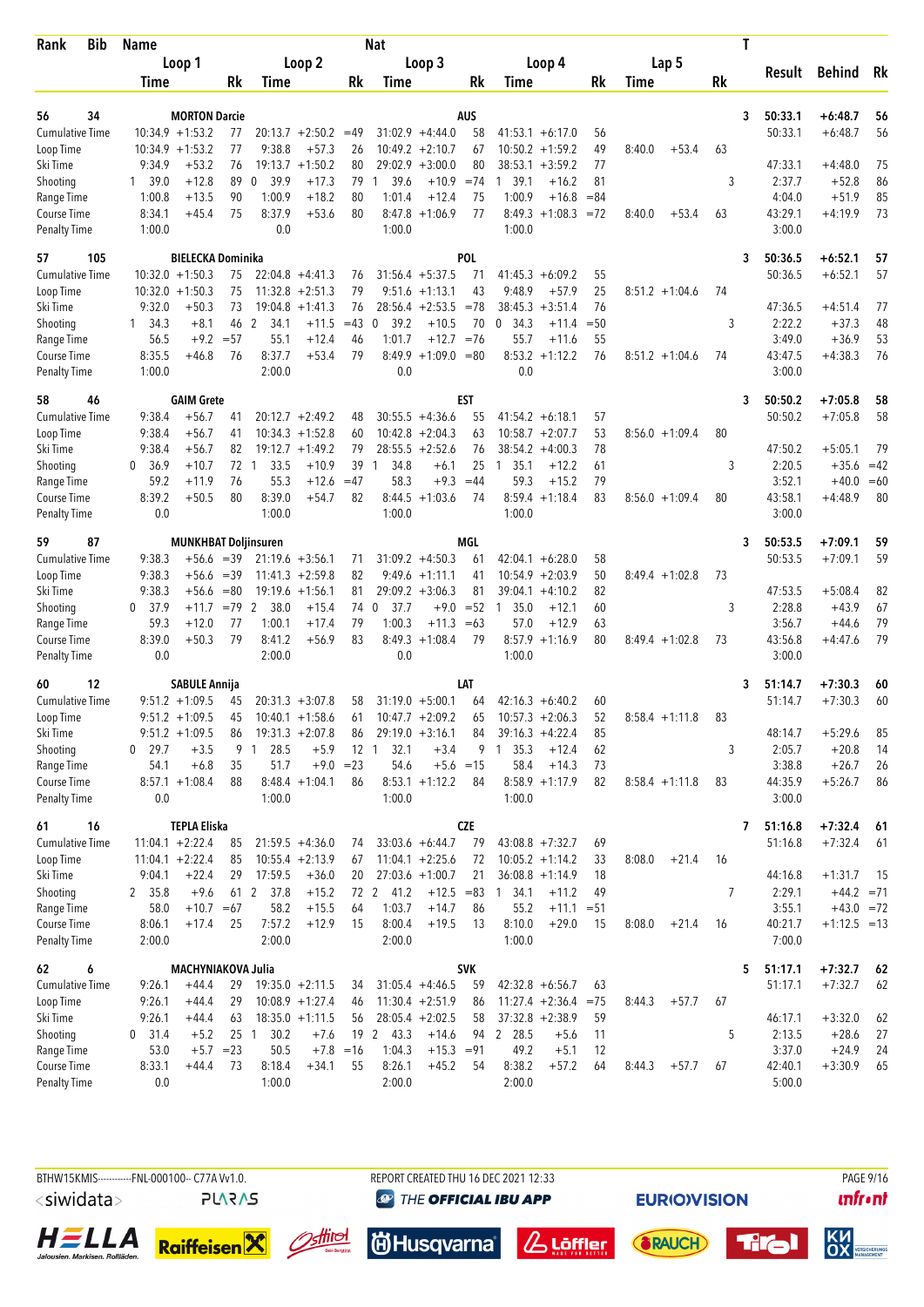| <b>Bib</b><br>Rank                 | <b>Name</b>      |                               |                |                  |                                 |             | <b>Nat</b>              |                                 |             |                    |                        |          |                      |    | T |                   |           |        |
|------------------------------------|------------------|-------------------------------|----------------|------------------|---------------------------------|-------------|-------------------------|---------------------------------|-------------|--------------------|------------------------|----------|----------------------|----|---|-------------------|-----------|--------|
|                                    |                  | Loop 1                        |                |                  | Loop 2                          |             |                         | Loop 3                          |             | Loop 4             |                        |          | Lap 5                |    |   |                   |           |        |
|                                    | Time             |                               | Rk             | Time             |                                 | Rk          | Time                    |                                 | Rk          | Time               |                        | Rk       | Time                 | Rk |   | Result            | Behind    | Rk     |
|                                    |                  |                               |                |                  |                                 |             |                         |                                 |             |                    |                        |          |                      |    |   |                   |           |        |
| 99<br>63                           |                  | <b>DICKSON Emily</b>          |                |                  |                                 |             |                         |                                 | CAN         |                    |                        |          |                      |    | 4 | 51:23.8           | $+7:39.4$ | 63     |
| <b>Cumulative Time</b>             |                  | $10:26.2 + 1:44.5$            | 71             |                  | $20:50.6 + 3:27.1$              | 63          |                         | $30:29.6 +4:10.7$               | 53          | $42:26.6 + 6:50.5$ |                        | 62       |                      |    |   | 51:23.8           | $+7:39.4$ | 63     |
| Loop Time<br>Ski Time              | 9:26.2           | $10:26.2 + 1:44.5$<br>$+44.5$ | 71<br>64       | 10:24.4          | $+1:42.9$<br>$18:50.6 + 1:27.1$ | 54<br>67    | 9:39.0                  | $+1:00.5$<br>$28:29.6 + 2:26.7$ | 37<br>70    | 11:57.0<br>38:26.6 | $+3:06.0$<br>$+3:32.7$ | 84<br>71 | $8:57.2 +1:10.6$     | 82 |   | 47:23.8           | $+4:38.7$ | 72     |
| Shooting                           | 34.5<br>1        | $+8.3$                        | $=47$          | 26.7<br>-1       | $+4.1$                          | 8           | 0<br>35.9               | $+7.2$                          | $=36$       | 2<br>30.1          | $+7.2$                 | 19       |                      | 4  |   | 2:07.4            | $+22.5$   | 18     |
| Range Time                         | 55.5             | $+8.2$                        | $=48$          | 47.8             | $+5.1$                          | 7           | 58.8                    | $+9.8$                          | $= 51$      | 53.0               | $+8.9$                 | $=29$    |                      |    |   | 3:35.1            | $+23.0$   | 22     |
| Course Time                        | 8:30.7           | $+42.0$                       | 67             | 8:36.6           | $+52.3$                         | 78          | 8:40.2                  | $+59.3$                         | 72          | $9:04.0 + 1:23.0$  |                        | 85       | $8:57.2 +1:10.6$     | 82 |   | 43:48.7           | $+4:39.5$ | 77     |
| <b>Penalty Time</b>                | 1:00.0           |                               |                | 1:00.0           |                                 |             | 0.0                     |                                 |             | 2:00.0             |                        |          |                      |    |   | 4:00.0            |           |        |
| 92<br>64                           |                  | <b>PASSLER Rebecca</b>        |                |                  |                                 |             |                         |                                 | <b>ITA</b>  |                    |                        |          |                      |    | 6 | 51:24.2           | $+7:39.8$ | 64     |
| <b>Cumulative Time</b>             |                  | $10:17.5 + 1:35.8$            | 63             | 19:20.4          | $+1:56.9$                       | 26          |                         | $29:29.4 + 3:10.5$              | 30          | $42:47.8$ +7:11.7  |                        | $=65$    |                      |    |   | 51:24.2           | $+7:39.8$ | 64     |
| Loop Time                          |                  | $10:17.5 + 1:35.8$            | 63             | 9:02.9           | $+21.4$                         | 11          |                         | $10:09.0 + 1:30.5$              | 52          | 13:18.4            | $+4:27.4$              | 97       | 8:36.4<br>$+49.8$    | 57 |   |                   |           |        |
| Ski Time                           | 9:17.5           | $+35.8$                       | 52             | 18:20.4          | $+56.9$                         | 44          |                         | $27:29.4 +1:26.5$               | 39          | $36:47.8 + 1:53.9$ |                        | $=41$    |                      |    |   | 45:24.2           | $+2:39.1$ | 43     |
| Shooting                           | 29.2<br>1        | $+3.0$                        | $\overline{7}$ | 0<br>25.1        | $+2.5$                          | 5           | 28.7<br>$\overline{1}$  | 0.0                             | 1           | 29.1<br>4          | $+6.2$                 | $=13$    |                      | 6  |   | 1:52.2            | $+7.3$    | 2      |
| Range Time                         | 49.9             | $+2.6$                        | 9              | 44.1             | $+1.4$                          | 2           | 49.0                    | 0.0                             | 1           | 49.1               | $+5.0$                 | 11       |                      |    |   | 3:12.1            | 0.0       | 1      |
| Course Time                        | 8:27.6           | $+38.9 = 62$                  |                | 8:18.8           | $+34.5$                         | 56          | 8:20.0                  | $+39.1$                         | 46          | 8:29.3             | $+48.3$                | 52       | 8:36.4<br>$+49.8$    | 57 |   | 42:12.1           | $+3:02.9$ | 54     |
| <b>Penalty Time</b>                | 1:00.0           |                               |                | 0.0              |                                 |             | 1:00.0                  |                                 |             | 4:00.0             |                        |          |                      |    |   | 6:00.0            |           |        |
| 90<br>65                           |                  | <b>SPARK Lisa Maria</b>       |                |                  |                                 |             |                         |                                 | <b>GER</b>  |                    |                        |          |                      |    | 6 | 51:26.6           | $+7:42.2$ | 65     |
| <b>Cumulative Time</b>             |                  | $11:04.2 +2:22.5$             | $=86$          |                  | $22:11.5 +4:48.0$               | 77          |                         | $31:20.9 + 5:02.0$              | 65          | $42:47.8$ +7:11.7  |                        | $=65$    |                      |    |   | 51:26.6           | $+7:42.2$ | 65     |
| Loop Time                          |                  | $11:04.2 +2:22.5$             | $= 86$         | 11:07.3          | $+2:25.8$                       | 71          | 9:09.4                  | $+30.9$                         | 17          | 11:26.9            | $+2:35.9$              | 74       | 8:38.8<br>$+52.2$    | 62 |   |                   |           |        |
| Ski Time                           | 9:04.2           | +22.5                         | $=30$          | 18:11.5          | $+48.0$                         | 35          |                         | $27:20.9 +1:18.0$               | 35          | 36:47.8            | $+1:53.9$              | $=41$    |                      |    |   | 45:26.6           | $+2:41.5$ | 44     |
| Shooting                           | 2 38.5           | $+12.3$                       | 84             | 2<br>35.8        | $+13.2$                         | $= 550$     | 35.8                    | $+7.1$                          | 35          | 2<br>35.6          | $+12.7$                | $=63$    |                      | 6  |   | 2:25.9            | $+41.0$   | 59     |
| Range Time                         | 58.6             | $+11.3$                       | 71             | 56.1             | $+13.4$                         | $= 51$      | 56.3                    | $+7.3$                          | $=26$       | 56.6               | $+12.5$                | $=61$    |                      |    |   | 3:47.6            | $+35.5$   | 47     |
| Course Time                        | 8:05.6           | $+16.9$                       | 22             | 8:11.2           | $+26.9$                         | 42          | 8:13.1                  | $+32.2$                         | 36          | 8:30.3             | $+49.3$                | 54       | 8:38.8<br>$+52.2$    | 62 |   | 41:39.0           | $+2:29.8$ | 43     |
| <b>Penalty Time</b>                | 2:00.0           |                               |                | 2:00.0           |                                 |             | 0.0                     |                                 |             | 2:00.0             |                        |          |                      |    |   | 6:00.0            |           |        |
| 83<br>66                           |                  | <b>LEJSEK Klara</b>           |                |                  |                                 |             |                         |                                 | <b>CZE</b>  |                    |                        |          |                      |    | 5 | 51:28.7           | $+7:44.3$ | 66     |
| <b>Cumulative Time</b>             |                  | $10:19.1 + 1:37.4$            | $=65$          |                  | $20:38.3 + 3:14.8$              | 60          |                         | $30:08.0 + 3:49.1$              | 47          | 42:43.4            | $+7:07.3$              | 64       |                      |    |   | 51:28.7           | $+7:44.3$ | 66     |
| Loop Time                          |                  | $10:19.1 + 1:37.4$            | $=65$          |                  | $10:19.2 + 1:37.7$              | 53          | 9:29.7                  | $+51.2$                         | 33          | 12:35.4            | $+3:44.4$              | 91       | $+58.7$<br>8:45.3    | 68 |   |                   |           |        |
| Ski Time                           | 9:19.1           | $+37.4$                       | $=55$          |                  | $18:38.3 + 1:14.8$              | 59          | 28:08.0                 | $+2:05.1$                       | 61          | 37:43.4            | $+2:49.5$              | 63       |                      |    |   | 46:28.7           | $+3:43.6$ | $= 65$ |
| Shooting                           | 1 37.9           | $+11.7$                       | $=79$ 1        | 33.4             | $+10.8$                         | $= 37$      | 35.2<br>$\mathbf 0$     | $+6.5$                          | $=27$       | 3<br>34.6          | $+11.7$                | $= 52$   |                      | 5  |   | 2:21.2            | $+36.3$   | 46     |
| Range Time                         | 57.6             | $+10.3$                       | 65             | 52.1             | $+9.4$                          | $=29$       | 55.8                    | $+6.8$                          | 23          | 53.6               | $+9.5$                 | 33       |                      |    |   | 3:39.1            | $+27.0$   | 28     |
| Course Time                        | 8:21.5           | $+32.8$                       | 53             | 8:27.1           | $+42.8$                         | 70          | 8:33.9                  | $+53.0$                         | 67          | 8:41.8             | $+1:00.8$              | 68       | 8:45.3<br>$+58.7$    | 68 |   | 42:49.6           | $+3:40.4$ | 68     |
| <b>Penalty Time</b>                | 1:00.0           |                               |                | 1:00.0           |                                 |             | 0.0                     |                                 |             | 3:00.0             |                        |          |                      |    |   | 5:00.0            |           |        |
| 8<br>67                            |                  | <b>CARRARA Michela</b>        |                |                  |                                 |             |                         |                                 | <b>ITA</b>  |                    |                        |          |                      |    | 8 | 51:35.0           | $+7:50.6$ | 67     |
| <b>Cumulative Time</b>             |                  | $9:59.5 + 1:17.8$             | 52             |                  | $20:46.3 + 3:22.8$              | 61          |                         | $32:32.2 + 6:13.3$              | 75          | $43:33.9 + 7:57.8$ |                        | 74       |                      |    |   | 51:35.0           | $+7:50.6$ | 67     |
| Loop Time                          |                  | $9:59.5 + 1:17.8$             | 52             |                  | $10:46.8 + 2:05.3$              | 64          |                         | $11:45.9 + 3:07.4$              | 91          | $11:01.7 + 2:10.7$ |                        | 58       | 8:01.1<br>$+14.5$    | 8  |   |                   |           |        |
| Ski Time                           | 8:59.5           | $+17.8$                       | 22             | 17:46.3          | $+22.8$                         | 14          | 26:32.2                 | $+29.3$                         | 10          | 35:33.9            | $+40.0$                | 8        |                      |    |   | 43:35.0           | $+49.9$   | 8      |
| Shooting                           | $1 \quad 37.2$   | $+11.0$                       | 74             | 33.9<br>2        | $+11.3 = 40$                    |             | 3<br>36.4               | $+7.7$                          | 45          | 2 33.0             | $+10.1$                | $= 37$   |                      | 8  |   | 2:20.6            | $+35.7$   | 44     |
| Range Time                         | 58.4             | $+11.1$                       | 70             | 54.3             | $+11.6 = 37$                    |             | 57.4                    | $+8.4$                          | 39          | 54.7               | $+10.6$                | 47       |                      |    |   | 3:44.8            | $+32.7$   | 38     |
| Course Time<br><b>Penalty Time</b> | 8:01.1<br>1:00.0 | $+12.4$                       | 15             | 7:52.5<br>2:00.0 | $+8.2$                          | 9           | 7:48.5<br>3:00.0        | $+7.6$                          | 3           | 8:07.0<br>2:00.0   | $+26.0$                | 13       | 8:01.1<br>$+14.5$    | 8  |   | 39:50.2<br>8:00.0 | $+41.0$   | 6      |
|                                    |                  |                               |                |                  |                                 |             |                         |                                 |             |                    |                        |          |                      |    |   |                   |           |        |
| 20<br>68                           |                  | <b>GASPARIN Elisa</b>         |                |                  |                                 |             |                         |                                 | SUI         |                    |                        |          |                      |    | 7 | 51:43.2           | $+7:58.8$ | 68     |
| <b>Cumulative Time</b>             |                  | $9:57.8 +1:16.1 = 48$         |                |                  | $21:59.6 +4:36.1$               | 75          |                         | $32:02.5 + 5:43.6$              | 72          | $43:27.5 +7:51.4$  |                        | 72       |                      |    |   | 51:43.2           | $+7:58.8$ | 68     |
| Loop Time                          |                  | $9:57.8 +1:16.1 = 48$         |                |                  | $12:01.8 + 3:20.3$              | 85          |                         | $10:02.9 + 1:24.4$              | 49          | $11:25.0 + 2:34.0$ |                        | 73       | $+29.1$<br>8:15.7    | 26 |   |                   |           |        |
| Ski Time                           | 8:57.8           | $+16.1 = 18$                  |                | 17:59.6          | $+36.1$                         | 21          | 27:02.5                 | $+59.6$                         | 20          | $36:27.5 + 1:33.6$ |                        | 31       |                      |    |   | 44:43.2           | $+1:58.1$ | 32     |
| Shooting                           | $1 \quad 30.3$   |                               | $+4.1$ = 13 3  | 29.4             | $+6.8$                          | $= 14$ 1    | 35.2                    |                                 | $+6.5 = 27$ | 2 40.2             | $+17.3$                | 87       |                      | 7  |   | 2:15.2            | $+30.3$   | 28     |
| Range Time                         | 53.0             |                               | $+5.7 = 23$    | 50.9             | $+8.2$                          | 20          | 56.8                    | $+7.8$                          | 32          | 1:00.4             | $+16.3$                | 81       |                      |    |   | 3:41.1            | $+29.0$   | 34     |
| Course Time<br><b>Penalty Time</b> | 8:04.8<br>1:00.0 | $+16.1 = 18$                  |                | 8:10.9<br>3:00.0 | $+26.6$                         | 40          | 8:06.1<br>1:00.0        | $+25.2$                         | 22          | 8:24.6<br>2:00.0   | $+43.6$                | 42       | $+29.1$<br>8:15.7    | 26 |   | 41:02.1<br>7:00.0 | $+1:52.9$ | 31     |
| 69<br>97                           |                  | <b>LUKKARINEN Nenna</b>       |                |                  |                                 |             |                         |                                 | FIN         |                    |                        |          |                      |    | 1 | 51:45.9           | $+8:01.5$ | 69     |
| <b>Cumulative Time</b>             |                  | $10:56.0 + 2:14.3$            | 82             |                  | $21:08.6 + 3:45.1$              | 69          |                         | $31:38.0 + 5:19.1$              | 68          | $42:05.6 + 6:29.5$ |                        | 59       |                      |    |   | 51:45.9           | $+8:01.5$ | 69     |
| Loop Time                          |                  | $10:56.0 +2:14.3$             | 82             |                  | $10:12.6 + 1:31.1$              | 48          |                         | $10:29.4 +1:50.9$               | 59          | $10:27.6 + 1:36.6$ |                        | 45       | $9:40.3 +1:53.7$ 100 |    |   |                   |           |        |
| Ski Time                           |                  | $9:56.0 +1:14.3$              | 89             |                  | $20:08.6 + 2:45.1$              | 91          |                         | $30:38.0 +4:35.1$               | 93          | $41:05.6 + 6:11.7$ |                        | 94       |                      |    |   | 50:45.9           | $+8:00.8$ | 95     |
| Shooting                           | $1 \quad 31.0$   |                               | $+4.8$ = 18 0  | 29.0             | $+6.4$                          |             | 13 <sub>0</sub><br>34.7 | $+6.0$                          | 24          | $0$ 29.7           | $+6.8$                 | 17       |                      | 1  |   | 2:04.5            | $+19.6$   | 13     |
| Range Time                         | 52.0             | $+4.7$                        | 18             | 50.5             |                                 | $+7.8 = 16$ | 57.0                    |                                 | $+8.0 = 34$ | 50.5               | $+6.4 = 13$            |          |                      |    |   | 3:30.0            | $+17.9$   | 16     |
| Course Time                        |                  | $9:04.0 +1:15.3$              | 93             |                  | $9:22.1 + 1:37.8$               | 100         |                         | $9:32.4 +1:51.5$                | 99          | $9:37.1 + 1:56.1$  |                        | $= 99$   | $9:40.3 +1:53.7$ 100 |    |   | 47:15.9           | $+8:06.7$ | 98     |
| <b>Penalty Time</b>                | 1:00.0           |                               |                | 0.0              |                                 |             | 0.0                     |                                 |             | 0.0                |                        |          |                      |    |   | 1:00.0            |           |        |

BTHW15KMIS------------FNL-000100-- C77A Vv1.0. <siwidata> **PLARAS** 

**@ THE OFFICIAL IBU APP** 

REPORT CREATED THU 16 DEC 2021 12:33

**EURIO)VISION** 

PAGE 10/16 **unfront** 













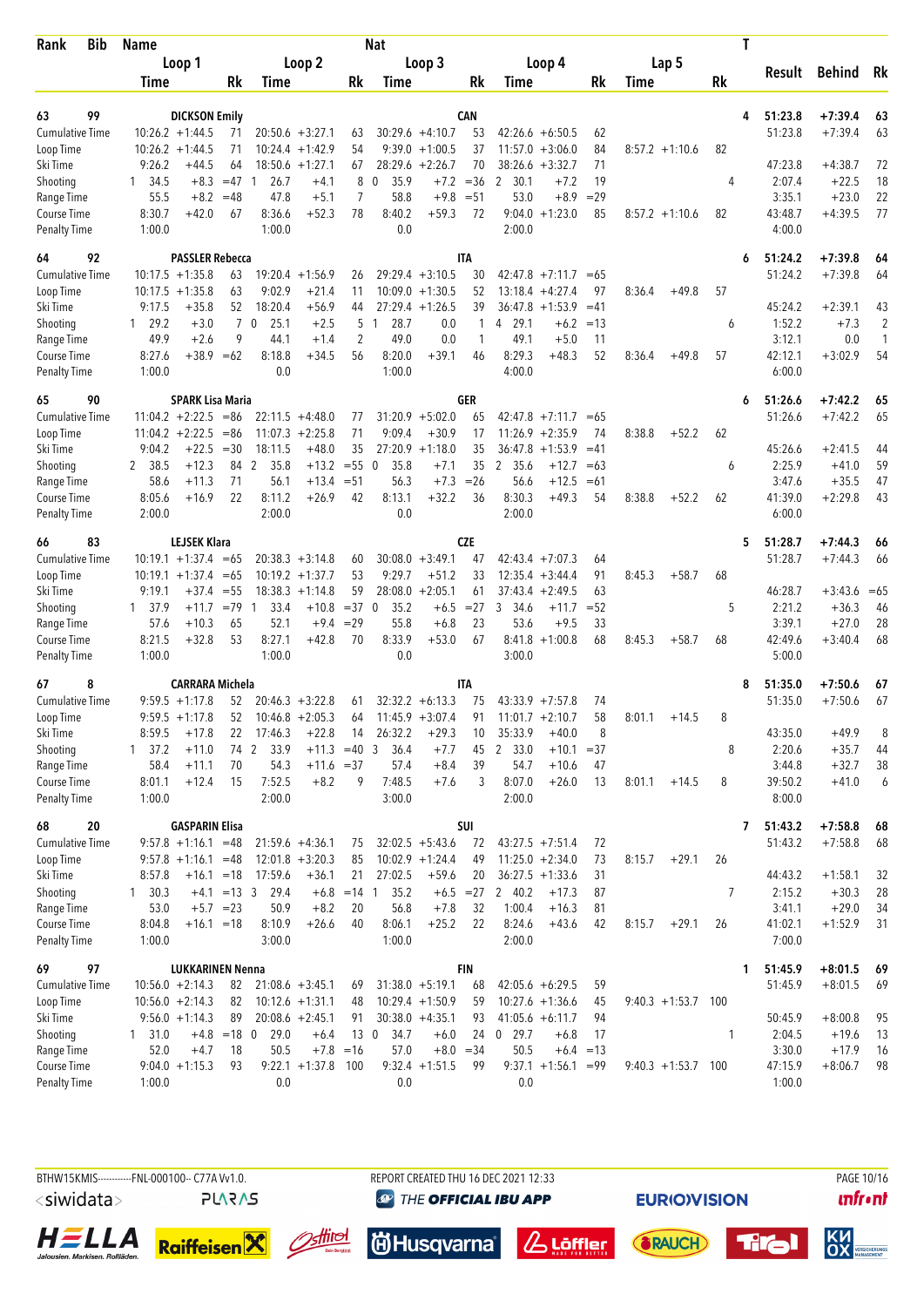| Bib<br>Rank                         | <b>Name</b>      |                                          |              |                        |                                 |                 | <b>Nat</b> |                                         |            |                                            |              |          |                   | T  |                    |                        |          |
|-------------------------------------|------------------|------------------------------------------|--------------|------------------------|---------------------------------|-----------------|------------|-----------------------------------------|------------|--------------------------------------------|--------------|----------|-------------------|----|--------------------|------------------------|----------|
|                                     |                  | Loop 1                                   |              |                        | Loop 2                          |                 |            | Loop 3                                  |            | Loop 4                                     |              |          | Lap 5             |    |                    |                        | Rk       |
|                                     | Time             |                                          | Rk           | Time                   |                                 | Rk              | Time       |                                         | Rk         | Time                                       |              | Rk       | Time              | Rk | Result             | Behind                 |          |
|                                     |                  |                                          |              |                        |                                 |                 |            |                                         |            |                                            |              |          |                   |    |                    |                        |          |
| 70<br>54                            |                  | <b>SKREDE Aasne</b>                      |              |                        |                                 |                 |            |                                         | <b>NOR</b> |                                            |              |          |                   | 8  | 51:50.8            | $+8:06.4$              | 70       |
| <b>Cumulative Time</b><br>Loop Time |                  | $11:56.4 + 3:14.7$<br>$11:56.4 + 3:14.7$ | 96<br>96     | 10:51.1                | $22:47.5 + 5:24.0$<br>$+2:09.6$ | 84<br>65        | 9:52.0     | $32:39.5 + 6:20.6$<br>$+1:13.5$         | 76<br>44   | $43:39.0 + 8:02.9$<br>10:59.5<br>$+2:08.5$ |              | 75<br>55 | 8:11.8<br>$+25.2$ | 22 | 51:50.8            | $+8:06.4$              | 70       |
| Ski Time                            | 8:56.4           | $+14.7$                                  | 15           | 17:47.5                | $+24.0$                         | 15              | 26:39.5    | $+36.6$                                 | 14         | 35:39.0                                    | $+45.1$      | 12       |                   |    | 43:50.8            | $+1:05.7$              | 12       |
| Shooting                            | 38.8<br>3        | $+12.6$                                  | 87           | 2<br>44.3              | $+21.7$                         | $= 86$          | 37.8       | $+9.1$                                  | $= 57$     | 2 33.8                                     | $+10.9$      | $=44$    |                   | 8  | 2:34.8             | $+49.9$                | 80       |
| Range Time                          | 59.6             | $+12.3$                                  | $= 81$       | 1:03.9                 | $+21.2$                         | 85              | 57.1       | $+8.1$                                  | $= 36$     | 54.4                                       | $+10.3$      | $=44$    |                   |    | 3:55.0             | $+42.9$                | 71       |
| Course Time                         | 7:56.8           | $+8.1$                                   | 10           | 7:47.2                 | $+2.9$                          | 3               | 7:54.9     | $+14.0$                                 | 7          | 8:05.1                                     | $+24.1$      | 10       | $+25.2$<br>8:11.8 | 22 | 39:55.8            | $+46.6$                | 8        |
| <b>Penalty Time</b>                 | 3:00.0           |                                          |              | 2:00.0                 |                                 |                 | 1:00.0     |                                         |            | 2:00.0                                     |              |          |                   |    | 8:00.0             |                        |          |
| 70<br>74                            |                  | <b>ABE Mariya</b>                        |              |                        |                                 |                 |            |                                         | <b>KOR</b> |                                            |              |          |                   | 4  | 51:50.8            | $+8:06.4$              | 70       |
| <b>Cumulative Time</b>              | 9:28.1           | $+46.4$                                  | 32           |                        | $21:01.5 + 3:38.0$              | 67              |            | $32:56.3 + 6:37.4$                      | 78         | $42:55.5 +7:19.4$                          |              | 67       |                   |    | 51:50.8            | $+8:06.4$              | 70       |
| Loop Time                           | 9:28.1           | $+46.4$                                  | 32           |                        | $11:33.4 +2:51.9$               | 80              |            | $11:54.8 + 3:16.3$                      | 93         | $9:59.2 + 1:08.2$                          |              | 28       | $8:55.3 +1:08.7$  | 79 |                    |                        |          |
| Ski Time                            | 9:28.1           | $+46.4$                                  | 70           |                        | $19:01.5 +1:38.0$               | 73              |            | $28:56.3 + 2:53.4$                      | 77         | $38:55.5 + 4:01.6$                         |              | 79       |                   |    | 47:50.8            | $+5:05.7$              | $= 80$   |
| Shooting                            | 35.4<br>0        | $+9.2$                                   | $= 57$       | 2<br>45.7              | $+23.1$                         | 91              | 2<br>42.4  | $+13.7$                                 | 91         | 043.7                                      | $+20.8$      | 93       |                   | 4  | 2:47.4             | $+1:02.5$              | 94       |
| Range Time                          | 57.0             | $+9.7$                                   | 61           | 1:05.4                 | $+22.7$                         | 89              | 1:04.8     | $+15.8$                                 | 94         | 1:05.1                                     | $+21.0$      | 93       |                   |    | 4:12.3             | $+1:00.2$              | 95       |
| Course Time                         | 8:31.1           | $+42.4$                                  | 68           | 8:28.0                 | $+43.7$                         | 71              |            | $8:50.0 +1:09.1$                        | 82         | $8:54.1 + 1:13.1$                          |              | 77       | $8:55.3 +1:08.7$  | 79 | 43:38.5            | $+4:29.3$              | 74       |
| <b>Penalty Time</b>                 | 0.0              |                                          |              | 2:00.0                 |                                 |                 | 2:00.0     |                                         |            | 0.0                                        |              |          |                   |    | 4:00.0             |                        |          |
| 95<br>72                            |                  | <b>NORDVANG Randi Sollid</b>             |              |                        |                                 |                 |            |                                         | <b>NOR</b> |                                            |              |          |                   | 6  | 51:56.6            | $+8:12.2$              | 72       |
| <b>Cumulative Time</b>              |                  | $10:03.0 + 1:21.3$                       | 54           |                        | $20:20.1 + 2:56.6$              | 53              |            | $29:38.0 + 3:19.1$                      | 34         | $43:07.3 +7:31.2$                          |              | 68       |                   |    | 51:56.6            | $+8:12.2$              | 72       |
| Loop Time                           |                  | $10:03.0 + 1:21.3$                       | 54           |                        | $10:17.1 + 1:35.6$              | 51              | 9:17.9     | $+39.4$                                 | 25         | $13:29.3 + 4:38.3$                         |              | 99       | $8:49.3 +1:02.7$  | 72 |                    |                        |          |
| Ski Time                            | 9:03.0           | $+21.3$                                  | 24           | 18:20.1                | $+56.6$                         | 43              |            | $27:38.0 + 1:35.1$                      | 42         | $37:07.3 +2:13.4$                          |              | 46       |                   |    | 45:56.6            | $+3:11.5$              | 54       |
| Shooting                            | $1 \quad 31.5$   | $+5.3$                                   | $=26$        | 36.3<br>1              | $+13.7$                         | 66 0            | 33.0       | $+4.3$                                  | $=15$      | 34.7<br>4                                  | $+11.8$      | $= 55$   |                   | 6  | 2:15.7             | $+30.8$                | 29       |
| Range Time                          | 50.8             | $+3.5$                                   | 10           | 56.2                   | $+13.5$                         | 53              | 53.9       | $+4.9$                                  | 10         | 53.9                                       | $+9.8$       | 37       |                   |    | 3:34.8             | $+22.7$                | 20       |
| Course Time                         | 8:12.2           | $+23.5$                                  | 36           | 8:20.9                 | $+36.6$                         | 59              | 8:24.0     | $+43.1$                                 | 51         | 8:35.4                                     | $+54.4$      | 61       | $8:49.3 +1:02.7$  | 72 | 42:21.8            | $+3:12.6$              | 58       |
| <b>Penalty Time</b>                 | 1:00.0           |                                          |              | 1:00.0                 |                                 |                 | 0.0        |                                         |            | 4:00.0                                     |              |          |                   |    | 6:00.0             |                        |          |
| 41<br>73                            |                  | <b>FUKUDA Hikaru</b>                     |              |                        |                                 |                 |            |                                         | JPN        |                                            |              |          |                   | 4  | 52:01.4            | $+8:17.0$              | 73       |
| <b>Cumulative Time</b>              |                  | $10:49.9 + 2:08.2$                       | 79           |                        | $22:23.4$ +4:59.9               | 78              |            | $33:13.6 + 6:54.7$                      | 81         | $43:09.2 +7:33.1$                          |              | 70       |                   |    | 52:01.4            | $+8:17.0$              | 73       |
| Loop Time                           |                  | $10:49.9 + 2:08.2$                       | 79           |                        | $11:33.5 + 2:52.0$              | 81              |            | $10:50.2 +2:11.7$                       | 68         | $9:55.6 + 1:04.6$                          |              | 27       | $8:52.2 +1:05.6$  | 77 |                    |                        |          |
| Ski Time                            |                  | $9:49.9 +1:08.2$                         | 85           |                        | $19:23.4 +1:59.9$               | $= 83$          |            | $29:13.6 + 3:10.7$                      | 83         | $39:09.2 + 4:15.3$                         |              | 84       |                   |    | 48:01.4            | $+5:16.3$              | 83       |
| Shooting                            | 1 39.6           | $+13.4$                                  | $= 90$       | $\overline{2}$<br>37.2 | $+14.6$                         | $=69$           | 37.9<br>1  | $+9.2$                                  | $= 59$     | 045.1                                      | $+22.2$      | $= 95$   |                   | 4  | 2:40.0             | $+55.1$                | 89       |
| Range Time                          | 1:02.6           | $+15.3$                                  | 93<br>84     | 1:00.0                 | $+17.3$<br>$+49.2$              | 78<br>75        | 1:01.0     | $+12.0$                                 | $=69$      | 1:06.3<br>$8:49.3 +1:08.3 = 72$            | $+22.2$      | 94       |                   |    | 4:09.9             | $+57.8$<br>$+4:42.3$   | 91<br>78 |
| Course Time<br><b>Penalty Time</b>  | 8:47.3<br>1:00.0 | $+58.6$                                  |              | 8:33.5<br>2:00.0       |                                 |                 | 1:00.0     | $8:49.2 +1:08.3$                        | 78         | 0.0                                        |              |          | $8:52.2 +1:05.6$  | 77 | 43:51.5<br>4:00.0  |                        |          |
|                                     |                  |                                          |              |                        |                                 |                 |            |                                         |            |                                            |              |          |                   |    |                    |                        |          |
| 74<br>27<br><b>Cumulative Time</b>  |                  | <b>GHILENKO Alla</b>                     |              |                        | $20:16.3 + 2:52.8$              |                 |            |                                         | MDA<br>54  |                                            |              |          |                   | 6  | 52:02.5<br>52:02.5 | $+8:18.1$<br>$+8:18.1$ | 74<br>74 |
| Loop Time                           |                  | $11:04.2 +2:22.5$<br>$11:04.2 +2:22.5$   | $=86$<br>-86 | 9:12.1                 | $+30.6 = 19$                    | 51              |            | $30:41.0 +4:22.1$<br>$10:24.7 + 1:46.2$ | 58         | $43:19.5 +7:43.4$<br>$12:38.5 + 3:47.5$    |              | 71<br>93 | 8:43.0<br>$+56.4$ | 65 |                    |                        |          |
| Ski Time                            | 9:04.2           | $+22.5 = 30$                             |              | 18:16.3                | $+52.8$                         | 38              |            | $27:41.0 +1:38.1$                       | 44         | $37:19.5 + 2:25.6$                         |              | 53       |                   |    | 46:02.5            | $+3:17.4$              | 57       |
| Shooting                            | 2 26.2           | 0.0                                      | 1            | 33.1<br>0              | $+10.5$                         | 34              | 30.0<br>1  | $+1.3$                                  | 4          | 3<br>34.6                                  | $+11.7$      | $= 52$   |                   | 6  | 2:03.9             | $+19.0$                | 12       |
| Range Time                          | 47.3             | 0.0                                      | 1            | 53.8                   | $+11.1$                         | 35              | 50.4       | $+1.4$                                  | 2          | 55.1                                       | $+11.0 = 49$ |          |                   |    | 3:26.6             | $+14.5$                | 8        |
| Course Time                         | 8:16.9           | $+28.2 = 45$                             |              | 8:18.3                 | $+34.0 = 53$                    |                 | 8:34.3     | $+53.4$                                 | 68         | $8:43.4 +1:02.4$                           |              | 70       | 8:43.0<br>$+56.4$ | 65 | 42:35.9            | $+3:26.7$              | 64       |
| <b>Penalty Time</b>                 | 2:00.0           |                                          |              | 0.0                    |                                 |                 | 1:00.0     |                                         |            | 3:00.0                                     |              |          |                   |    | 6:00.0             |                        |          |
| 75<br>40                            |                  | <b>AUCHENTALLER Hannah</b>               |              |                        |                                 |                 |            |                                         | <b>ITA</b> |                                            |              |          |                   | 7  | 52:03.4            | $+8:19.0$              | 75       |
| <b>Cumulative Time</b>              |                  | $11:05.6 + 2:23.9$                       | 88           |                        | $23:20.0 + 5:56.5$              | 90              |            | $32:29.8 + 6:10.9$                      | 74         | $43:44.8 + 8:08.7$                         |              | 77       |                   |    | 52:03.4            | $+8:19.0$              | 75       |
| Loop Time                           |                  | $11:05.6 +2:23.9$                        | 88           |                        | $12:14.4 + 3:32.9$              | 89              | 9:09.8     | $+31.3$                                 | 19         | $11:15.0 + 2:24.0$                         |              | 65       | $+32.0$<br>8:18.6 | 35 |                    |                        |          |
| Ski Time                            | 9:05.6           | $+23.9$                                  | 34           | 18:20.0                | $+56.5$                         | 42              |            | $27:29.8 +1:26.9$                       | 40         | $36:44.8 + 1:50.9$                         |              | 40       |                   |    | 45:03.4            | $+2:18.3$              | 37       |
| Shooting                            | 2 31.2           | $+5.0$                                   |              | 21 3 52.6              | $+30.0$                         | $102 \ 0$       | 32.8       | $+4.1$                                  | 14         | 2 32.0                                     | $+9.1 = 30$  |          |                   | 7  | 2:28.6             | $+43.7 = 64$           |          |
| Range Time                          | 52.1             | $+4.8$                                   | 19           | 1:11.7                 | $+29.0$                         | 102             | 54.7       | $+5.7 = 17$                             |            | 52.0                                       | $+7.9 = 19$  |          |                   |    | 3:50.5             | $+38.4$                | 56       |
| Course Time                         | 8:13.5           | $+24.8$                                  | 38           | 8:02.7                 | $+18.4$                         | 24              | 8:15.1     | $+34.2$                                 | 39         | 8:23.0                                     | $+42.0$      | 38       | 8:18.6<br>$+32.0$ | 35 | 41:12.9            | $+2:03.7$              | 37       |
| <b>Penalty Time</b>                 | 2:00.0           |                                          |              | 3:00.0                 |                                 |                 | 0.0        |                                         |            | 2:00.0                                     |              |          |                   |    | 7:00.0             |                        |          |
| 93<br>76                            |                  | <b>MEIER-RUGE Ladina</b>                 |              |                        |                                 |                 |            |                                         | SUI        |                                            |              |          |                   | 5  | 52:37.0            | $+8:52.6$              | 76       |
| <b>Cumulative Time</b>              |                  | $10:32.8 + 1:51.1$                       | 76           |                        | $21:04.4 + 3:40.9$              | 68              |            | $31:46.8 + 5:27.9$                      | 69         | $43:40.5 + 8:04.4$                         |              | 76       |                   |    | 52:37.0            | $+8:52.6$              | 76       |
| Loop Time                           |                  | $10:32.8 + 1:51.1$                       | 76           |                        | $10:31.6 + 1:50.1$              | 58              |            | $10:42.4 + 2:03.9$                      | 62         | $11:53.7 + 3:02.7$                         |              | 83       | $8:56.5 +1:09.9$  | 81 |                    |                        |          |
| Ski Time                            | 9:32.8           | $+51.1$                                  | 74           |                        | $19:04.4 +1:40.9$               | 75              |            | $28:46.8 + 2:43.9$                      | 73         | $38:40.5 + 3:46.6$                         |              | 74       |                   |    | 47:37.0            | $+4:51.9$              | 78       |
| Shooting                            | 145.0            | $+18.8$                                  | 98           | 31.4<br>1              | $+8.8$                          | 27 <sub>1</sub> | 38.0       | $+9.3 = 61$                             |            | 2, 37.1                                    | $+14.2 = 73$ |          |                   | 5  | 2:31.6             | $+46.7$                | 74       |
| Range Time                          | 1:06.0           | $+18.7$                                  | 96           | 53.4                   | $+10.7 = 33$                    |                 | 59.9       | $+10.9$                                 | 57         | 58.2                                       | $+14.1 = 71$ |          |                   |    | 3:57.5             | $+45.4$                | 81       |
| Course Time                         | 8:26.8           | $+38.1$                                  | 61           | 8:38.2                 | $+53.9$                         | 81              |            | $8:42.5 +1:01.6$                        | 73         | $8:55.5 +1:14.5$                           |              | 78       | $8:56.5 +1:09.9$  | 81 | 43:39.5            | $+4:30.3$              | 75       |
| <b>Penalty Time</b>                 | 1:00.0           |                                          |              | 1:00.0                 |                                 |                 | 1:00.0     |                                         |            | 2:00.0                                     |              |          |                   |    | 5:00.0             |                        |          |



**EURIO)VISION** 















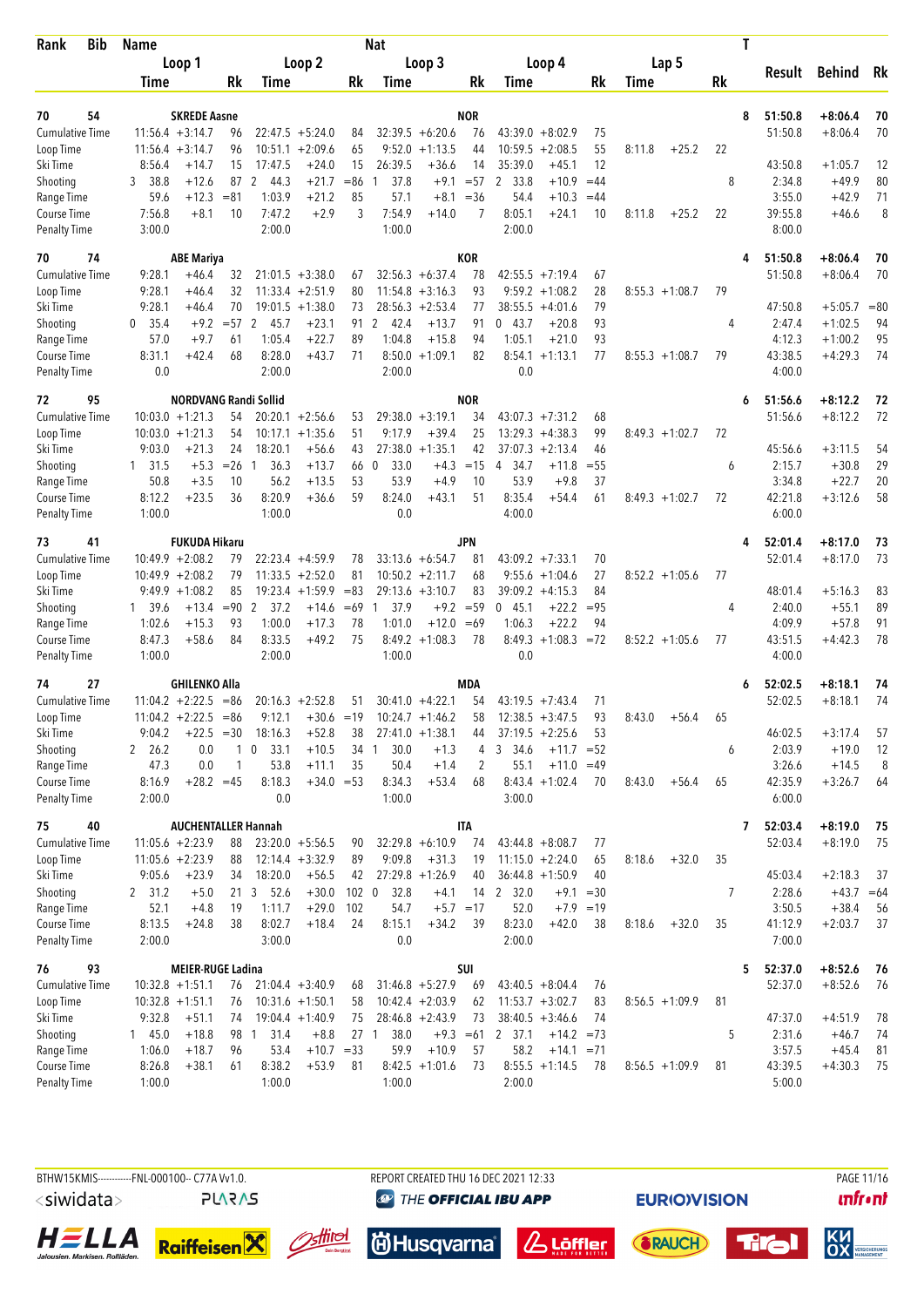| Bib<br>Rank                        | <b>Name</b>      |                        |                |                        |                                        |                  | <b>Nat</b>             |                                          |             |                                           |             |                   | T         |                    |              |          |
|------------------------------------|------------------|------------------------|----------------|------------------------|----------------------------------------|------------------|------------------------|------------------------------------------|-------------|-------------------------------------------|-------------|-------------------|-----------|--------------------|--------------|----------|
|                                    |                  | Loop 1                 |                |                        | Loop 2                                 |                  |                        | Loop 3                                   |             | Loop 4                                    |             | Lap 5             |           | Result             | Behind       | Rk       |
|                                    | Time             |                        | Rk             | Time                   |                                        | Rk               | Time                   |                                          | Rk          | Time                                      | Rk          | Time              | <b>Rk</b> |                    |              |          |
|                                    |                  |                        |                |                        |                                        |                  |                        |                                          |             |                                           |             |                   |           |                    |              |          |
| 77<br>76                           |                  | <b>LIIV Lisbeth</b>    |                |                        |                                        |                  |                        |                                          | EST         |                                           |             |                   | 4         | 52:39.7<br>52:39.7 | $+8:55.3$    | 77<br>77 |
| <b>Cumulative Time</b>             | 9:38.3<br>9:38.3 | $+56.6$<br>$+56.6$     | $=39$<br>$=39$ |                        | $19:20.7 + 1:57.2$<br>$9:42.4 +1:00.9$ | 27<br>28         |                        | $31:30.0 + 5:11.1$<br>$12:09.3 + 3:30.8$ | 67<br>95    | $43:28.5 +7:52.4$<br>11:58.5<br>$+3:07.5$ | 73<br>85    |                   | 89        |                    | $+8:55.3$    |          |
| Loop Time<br>Ski Time              | 9:38.3           | $+56.6$                | $= 80$         |                        | $19:20.7 + 1:57.2$                     | 82               |                        | $29:30.0 + 3:27.1$                       | 86          | 39:28.5<br>$+4:34.6$                      | 86          | $9:11.2 + 1:24.6$ |           | 48:39.7            | $+5:54.6$    | 86       |
| Shooting                           | 35.6<br>0        | $+9.4$                 | 60             | $\mathbf{0}$<br>30.6   | $+8.0$                                 | 22               | $\overline{2}$<br>39.3 | $+10.6$                                  | 71          | 2 31.4<br>$+8.5$                          | $= 25$      |                   | 4         | 2:17.1             | $+32.2$      | 33       |
| Range Time                         | 57.3             | $+10.0$                | 63             | 51.9                   | $+9.2$                                 | 27               | 1:01.0                 | $+12.0$                                  | $=69$       | 53.8<br>$+9.7$                            | $= 34$      |                   |           | 3:44.0             | $+31.9$      | 37       |
| Course Time                        | 8:41.0           | $+52.3$                | 82             | 8:50.5                 | $+1:06.2$                              | 87               |                        | $9:08.3 +1:27.4$                         | 88          | $9:04.7 +1:23.7$                          | 86          | $9:11.2 + 1:24.6$ | 89        | 44:55.7            | $+5:46.5$    | 87       |
| <b>Penalty Time</b>                | 0.0              |                        |                | 0.0                    |                                        |                  | 2:00.0                 |                                          |             | 2:00.0                                    |             |                   |           | 4:00.0             |              |          |
| 55<br>78                           |                  | <b>JUNG Jumi</b>       |                |                        |                                        |                  |                        |                                          | <b>KOR</b>  |                                           |             |                   | 5         | 53:04.1            | $+9:19.7$    | 78       |
| <b>Cumulative Time</b>             |                  | $10:27.9 + 1:46.2$     | 74             |                        | $20:56.4 + 3:32.9$                     | 66               |                        | $32:44.7 + 6:25.8$                       | 77          | $43:58.8 + 8:22.7$                        | 78          |                   |           | 53:04.1            | $+9:19.7$    | 78       |
| Loop Time                          |                  | $10:27.9 + 1:46.2$     | 74             |                        | $10:28.5 + 1:47.0$                     | 57               |                        | $11:48.3 + 3:09.8$                       | 92          | $11:14.1 + 2:23.1$                        | 64          | $9:05.3 +1:18.7$  | 85        |                    |              |          |
| Ski Time                           | 9:27.9           | $+46.2$                | $=68$          |                        | $18:56.4 + 1:32.9$                     | 71               |                        | $28:44.7 + 2:41.8$                       | 72          | 38:58.8<br>$+4:04.9$                      | 80          |                   |           | 48:04.1            | $+5:19.0$    | 84       |
| Shooting                           | 1 37.9           | $+11.7$                | $=79$          | 35.7<br>$\overline{1}$ | $+13.1$                                | 54               | 2<br>40.3              | $+11.6$                                  | 78          | 147.8<br>$+24.9$                          | 98          |                   | 5         | 2:41.8             | $+56.9$      | 90       |
| Range Time                         | 59.0             | $+11.7$                | $= 74$         | 56.3                   | $+13.6$                                | $= 54$           | 1:01.0                 | $+12.0$                                  | $=69$       | 1:07.2<br>$+23.1$                         | 95          |                   |           | 4:03.5             | $+51.4$      | 84       |
| Course Time                        | 8:28.9           | $+40.2$                | 64             | 8:32.2                 | +47.9                                  | 74               |                        | $8:47.3 +1:06.4$                         | 76          | $9:06.9 +1:25.9$                          | 88          | $9:05.3 +1:18.7$  | 85        | 44:00.6            | $+4:51.4$    | 82       |
| <b>Penalty Time</b>                | 1:00.0           |                        |                | 1:00.0                 |                                        |                  | 2:00.0                 |                                          |             | 1:00.0                                    |             |                   |           | 5:00.0             |              |          |
| 79<br>10                           |                  | <b>TANAKA Yurie</b>    |                |                        |                                        |                  |                        |                                          | JPN         |                                           |             |                   | 7         | 53:08.7            | $+9:24.3$    | 79       |
| <b>Cumulative Time</b>             | 9:36.1           | $+54.4$                | 36             |                        | $20:09.0 + 2:45.5$                     | 46               |                        | $31:27.7 + 5:08.8$                       | 66          | $44:51.9 +9:15.8$                         | 80          |                   |           | 53:08.7            | $+9:24.3$    | 79       |
| Loop Time                          | 9:36.1           | $+54.4$                | 36             |                        | $10:32.9 + 1:51.4$                     | 59               |                        | $11:18.7 + 2:40.2$                       | 82          | $13:24.2 +4:33.2$                         | 98          | 8:16.8<br>$+30.2$ | 30        |                    |              |          |
| Ski Time                           | 9:36.1           | $+54.4$                | 77             |                        | $19:09.0 + 1:45.5$                     | 77               |                        | $28:27.7 + 2:24.8$                       | 68          | $37:51.9 + 2:58.0$                        | 67          |                   |           | 46:08.7            | $+3:23.6$    | 59       |
| Shooting                           | 0, 37.0          | $+10.8$                | 73             | 50.1<br>$\mathbf{1}$   | $+27.5$                                | 101              | $\overline{2}$<br>35.9 | $+7.2$                                   | $= 36$      | 33.7<br>$+10.8$<br>4                      | $=40$       |                   | 7         | 2:36.8             | $+51.9$      | 84       |
| Range Time                         | 1:00.4           | $+13.1$                | $= 88$         | 1:11.1                 | $+28.4$                                | 100              | 1:00.6                 | $+11.6$                                  | 66          | 56.4<br>$+12.3$                           | 59          |                   |           | 4:08.5             | $+56.4$      | 89       |
| Course Time                        | 8:35.7           | $+47.0$                | 77             | 8:21.8                 | $+37.5 = 62$                           |                  | 8:18.1                 | $+37.2$                                  | 43          | 8:27.8<br>$+46.8$                         | 48          | 8:16.8<br>$+30.2$ | 30        | 42:00.2            | $+2:51.0$    | 50       |
| <b>Penalty Time</b>                | 0.0              |                        |                | 1:00.0                 |                                        |                  | 2:00.0                 |                                          |             | 4:00.0                                    |             |                   |           | 7:00.0             |              |          |
| 85<br>80                           |                  | <b>BULINA Sandra</b>   |                |                        |                                        |                  |                        |                                          | LAT         |                                           |             |                   | 7         | 53:21.4            | $+9:37.0$    | 80       |
| Cumulative Time                    | 9:37.3           | $+55.6$                | 37             |                        | $22:54.8 + 5:31.3$                     | 86               |                        | $34:15.7 + 7:56.8$                       | 88          | 44:42.8<br>$+9:06.7$                      | 79          |                   |           | 53:21.4            | $+9:37.0$    | 80       |
| Loop Time                          | 9:37.3           | $+55.6$                | 37             |                        | $13:17.5 +4:36.0$                      | 99               |                        | $11:20.9 + 2:42.4$                       | 83          | 10:27.1<br>$+1:36.1$                      | 44          | 8:38.6<br>$+52.0$ | 60        |                    |              |          |
| Ski Time                           | 9:37.3           | $+55.6$                | 78             | 18:54.8                | $+1:31.3$                              | 69               |                        | $28:15.7 + 2:12.8$                       | 64          | 37:42.8<br>$+2:48.9$                      | 62          |                   |           | 46:21.4            | $+3:36.3$    | 64       |
| Shooting                           | 0<br>-40.4       | $+14.2$                | 93             | 36.4<br>$\overline{4}$ | $+13.8$                                | 67               | $\overline{2}$<br>40.9 | $+12.2$                                  | 82          | 1 35.8<br>$+12.9$                         | 65          |                   | 7         | 2:33.6             | $+48.7$      | 79       |
| Range Time                         | 1:00.2           | $+12.9$                | $= 84$         | 56.5                   | $+13.8$                                | $=$ 56           | 1:02.6                 | $+13.6$                                  | 81          | 55.2<br>$+11.1$                           | $= 51$      |                   |           | 3:54.5             | $+42.4$      | $=68$    |
| Course Time<br><b>Penalty Time</b> | 8:37.1<br>0.0    | $+48.4$                | 78             | 8:21.0<br>4:00.0       | $+36.7 = 60$                           |                  | 8:18.3<br>2:00.0       | $+37.4$                                  | 44          | 8:31.9<br>$+50.9$<br>1:00.0               | 57          | 8:38.6<br>$+52.0$ | 60        | 42:26.9<br>7:00.0  | $+3:17.7$    | 61       |
| 39<br>81                           |                  | <b>MEINEN Susanna</b>  |                |                        |                                        |                  |                        |                                          | SUI         |                                           |             |                   | 9         | 53:27.1            | $+9:42.7$    | 81       |
| <b>Cumulative Time</b>             |                  | $10:02.1 + 1:20.4$     | 53             |                        | $23:00.4 + 5:36.9$                     | 88               |                        | $34:02.1 + 7:43.2$                       | 84          | $45:01.5 +9:25.4$                         | 82          |                   |           | 53:27.1            | $+9:42.7$    | 81       |
| Loop Time                          |                  | $10:02.1 + 1:20.4$     | 53             |                        | $12:58.3 +4:16.8$                      | 95               |                        | $11:01.7 +2:23.2$                        | 69          | $10:59.4 + 2:08.4$                        | 54          | $+39.0$<br>8:25.6 | 44        |                    |              |          |
| Ski Time                           | 9:02.1           | $+20.4$                | 23             | 18:00.4                | $+36.9$                                | 22               | 27:02.1                | $+59.2$                                  | 18          | $36:01.5 +1:07.6$                         | 15          |                   |           | 44:27.1            | $+1:42.0$    | 23       |
| Shooting                           | 1, 35.9          |                        | $+9.7 = 62$ 4  | 43.6                   | $+21.0$                                | 85               | $\overline{2}$<br>38.0 |                                          | $+9.3 = 61$ | 2 35.9<br>$+13.0$                         | $=66$       |                   | 9         | 2:33.5             | $+48.6 = 77$ |          |
| Range Time                         | 56.3             |                        | $+9.0 = 53$    | 1:04.9                 | $+22.2$                                | 87               | 1:00.2                 | $+11.2 = 60$                             |             | 56.5<br>$+12.4$                           | 60          |                   |           | 3:57.9             | $+45.8$      | 82       |
| Course Time                        | 8:05.8           | $+17.1$                | 23             | 7:53.4                 | $+9.1$                                 | 12               | 8:01.5                 | $+20.6$                                  | 14          | 8:02.9<br>$+21.9$                         | 6           | 8:25.6<br>$+39.0$ | 44        | 40:29.2            | $+1:20.0$    | 17       |
| <b>Penalty Time</b>                | 1:00.0           |                        |                | 4:00.0                 |                                        |                  | 2:00.0                 |                                          |             | 2:00.0                                    |             |                   |           | 9:00.0             |              |          |
| 82<br>79                           |                  | LEINAMO Sonja          |                |                        |                                        |                  |                        |                                          | <b>FIN</b>  |                                           |             |                   | 6         | 53:27.2            | $+9:42.8$    | 82       |
| Cumulative Time                    | 9:34.2           | $+52.5$                | 35             |                        | $23:27.5 + 6:04.0$                     | 92               |                        | $33:09.8 + 6:50.9$                       | 80          | $44:59.3 +9:23.2$                         | 81          |                   |           | 53:27.2            | $+9:42.8$    | 82       |
| Loop Time                          | 9:34.2           | $+52.5$                | 35             |                        | $13:53.3 + 5:11.8$                     | 103              |                        | $9:42.3 +1:03.8$                         | 39          | $11:49.5 + 2:58.5$                        | 82          | 8:27.9<br>$+41.3$ | 47        |                    |              |          |
| Ski Time                           | 9:34.2           | $+52.5$                | 75             |                        | $19:27.5 + 2:04.0$                     | 85               |                        | $29:09.8 + 3:06.9$                       | 82          | $38:59.3 + 4:05.4$                        | 81          |                   |           | 47:27.2            | $+4:42.1$    | -74      |
| Shooting                           | 38.6<br>0        |                        |                | $+12.4 = 85$ 4 1:01.   | $+38.9$                                | 103 <sub>0</sub> | 39.8                   | $+11.1$                                  | 77          | 2 54.6<br>$+31.7$                         | 102         |                   | 6         | 3:14.7             | $+1:29.8$    | 100      |
| Range Time                         | 1:01.4           | $+14.1$                | 91             | 1:22.3                 | $+39.6$                                | 103              | 1:02.7                 | $+13.7$                                  | 82          | 1:15.5<br>$+31.4$                         | 102         |                   |           | 4:41.9             | $+1:29.8$    | 101      |
| Course Time                        | 8:32.8           | $+44.1 = 71$           |                | 8:31.0                 | $+46.7$                                | 73               | 8:39.6                 | $+58.7$                                  | 71          | 8:34.0<br>$+53.0 = 59$                    |             | 8:27.9<br>$+41.3$ | 47        | 42:45.3            | $+3:36.1$    | 67       |
| <b>Penalty Time</b>                | 0.0              |                        |                | 4:00.0                 |                                        |                  | 0.0                    |                                          |             | 2:00.0                                    |             |                   |           | 6:00.0             |              |          |
| 19<br>83                           |                  | <b>GOWLING Gillian</b> |                |                        |                                        |                  |                        |                                          | <b>CAN</b>  |                                           |             |                   | 7         | 54:07.1            | $+10:22.7$   | 83       |
| <b>Cumulative Time</b>             |                  | $10:22.7 + 1:41.0$     | 69             |                        | $21:46.2 +4:22.7$                      | 73               |                        | $33:23.9 +7:05.0$                        | 82          | $45:12.5 + 9:36.4$                        | 83          |                   |           | 54:07.1            | $+10:22.7$   | 83       |
| Loop Time                          |                  | $10:22.7 + 1:41.0$     | 69             |                        | $11:23.5 +2:42.0$                      | 77               |                        | $11:37.7 + 2:59.2$                       | 89          | $11:48.6 + 2:57.6$                        | 81          | $8:54.6 + 1:08.0$ | 78        |                    |              |          |
| Ski Time                           | 9:22.7           | $+41.0$                | 60             |                        | $18:46.2 + 1:22.7$                     | 65               |                        | $28:23.9 +2:21.0$                        | 67          | $38:12.5 + 3:18.6$                        | 69          |                   |           | 47:07.1            | $+4:22.0$    | 70       |
| Shooting                           | 1, 36.3          | $+10.1$                | $=68$ 2        | 34.1                   | $+11.5 = 43$ 2                         |                  | 38.6                   | $+9.9$                                   | 69          | 2 34.3<br>$+11.4 = 50$                    |             |                   | 7         | 2:23.5             | $+38.6$      | 51       |
| Range Time                         | 56.3             |                        | $+9.0 = 53$    | 54.3                   | $+11.6 = 37$                           |                  | 1:00.1                 | $+11.1 = 58$                             |             | 53.0                                      | $+8.9 = 29$ |                   |           | 3:43.7             | $+31.6$      | 36       |
| Course Time                        | 8:26.4           | $+37.7$                | 59             | 8:29.2                 | $+44.9$                                | 72               | 8:37.6                 | $+56.7$                                  | 70          | $8:55.6 +1:14.6$                          | 79          | $8:54.6 +1:08.0$  | 78        | 43:23.4            | $+4:14.2$    | 72       |
| <b>Penalty Time</b>                | 1:00.0           |                        |                | 2:00.0                 |                                        |                  | 2:00.0                 |                                          |             | 2:00.0                                    |             |                   |           | 7:00.0             |              |          |



**@ THE OFFICIAL IBU APP** 

**EURIO)VISION** 

**unfront** 













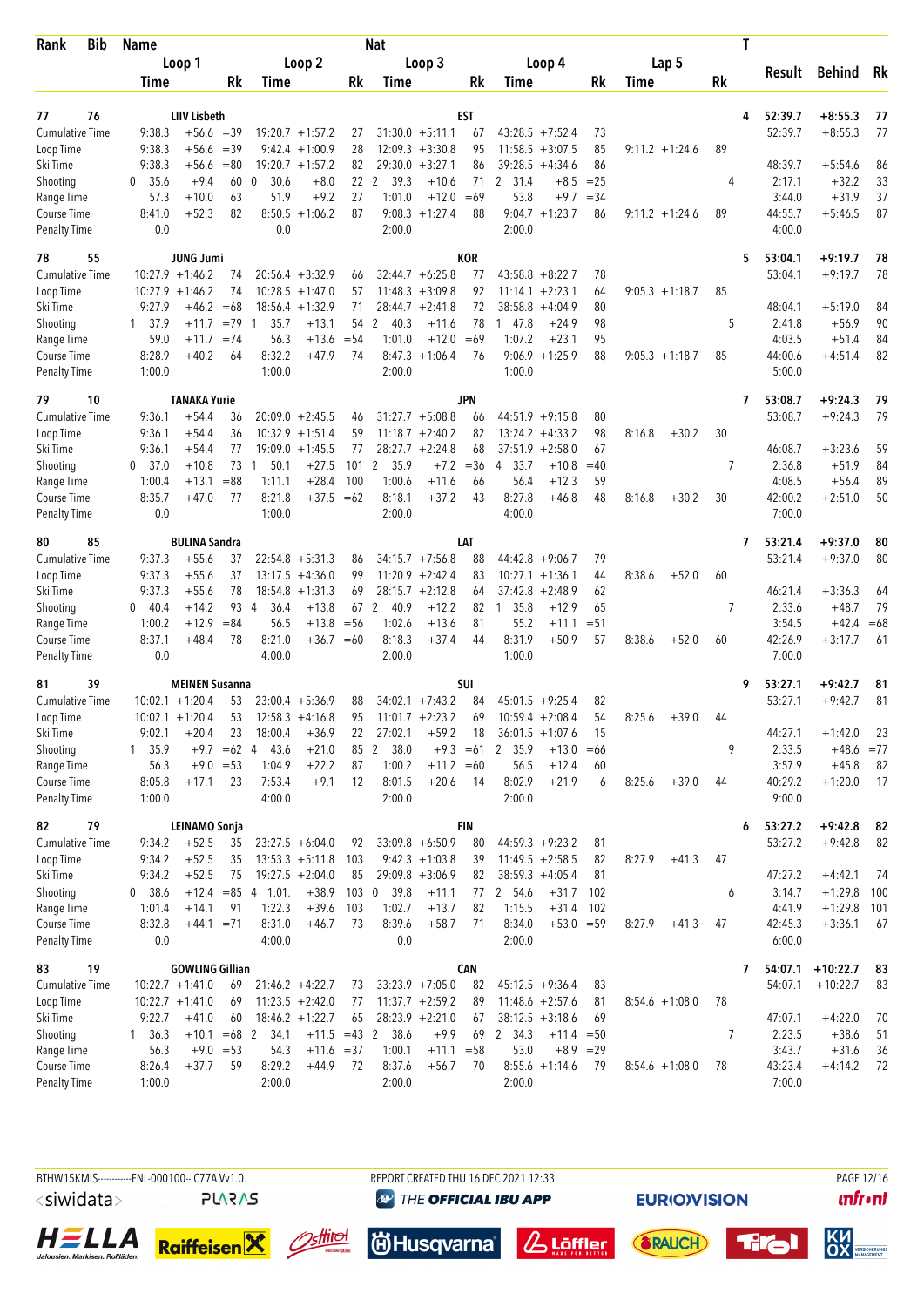| Bib<br>Rank                        | <b>Name</b>          |                                          |               |                        |                                          |          | Nat                  |                                         |                |                                          |              |                |        |                       |           | T |                   |                           |       |
|------------------------------------|----------------------|------------------------------------------|---------------|------------------------|------------------------------------------|----------|----------------------|-----------------------------------------|----------------|------------------------------------------|--------------|----------------|--------|-----------------------|-----------|---|-------------------|---------------------------|-------|
|                                    |                      | Loop 1                                   |               |                        | Loop 2                                   |          |                      | Loop 3                                  |                | Loop 4                                   |              |                |        | Lap 5                 |           |   |                   | Behind                    | Rk    |
|                                    | Time                 |                                          | Rk            | Time                   |                                          | Rk       | Time                 |                                         | Rk             | Time                                     |              | Rk             | Time   |                       | <b>Rk</b> |   | Result            |                           |       |
|                                    |                      |                                          |               |                        |                                          |          |                      |                                         |                |                                          |              |                |        |                       |           |   |                   |                           |       |
| 38<br>84                           |                      | LIGHTFOOT Amanda                         |               |                        | $22:35.6 + 5:12.1$                       |          |                      | $33:42.2 +7:23.3$                       | <b>GBR</b>     | $45:42.8 + 10:06$                        |              |                |        |                       |           | 9 | 54:19.4           | $+10:35.0$                | 84    |
| Cumulative Time<br>Loop Time       |                      | $9:59.0 +1:17.3$<br>$9:59.0 +1:17.3$     | 51<br>51      |                        | $12:36.6 + 3:55.1$                       | 82<br>94 |                      | $11:06.6 + 2:28.1$                      | 83<br>74       | 12:00.6                                  | $+3:09.6$    | 87<br>86       | 8:36.6 | $+50.0$               | 58        |   | 54:19.4           | $+10:35.0$                | 84    |
| Ski Time                           | 8:59.0               | $+17.3$                                  | 21            |                        | $18:35.6 + 1:12.1$                       | 57       | 27:42.2              | $+1:39.3$                               | $=46$          | 36:42.8                                  | $+1:48.9$    | 37             |        |                       |           |   | 45:19.4           | $+2:34.3$                 | 41    |
| Shooting                           | $1 \quad 33.6$       | $+7.4$                                   | 41            | 3<br>1:14.             | $+52.1$                                  | 104      | 2<br>34.0            | $+5.3$                                  | 20             | 3 25.8                                   | $+2.9$       | 3              |        |                       | 9         |   | 2:48.2            | $+1:03.3$                 | 95    |
| Range Time                         | 53.7                 | $+6.4$                                   | 31            | 1:34.9                 | $+52.2$                                  | 104      | 54.5                 | $+5.5$                                  | $=13$          | 45.2                                     | $+1.1$       | $\overline{2}$ |        |                       |           |   | 4:08.3            | $+56.2$                   | 88    |
| Course Time                        | 8:05.3               | $+16.6$                                  | 21            | 8:01.7                 | $+17.4$                                  | 23       | 8:12.1               | $+31.2$                                 | 34             | 8:15.4                                   | $+34.4$      | 25             | 8:36.6 | $+50.0$               | 58        |   | 41:11.1           | $+2:01.9$                 | 35    |
| <b>Penalty Time</b>                | 1:00.0               |                                          |               | 3:00.0                 |                                          |          | 2:00.0               |                                         |                | 3:00.0                                   |              |                |        |                       |           |   | 9:00.0            |                           |       |
| 85<br>1                            |                      | <b>KO Eunjung</b>                        |               |                        |                                          |          |                      |                                         | <b>KOR</b>     |                                          |              |                |        |                       |           | 8 | 54:21.0           | $+10:36.6$                | 85    |
| <b>Cumulative Time</b>             |                      | $11:20.7 + 2:39.0$                       | 92            |                        | $24:44.3 + 7:20.8$                       | 98       |                      | $36:11.6 + 9:52.7$                      | 94             | $45:37.5 + 10:01$ .                      |              | 85             |        |                       |           |   | 54:21.0           | $+10:36.6$                | 85    |
| Loop Time                          |                      | $11:20.7 + 2:39.0$                       | 92            | 13:23.6                | $+4:42.1$                                | 100      |                      | $11:27.3 +2:48.8$                       | 84             | 9:25.9                                   | $+34.9$      | 16             | 8:43.5 | $+56.9$               | 66        |   |                   |                           |       |
| Ski Time                           | 9:20.7               | $+39.0$                                  | 59            |                        | $18:44.3 + 1:20.8$                       | 63       |                      | $28:11.6 + 2:08.7$                      | 62             | 37:37.5                                  | $+2:43.6$    | 60             |        |                       |           |   | 46:21.0           | $+3:35.9$                 | 63    |
| Shooting                           | 2 33.2               | $+7.0$                                   | 39            | 41.3<br>$\overline{4}$ | $+18.7$                                  | 82 2     | 37.6                 | $+8.9$                                  | 51             | $\boldsymbol{0}$<br>36.7                 | $+13.8$      | $=70$          |        |                       | 8         |   | 2:29.0            | $+44.1$                   | $=68$ |
| Range Time                         | 54.0                 | $+6.7$                                   | $=33$         | 1:01.3                 | $+18.6$                                  | 81       | 58.1                 | $+9.1$                                  | $=41$          | 57.6                                     | $+13.5$      | $=67$          |        |                       |           |   | 3:51.0            | $+38.9$                   | 57    |
| Course Time                        | 8:26.7               | $+38.0$                                  | 60            | 8:22.3                 | $+38.0$                                  | 64       | 8:29.2               | $+48.3 = 61$                            |                | 8:28.3                                   | $+47.3$      | 50             | 8:43.5 | $+56.9$               | 66        |   | 42:30.0           | $+3:20.8$                 | 63    |
| <b>Penalty Time</b>                | 2:00.0               |                                          |               | 4:00.0                 |                                          |          | 2:00.0               |                                         |                | 0.0                                      |              |                |        |                       |           |   | 8:00.0            |                           |       |
| 86<br>86                           |                      | <b>BARMETTLER Flavia</b>                 |               |                        |                                          |          |                      |                                         | <b>SUI</b>     |                                          |              |                |        |                       |           | 8 | 54:38.2           | $+10:53.8$                | 86    |
| <b>Cumulative Time</b>             | 9:26.0               | $+44.3$                                  | 28            |                        | $22:50.4 + 5:26.9$                       | 85       |                      | $35:17.0 + 8:58.1$                      | 91             | $45:49.3 + 10:13$                        |              | 88             |        |                       |           |   | 54:38.2           | $+10:53.8$                | 86    |
| Loop Time                          | 9:26.0               | $+44.3$                                  | 28            |                        | $13:24.4 +4:42.9$                        | 101      |                      | $12:26.6 + 3:48.1$                      | 97             | $10:32.3 + 1:41.3$                       |              | 46             |        | $8:48.9 +1:02.3$      | 71        |   |                   |                           |       |
| Ski Time                           | 9:26.0               | $+44.3$                                  | 62            |                        | $18:50.4 + 1:26.9$                       | 66       |                      | $28:17.0 + 2:14.1$                      | 65             | $37:49.3 + 2:55.4$                       |              | 65             |        |                       |           |   | 46:38.2           | $+3:53.1$                 | 67    |
| Shooting                           | 30.7<br>$\mathbf{0}$ | $+4.5$                                   | 16            | 44.3<br>$\overline{4}$ | $+21.7$                                  | $=86$    | 3<br>36.3            | $+7.6$                                  | 44             | 32.2<br>$\overline{1}$                   | $+9.3$       | $=32$          |        |                       | 8         |   | 2:23.6            | $+38.7$                   | 52    |
| Range Time                         | 53.2                 | $+5.9$                                   | 27            | 1:03.8                 | $+21.1$                                  | 84       | 58.9                 | $+9.9$                                  | $= 53$         | 52.5                                     | $+8.4$       | $= 22$         |        |                       |           |   | 3:48.4            | $+36.3$                   | 49    |
| Course Time                        | 8:32.8               | $+44.1$                                  | $= 71$        | 8:20.6                 | $+36.3$                                  | 58       | 8:27.7               | $+46.8 = 57$                            |                | 8:39.8                                   | $+58.8$      | 65             |        | $8:48.9 +1:02.3$      | 71        |   | 42:49.8           | $+3:40.6$                 | 69    |
| <b>Penalty Time</b>                | 0.0                  |                                          |               | 4:00.0                 |                                          |          | 3:00.0               |                                         |                | 1:00.0                                   |              |                |        |                       |           |   | 8:00.0            |                           |       |
| 81<br>87                           |                      | ANUFRYIENKA Karyna                       |               |                        |                                          |          |                      |                                         | <b>BLR</b>     |                                          |              |                |        |                       |           | 5 | 54:39.5           | $+10:55.1$                | 87    |
| <b>Cumulative Time</b>             |                      | $10:56.7 + 2:15.0$                       | 84            |                        | $23:16.7 + 5:53.2$                       | 89       |                      | $34:20.7 + 8:01.8$                      | 89             | $45:21.2 +9:45.1$                        |              | 84             |        |                       |           |   | 54:39.5           | $+10:55.1$                | 87    |
| Loop Time                          |                      | $10:56.7 + 2:15.0$                       | 84            |                        | $12:20.0 + 3:38.5$                       | 90       |                      | $11:04.0 + 2:25.5$                      | 71             | $11:00.5 + 2:09.5$                       |              | 57             |        | $9:18.3 + 1:31.7$     | 92        |   |                   |                           |       |
| Ski Time                           |                      | $9:56.7 +1:15.0$                         | 91            |                        | $20:16.7 + 2:53.2$                       | 92       |                      | $30:20.7 +4:17.8$                       | 89             | $40:21.2 + 5:27.3$                       |              | 87             |        |                       |           |   | 49:39.5           | $+6:54.4$                 | 88    |
| Shooting                           | 1 31.5               | $+5.3$                                   | $=26$         | $\overline{2}$<br>46.1 | $+23.5$                                  | 93       | 31.1<br>$\mathbf{1}$ | $+2.4$                                  | $\overline{7}$ | 32.2<br>$\overline{1}$                   | $+9.3$       | $=32$          |        |                       | 5         |   | 2:21.1            | $+36.2$                   | 45    |
| Range Time                         | 53.9                 | $+6.6$                                   | 32            | 1:11.2                 | $+28.5$                                  | 101      | 55.4                 | $+6.4$                                  | $=19$          | 54.2                                     | $+10.1$      | $=40$          |        |                       |           |   | 3:54.7            | $+42.6$                   | 70    |
| Course Time                        |                      | $9:02.8 +1:14.1$                         | 91            |                        | $9:08.8 + 1:24.5$                        | 93       | 9:08.6               | $+1:27.7 = 89$                          |                | $9:06.3 +1:25.3$                         |              | 87             |        | $9:18.3 + 1:31.7$     | 92        |   | 45:44.8           | $+6:35.6$                 | 90    |
| Penalty Time                       | 1:00.0               |                                          |               | 2:00.0                 |                                          |          | 1:00.0               |                                         |                | 1:00.0                                   |              |                |        |                       |           |   | 5:00.0            |                           |       |
| 72<br>88                           |                      | <b>SKRIPKINA Alina</b>                   |               |                        |                                          |          |                      |                                         | KAZ            |                                          |              |                |        |                       |           | 4 | 55:07.8           | $+11:23.4$                | 88    |
| <b>Cumulative Time</b>             |                      | $10:25.9 + 1:44.2$                       | 70            |                        | $22:33.7 + 5:10.2$                       | 81       |                      | $34:09.0 +7:50.1$                       | 86             | $45:40.9 + 10:04$                        |              | 86             |        |                       |           |   | 55:07.8           | $+11:23.4$                | 88    |
| Loop Time                          |                      | $10:25.9 + 1:44.2$                       | 70            |                        | $12:07.8 + 3:26.3$                       | 87       |                      | $11:35.3 +2:56.8$                       | 88             | $11:31.9 + 2:40.9$                       |              | 78             |        | $9:26.9 +1:40.3 = 94$ |           |   |                   |                           |       |
| Ski Time                           |                      | $10:25.9 + 1:44.2$                       | 98            |                        | $20:33.7 + 3:10.2$                       | 98       |                      | $31:09.0 + 5:06.1$                      | 97             | $41:40.9 + 6:47.0$                       |              | 96             |        |                       |           |   | 51:07.8           | $+8:22.7$                 | 97    |
| Shooting                           | 0, 36.1              | $+9.9$                                   | 66            | $\overline{2}$<br>32.3 | $+9.7$                                   | 33       | 37.0                 | $+8.3$                                  | 47             | 33.7<br>-1                               | $+10.8$      | $=40$          |        |                       | 4         |   | 2:19.3            | $+34.4$                   | 39    |
| Range Time<br>Course Time          | 58.3                 | $+11.0$<br>$9:27.6 +1:38.9$              | 69<br>99      | 54.4                   | $+11.7$<br>$9:13.4 +1:29.1$              | 40<br>96 | 1:00.2               | $+11.2 = 60$<br>$9:35.1 + 1:54.2$ 101   |                | 56.0<br>$9:35.9 +1:54.9$                 | $+11.9$      | 56<br>98       |        | $9:26.9 +1:40.3 = 94$ |           |   | 3:48.9<br>47:18.9 | $+36.8 = 51$<br>$+8:09.7$ | 99    |
| Penalty Time                       | 0.0                  |                                          |               | 2:00.0                 |                                          |          | 1:00.0               |                                         |                | 1:00.0                                   |              |                |        |                       |           |   | 4:00.0            |                           |       |
|                                    |                      |                                          |               |                        |                                          |          |                      |                                         |                |                                          |              |                |        |                       |           |   |                   |                           |       |
| 50<br>89<br><b>Cumulative Time</b> |                      | <b>MARTON Eniko</b>                      |               |                        |                                          |          |                      |                                         | <b>ROU</b>     |                                          |              |                |        |                       |           | 9 | 55:28.7           | $+11:44.3$                | 89    |
| Loop Time                          |                      | $10:15.9 + 1:34.2$<br>$10:15.9 + 1:34.2$ | 61<br>61      |                        | $22:43.1 + 5:19.6$<br>$12:27.2 + 3:45.7$ | 83<br>92 |                      | $34:12.7 +7:53.8$<br>$11:29.6 + 2:51.1$ | 87<br>85       | $46:50.2 +11:14$ .<br>$12:37.5 + 3:46.5$ |              | 90<br>92       | 8:38.5 | $+51.9$               | 59        |   | 55:28.7           | $+11:44.3$                | 89    |
| Ski Time                           | 9:15.9               | $+34.2$                                  | 49            |                        | $18:43.1 + 1:19.6$                       | 61       |                      | $28:12.7 + 2:09.8$                      | 63             | $37:50.2 +2:56.3$                        |              | 66             |        |                       |           |   | 46:28.7           | $+3:43.6 = 65$            |       |
| Shooting                           | $1 \quad 32.1$       |                                          |               | $+5.9$ = 28 3 46.7     | $+24.1$                                  |          | 94 2 36.9            | $+8.2$                                  | 46             | 3 37.7                                   | $+14.8$ =75  |                |        |                       | 9         |   | 2:33.5            | $+48.6 = 77$              |       |
| Range Time                         | 55.0                 |                                          | $+7.7 = 45$   | 1:08.9                 | $+26.2$                                  | 92       | 1:00.4               | $+11.4$                                 | 65             | 1:00.9                                   | $+16.8 = 84$ |                |        |                       |           |   | 4:05.2            | $+53.1$                   | 86    |
| Course Time                        | 8:20.9               | $+32.2$                                  | 52            | 8:18.3                 | $+34.0 = 53$                             |          | 8:29.2               | $+48.3 = 61$                            |                | 8:36.6                                   | $+55.6$      | 63             | 8:38.5 | $+51.9$               | 59        |   | 42:23.5           | $+3:14.3$                 | 60    |
| Penalty Time                       | 1:00.0               |                                          |               | 3:00.0                 |                                          |          | 2:00.0               |                                         |                | 3:00.0                                   |              |                |        |                       |           |   | 9:00.0            |                           |       |
| 44<br>90                           |                      | <b>SEPANDJ Darya</b>                     |               |                        |                                          |          |                      |                                         | <b>CAN</b>     |                                          |              |                |        |                       |           | 6 | 55:38.7           | $+11:54.3$                | 90    |
| <b>Cumulative Time</b>             |                      | $9:58.5 +1:16.8$                         | 50            |                        | $20:55.9 + 3:32.4$                       | 65       |                      | $32:05.2 +5:46.3$                       | 73             | $46:28.3 +10:52$ .                       |              | 89             |        |                       |           |   | 55:38.7           | $+11:54.3$                | 90    |
| Loop Time                          |                      | $9:58.5 +1:16.8$                         | 50            |                        | $10:57.4 +2:15.9$                        | 69       |                      | $11:09.3 +2:30.8$                       | 76             | $14:23.1 + 5:32.1$                       |              | 102            |        | $9:10.4 + 1:23.8$     | 88        |   |                   |                           |       |
| Ski Time                           |                      | $9:58.5 +1:16.8$                         | 92            |                        | $19:55.9 + 2:32.4$                       | 88       |                      | $30:05.2 +4:02.3$                       | 87             | $40:28.3 + 5:34.4$                       |              | 89             |        |                       |           |   | 49:38.7           | $+6:53.6$                 | 87    |
| Shooting                           | 0 34.7               |                                          | $+8.5 = 51$ 1 | 37.2                   | $+14.6$                                  | $=69$    | 1, 37.9              |                                         | $+9.2 = 59$    | 4 44.9                                   | $+22.0$      | 94             |        |                       | 6         |   | 2:34.9            | $+50.0$                   | 81    |
| Range Time                         | 59.5                 | $+12.2$                                  | 80            | 59.7                   | $+17.0$                                  | 77       | 1:00.7               | $+11.7 = 67$                            |                | 1:11.0                                   | $+26.9$      | 98             |        |                       |           |   | 4:10.9            | $+58.8$                   | 93    |
| Course Time                        |                      | $8:59.0 +1:10.3$                         | 90            |                        | $8:57.7 +1:13.4$                         | 88       |                      | $9:08.6 +1:27.7 = 89$                   |                | $9:12.1 + 1:31.1$                        |              | 90             |        | $9:10.4 + 1:23.8$     | 88        |   | 45:27.8           | $+6:18.6$                 | 88    |
| Penalty Time                       | 0.0                  |                                          |               | 1:00.0                 |                                          |          | 1:00.0               |                                         |                | 4:00.0                                   |              |                |        |                       |           |   | 6:00.0            |                           |       |



**unfront** 

HELLA











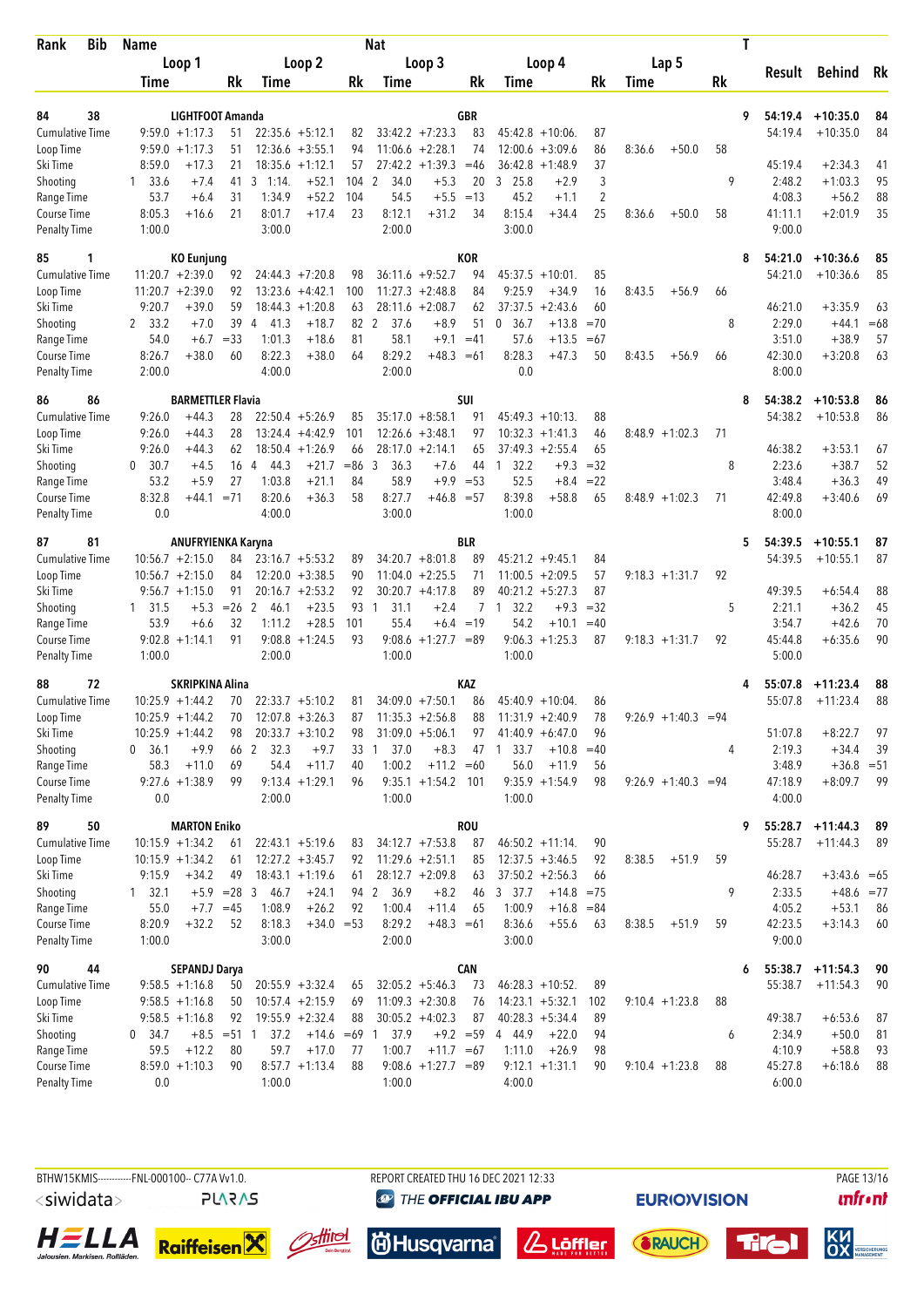| Bib<br>Rank                         | Name                      |                             |                        |                                         |             | <b>Nat</b>                              |                                        |                  |                                         |              |                       | Τ         |                   |                      |           |
|-------------------------------------|---------------------------|-----------------------------|------------------------|-----------------------------------------|-------------|-----------------------------------------|----------------------------------------|------------------|-----------------------------------------|--------------|-----------------------|-----------|-------------------|----------------------|-----------|
|                                     | Loop 1                    |                             |                        | Loop 2                                  |             |                                         | Loop 3                                 |                  | Loop 4                                  |              | Lap 5                 |           |                   |                      | Rk        |
|                                     | Time                      | Rk                          | Time                   |                                         | Rk          | Time                                    |                                        | Rk               | Time                                    | Rk           | Time                  | <b>Rk</b> |                   | Result Behind        |           |
|                                     |                           |                             |                        |                                         |             |                                         |                                        |                  |                                         |              |                       |           |                   |                      |           |
| 91<br>67                            | $12:11.3 + 3:29.6$        | <b>IRVANKOSKI Emilia</b>    |                        |                                         |             |                                         |                                        | <b>FIN</b><br>93 |                                         |              |                       | 6         | 56:16.6           | $+12:32.2$           | 91        |
| <b>Cumulative Time</b><br>Loop Time | $12:11.3 + 3:29.6$        |                             | 97<br>97               | $25:17.3 +7:53.8$<br>$13:06.0 + 4:24.5$ | 101<br>97   |                                         | $35:38.5 +9:19.6$<br>$10:21.2 +1:42.7$ | 55               | $46:59.2 +11:23$<br>$11:20.7 + 2:29.7$  | 91<br>68     | $9:17.4 +1:30.8$      | 91        | 56:16.6           | $+12:32.2$           | 91        |
| Ski Time                            | $10:11.3 + 1:29.6$        |                             | 95                     | $20:17.3 + 2:53.8$                      | 93          |                                         | $30:38.5 +4:35.6$                      | 94               | 40:59.2<br>$+6:05.3$                    | 93           |                       |           | 50:16.6           | $+7:31.5$            | 92        |
| Shooting                            | 2 38.1                    | $+11.9$                     | $= 82 \quad 3$<br>37.9 | $+15.3$                                 | 73          | 39.6<br>$\mathbf{0}$                    | $+10.9 = 74$                           |                  | 36.8<br>$+13.9$<br>-1                   | 72           |                       | 6         | 2:32.6            | $+47.7$              | 76        |
| Range Time                          | 59.0                      | $+11.7$<br>$=74$            | 58.8                   | $+16.1$                                 | $=68$       | 1:01.0                                  | $+12.0$                                | $=69$            | 57.6<br>$+13.5$                         | $=67$        |                       |           | 3:56.4            | $+44.3$              | 77        |
| Course Time                         | $9:12.3 +1:23.6$          |                             | 95                     | $9:07.2 + 1:22.9$                       | 92          |                                         | $9:20.2 +1:39.3 =94$                   |                  | $9:23.1 + 1:42.1$                       | 92           | $9:17.4 +1:30.8$      | 91        | 46:20.2           | $+7:11.0$            | 92        |
| <b>Penalty Time</b>                 | 2:00.0                    |                             | 3:00.0                 |                                         |             | 0.0                                     |                                        |                  | 1:00.0                                  |              |                       |           | 6:00.0            |                      |           |
| 36<br>92                            |                           | <b>GOLUBEVA Inese</b>       |                        |                                         |             |                                         |                                        | LAT              |                                         |              |                       | 6         | 57:28.3           | $+13:43.9$           | 92        |
| <b>Cumulative Time</b>              | $10:19.8 + 1:38.1$        |                             | 67                     | $23:27.1 + 6:03.6$                      | 91          |                                         | $34:02.3 +7:43.4$                      | 85               | $47:47.5 + 12:11$                       | 92           |                       |           | 57:28.3           | $+13:43.9$           | 92        |
| Loop Time                           | $10:19.8 + 1:38.1$        |                             | 67                     | $13:07.3 +4:25.8$                       | 98          |                                         | $10:35.2 +1:56.7$                      | 60               | $13:45.2 +4:54.2$                       | 100          | $9:40.8 + 1:54.2$     | 101       |                   |                      |           |
| Ski Time                            | $10:19.8 + 1:38.1$        |                             | 96                     | $20:27.1 + 3:03.6$                      | 95          |                                         | $31:02.3 +4:59.4$                      | 96               | $41:47.5 + 6:53.6$                      | 97           |                       |           | 51:28.3           | $+8:43.2$            | 99        |
| Shooting                            | 0, 34.6                   | $=49$<br>$+8.4$             | 3<br>37.2              | $+14.6$                                 | $=69$       | 41.2<br>$\mathbf{0}$                    | $+12.5$                                | $= 83$           | 345.1<br>$+22.2$                        | $= 95$       |                       | 6         | 2:38.3            | $+53.4$              | 87        |
| Range Time<br>Course Time           | 57.7<br>$9:22.1 + 1:33.4$ | $+10.4$                     | 58.4<br>66<br>98       | $+15.7$<br>$9:08.9 +1:24.6$             | $=65$<br>94 | 1:02.1                                  | $+13.1$<br>$9:33.1 + 1:52.2$           | 80<br>100        | 1:08.1<br>$+24.0$<br>$9:37.1 + 1:56.1$  | 96<br>$= 99$ | $9:40.8 +1:54.2$      | 101       | 4:06.3<br>47:22.0 | $+54.2$<br>$+8:12.8$ | 87<br>100 |
| <b>Penalty Time</b>                 | 0.0                       |                             | 3:00.0                 |                                         |             | 0.0                                     |                                        |                  | 3:00.0                                  |              |                       |           | 6:00.0            |                      |           |
| 93<br>89                            |                           | <b>KILIC Mine</b>           |                        |                                         |             |                                         |                                        | <b>TUR</b>       |                                         |              |                       | 7         | 57:34.2           | $+13:49.8$           | 93        |
| <b>Cumulative Time</b>              | $13:20.8 + 4:39.1$        | 102                         |                        | $23:33.6 + 6:10.1$                      | 93          |                                         | $36:45.9 + 10:27$ .                    | 97               | $48:07.3 +12:31$                        | 93           |                       |           | 57:34.2           | $+13:49.8$           | 93        |
| Loop Time                           | $13:20.8 + 4:39.1$        | 102                         |                        | $10:12.8 + 1:31.3$                      | 49          |                                         | $13:12.3 + 4:33.8$                     | 100              | $11:21.4 +2:30.4$                       | 71           | $9:26.9 +1:40.3 = 94$ |           |                   |                      |           |
| Ski Time                            | $10:20.8 + 1:39.1$        |                             | 97                     | $20:33.6 + 3:10.1$                      | 97          |                                         | $30:45.9 +4:43.0$                      | 95               | $41:07.3 + 6:13.4$                      | 95           |                       |           | 50:34.2           | $+7:49.1$            | 94        |
| Shooting                            | 3 39.6                    | $= 90$<br>$+13.4$           | $\mathbf{0}$<br>36.0   | $+13.4$                                 | $=62$ 3     | 42.0                                    | $+13.3$                                | 90               | 30.9<br>$+8.0$<br>$\overline{1}$        | $= 23$       |                       | 7         | 2:28.7            | $+43.8$              | 66        |
| Range Time                          | 1:03.1                    | $+15.8$                     | 94<br>57.8             | $+15.1$                                 | 61          | 1:02.8                                  | $+13.8$                                | 83               | 52.5<br>$+8.4$                          | $= 22$       |                       |           | 3:56.2            | $+44.1$              | $= 75$    |
| Course Time                         | $9:17.7 + 1:29.0$         |                             | 96<br>9:15.0           | $+1:30.7$                               | 97          |                                         | $9:09.5 +1:28.6$                       | 91               | $9:28.9 +1:47.9$                        | 96           | $9:26.9 +1:40.3$      | =94       | 46:38.0           | $+7:28.8$            | 96        |
| <b>Penalty Time</b>                 | 3:00.0                    |                             | 0.0                    |                                         |             | 3:00.0                                  |                                        |                  | 1:00.0                                  |              |                       |           | 7:00.0            |                      |           |
| 102<br>94                           |                           | <b>VANCSA Szilvia</b>       |                        |                                         |             |                                         |                                        | <b>ROU</b>       |                                         |              |                       | 8         | 58:01.7           | $+14:17.3$           | 94        |
| <b>Cumulative Time</b>              | $10:53.9 + 2:12.2$        |                             | 81                     | $23:52.3 + 6:28.8$                      | 95          |                                         | $38:05.4 +11:46$ .                     | 101              | $48:26.6 + 12:50$ .                     | 94           |                       |           | 58:01.7           | $+14:17.3$           | 94        |
| Loop Time                           | $10:53.9 + 2:12.2$        |                             | 81                     | $12:58.4 +4:16.9$                       | 96          |                                         | $14:13.1 + 5:34.6$                     | 102              | $10:21.2 + 1:30.2$                      | 42           | $9:35.1 + 1:48.5$     | 98        |                   |                      |           |
| Ski Time                            | $9:53.9 +1:12.2$          |                             | 88                     | $19:52.3 + 2:28.8$                      | 87          |                                         | $30:05.4 +4:02.5$                      | 88               | $40:26.6 + 5:32.7$                      | 88           |                       |           | 50:01.7           | $+7:16.6$            | 90        |
| Shooting                            | $1 \quad 33.1$            | $+6.9$                      | 38<br>3<br>34.9        | $+12.3$                                 | 51          | 38.0<br>4                               | $+9.3$                                 | $=61$            | 0, 29.9<br>$+7.0$                       | 18           |                       | 8         | 2:16.1            | $+31.2$              | 30        |
| Range Time<br>Course Time           | 56.5<br>$8:57.4 +1:08.7$  | $+9.2$<br>$= 57$            | 58.4<br>89             | $+15.7$<br>$9:00.0 + 1:15.7$            | $=65$<br>89 | 1:03.5                                  | $+14.5$<br>$9:09.6 + 1:28.7$           | $= 84$<br>92     | 52.9<br>$+8.8$<br>$9:28.3 +1:47.3$      | 28<br>95     | $9:35.1 + 1:48.5$     | 98        | 3:51.3<br>46:10.4 | $+39.2$<br>$+7:01.2$ | 58<br>91  |
| <b>Penalty Time</b>                 | 1:00.0                    |                             | 3:00.0                 |                                         |             | 4:00.0                                  |                                        |                  | 0.0                                     |              |                       |           | 8:00.0            |                      |           |
| 98<br>95                            |                           | <b>BALABANOVA Sofia</b>     |                        |                                         |             |                                         |                                        | <b>EST</b>       |                                         |              |                       | 7         | 58:08.2           | $+14:23.8$           | 95        |
| <b>Cumulative Time</b>              | $11:51.0 + 3:09.3$        |                             | 94                     | $23:00.2 + 5:36.7$                      | 87          |                                         | $36:39.6 + 10:20$ .                    | 96               | $48:58.8 + 13:22$                       | 97           |                       |           | 58:08.2           | $+14:23.8$           | 95        |
| Loop Time                           | $11:51.0 + 3:09.3$        |                             | 94                     | $11:09.2 +2:27.7$                       | 73          |                                         | $13:39.4 + 5:00.9$                     | 101              | $12:19.2 + 3:28.2$                      | 90           | $9:09.4 +1:22.8$      | 87        |                   |                      |           |
| Ski Time                            | $10:51.0 + 2:09.3$        | 101                         |                        |                                         |             | 21:00.2 +3:36.7 100 31:39.6 +5:36.7 100 |                                        |                  | $41:58.8 + 7:04.9$                      | 98           |                       |           | 51:08.2           | $+8:23.1$            | 98        |
| Shooting                            | 1 49.8                    | $+23.6$<br>102              | 35.8<br>$\overline{1}$ | $+13.2 = 55$ 3                          |             | 55.8                                    | $+27.1$                                | 102              | 2 41.5<br>$+18.6$                       | 89           |                       | 7         | 3:03.0            | $+1:18.1$            | 98        |
| Range Time                          | 1:14.8                    | $+27.5$<br>103              | 59.3                   | $+16.6 = 73$                            |             | 1:19.2                                  | $+30.2$ 102                            |                  | 1:04.5<br>$+20.4$                       | 92           |                       |           | 4:37.8            | $+1:25.7$            | 98        |
| Course Time                         |                           | $9:36.2 +1:47.5$ 101        |                        | $9:09.9 +1:25.6$                        | 95          |                                         | $9:20.2 +1:39.3 =94$                   |                  | $9:14.7 + 1:33.7$                       | 91           | $9:09.4 +1:22.8$      | 87        | 46:30.4           | $+7:21.2$            | 93        |
| <b>Penalty Time</b>                 | 1:00.0                    |                             | 1:00.0                 |                                         |             | 3:00.0                                  |                                        |                  | 2:00.0                                  |              |                       |           | 7:00.0            |                      |           |
| 96<br>82                            |                           | <b>MEZDREA Andreea</b>      |                        |                                         |             |                                         |                                        | <b>ROU</b>       |                                         |              |                       | 8         | 58:16.5           | $+14:32.1$           | 96        |
| <b>Cumulative Time</b>              | $10:51.8 + 2:10.1$        |                             | 80                     | $24:20.1 + 6:56.6$                      | 96          |                                         | $35:36.0 +9:17.1$                      | 92               | $48:54.2 +13:18$ .                      | 96           |                       |           | 58:16.5           | $+14:32.1$           | 96        |
| Loop Time                           | $10:51.8 + 2:10.1$        |                             | 80                     | $13:28.3 +4:46.8$                       | 102         |                                         | $11:15.9 + 2:37.4$                     | 80               | $13:18.2 + 4:27.2$                      | 96           | $9:22.3 +1:35.7$      | 93        |                   |                      |           |
| Ski Time                            | $9:51.8 +1:10.1$          |                             | 87                     | $20:20.1 + 2:56.6$                      | 94          |                                         | $30:36.0 +4:33.1$                      | 92               | $40:54.2 + 6:00.3$                      | 92           |                       |           | 50:16.5           | $+7:31.4$            | 91        |
| Shooting                            | 1 29.9                    | $+3.7 = 10$ 3               | 33.9                   | $+11.3 = 40$ 1                          |             | 29.5                                    | $+0.8$                                 | $\mathbf{2}$     | 3, 29.1<br>$+6.2 = 13$                  |              |                       | 8         | 2:02.6            | $+17.7$              | 9         |
| Range Time<br>Course Time           | 54.9<br>$8:56.9 +1:08.2$  | $+7.6 = 43$                 | 56.7<br>87             | $+14.0$<br>$9:31.6 +1:47.3$             | 58<br>102   | 54.3                                    | $+5.3$<br>$9:21.6 +1:40.7$             | 12<br>96         | 53.8<br>$+9.7 = 34$<br>$9:24.4 +1:43.4$ | 94           | $9:22.3 +1:35.7$      | 93        | 3:39.7<br>46:36.8 | $+27.6$<br>$+7:27.6$ | 30<br>95  |
| <b>Penalty Time</b>                 | 1:00.0                    |                             | 3:00.0                 |                                         |             | 1:00.0                                  |                                        |                  | 3:00.0                                  |              |                       |           | 8:00.0            |                      |           |
| 63<br>97                            |                           | <b>DURLANIK Zeynep Elif</b> |                        |                                         |             |                                         |                                        | tur              |                                         |              |                       | 7         | 58:36.4           | $+14:52.0$           | 97        |
| <b>Cumulative Time</b>              | $11:10.0 + 2:28.3$        |                             | 89                     | $22:28.0 + 5:04.5$                      | 80          |                                         | $35:16.2 + 8:57.3$                     | 90               | $49:02.0 + 13:25$ .                     | 98           |                       |           | 58:36.4           | $+14:52.0$           | 97        |
| Loop Time                           | $11:10.0 + 2:28.3$        |                             | 89                     | $11:18.0 + 2:36.5$                      | 76          |                                         | $12:48.2 + 4:09.7$                     | 98               | $13:45.8 + 4:54.8$                      | 101          | $9:34.4 +1:47.8$      | 97        |                   |                      |           |
| Ski Time                            | $10:10.0 + 1:28.3$        |                             | 94                     | $20:28.0 +3:04.5$                       | 96          |                                         | $31:16.2 + 5:13.3$                     | 98               | $42:02.0 +7:08.1$                       | 100          |                       |           | 51:36.4           | $+8:51.3$            | 100       |
| Shooting                            | $1 \quad 43.5$            | $+17.3$                     | 96 1 40.2              | $+17.6$                                 |             | 81 2 54.0                               | $+25.3$                                | 100              | 3, 51.2<br>$+28.3$                      | 100          |                       | 7         | 3:09.0            | $+1:24.1$            | 99        |
| Range Time                          | 1:06.6                    | $+19.3$                     | 1:01.7<br>97           | $+19.0$                                 | 83          | 1:16.6                                  | $+27.6$                                | 100              | 1:13.1<br>$+29.0$                       | 100          |                       |           | 4:38.0            | $+1:25.9$            | 99        |
| Course Time                         | $9:03.4 +1:14.7$          |                             | 92                     | $9:16.3 +1:32.0$                        | 98          |                                         | $9:31.6 + 1:50.7$                      | 97               | $9:32.7 +1:51.7$                        | 97           | $9:34.4 +1:47.8$      | 97        | 46:58.4           | $+7:49.2$            | 97        |
| <b>Penalty Time</b>                 | 1:00.0                    |                             | 1:00.0                 |                                         |             | 2:00.0                                  |                                        |                  | 3:00.0                                  |              |                       |           | 7:00.0            |                      |           |



*<u>& Löffler</u>* 

**尚Husqvarna** 

PAGE 14/16

**EURIO)VISION** 

**SRAUCH** 





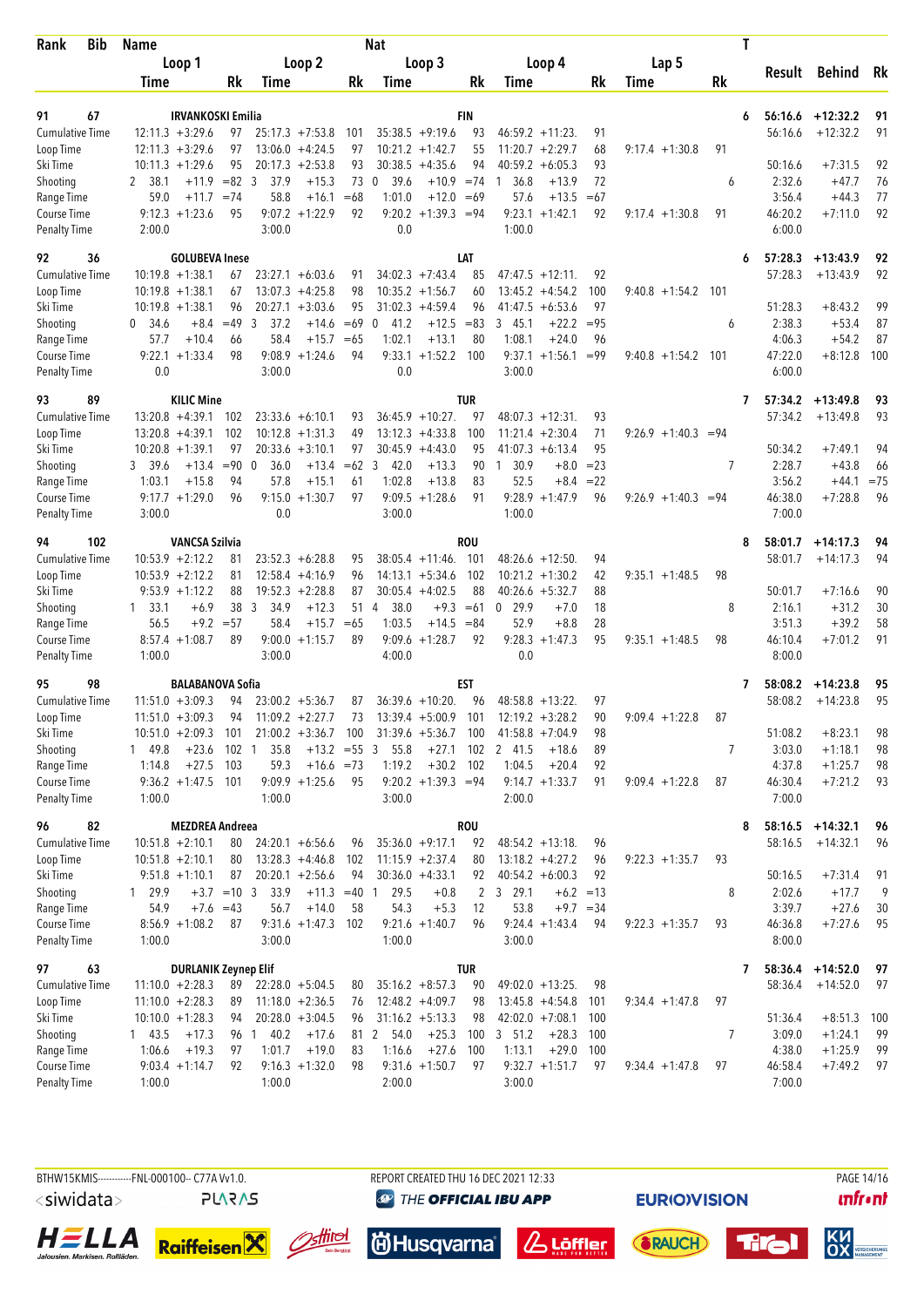| Bib<br>Rank                         | <b>Name</b>                                |               | Nat                                     |          |                                           |             |                                         |            | T                     |     |                         |                          |          |  |  |
|-------------------------------------|--------------------------------------------|---------------|-----------------------------------------|----------|-------------------------------------------|-------------|-----------------------------------------|------------|-----------------------|-----|-------------------------|--------------------------|----------|--|--|
|                                     | Loop 1                                     |               | Loop 2                                  |          | Loop 3                                    |             | Loop 4                                  |            | Lap 5                 |     |                         |                          |          |  |  |
|                                     | Time                                       | Rk            | Time                                    | Rk       | Time                                      | Rk          | Time                                    | Rk         | <b>Time</b>           | Rk  | Result                  | Behind                   | Rk       |  |  |
|                                     |                                            |               |                                         |          |                                           |             |                                         |            |                       |     |                         |                          |          |  |  |
| 98<br>91<br><b>Cumulative Time</b>  | <b>MITCHELL Ciara</b><br>$13:03.2 +4:21.5$ | 101           | $25:06.7 +7:43.2$                       | 100      | $36:18.3 + 9:59.4$                        | GBR<br>95   | $48:34.0 + 12:57$ .                     | 95         |                       |     | 58:36.5<br>4<br>58:36.5 | $+14:52.1$<br>$+14:52.1$ | 98<br>98 |  |  |
| Loop Time                           | $13:03.2 +4:21.5$                          | 101           | $12:03.5 + 3:22.0$                      | 86       | $11:11.6 + 2:33.1$                        | 77          | $12:15.7 + 3:24.7$                      | 88         | $10:02.5 + 2:15.9$    | 103 |                         |                          |          |  |  |
| Ski Time                            | $11:03.2 +2:21.5$                          | 104           | $22:06.7 + 4:43.2$                      | 104      | 33:18.3<br>$+7:15.4$                      | 104         | 44:34.0<br>$+9:40.1$                    | 104        |                       |     | 54:36.5                 | $+11:51.4$               | 104      |  |  |
| Shooting                            | $+21.9$<br>2 48.1                          | 101           | 45.1<br>$+22.5$<br>-1                   | 89       | 41.6<br>$+12.9$<br>0                      | $= 87$      | 145.7<br>$+22.8$                        | 97         |                       | 4   | 3:00.6                  | $+1:15.7$                | 97       |  |  |
| Range Time                          | 1:13.2<br>$+25.9$                          | 102           | 1:10.4<br>$+27.7$                       | 96       | 1:06.3<br>$+17.3$                         | 98          | 1:08.8<br>$+24.7$                       | 97         |                       |     | 4:38.7                  | $+1:26.6$                | 100      |  |  |
| Course Time                         | $9:50.0 + 2:01.3$                          | 103           | $9:53.1 + 2:08.8$                       | 104      | 10:05.3<br>$+2:24.4$                      | 103         | $10:06.9 + 2:25.9$                      | 104        | $10:02.5 + 2:15.9$    | 103 | 49:57.8                 | $+10:48.6$               | 104      |  |  |
| <b>Penalty Time</b>                 | 2:00.0                                     |               | 1:00.0                                  |          | 0.0                                       |             | 1:00.0                                  |            |                       |     | 4:00.0                  |                          |          |  |  |
| 99<br>104                           | <b>YILMAZ Berna</b>                        |               |                                         |          |                                           | <b>TUR</b>  |                                         |            |                       |     | 7<br>59:42.7            | $+15:58.3$               | 99       |  |  |
| <b>Cumulative Time</b>              | $12:54.4 +4:12.7$                          | 100           | $24:22.0 + 6:58.5$                      | 97       | $37:16.9 + 10:58$                         | 99          | $50:14.3 + 14:38$                       | 99         |                       |     | 59:42.7                 | $+15:58.3$               | 99       |  |  |
| Loop Time                           | $12:54.4 +4:12.7$                          | 100           | $11:27.6 + 2:46.1$                      | 78       | $12:54.9 +4:16.4$                         | 99          | $12:57.4 +4:06.4$                       | 94         | $9:28.4 +1:41.8$      | 96  |                         |                          |          |  |  |
| Ski Time                            | $10:54.4 + 2:12.7$                         | 103           | $21:22.0 + 3:58.5$                      | 103      | $32:16.9 + 6:14.0$                        | 102         | $+8:20.4$<br>43:14.3                    | 102        |                       |     | 52:42.7                 | $+9:57.6$                | 102      |  |  |
| Shooting                            | 49.9<br>$+23.7$<br>2                       | 103           | $+24.5$<br>47.1<br>-1                   | 96       | 2<br>59.2<br>$+30.5$                      | 103         | 2 58.3<br>$+35.4$                       | 103        |                       | 7   | 3:34.7                  | $+1:49.8$                | 103      |  |  |
| Range Time                          | 1:12.7<br>$+25.4$                          | 101           | 1:10.5<br>$+27.8$                       | $= 97$   | 1:22.7<br>$+33.7$                         | 103         | 1:19.7<br>$+35.6$                       | 103        |                       |     | 5:05.6                  | $+1:53.5$                | 103      |  |  |
| Course Time                         | $9:41.7 +1:53.0$                           | 102           | $9:17.1 + 1:32.8$                       | 99       | $9:32.2 +1:51.3$                          | 98          | $9:37.7 +1:56.7$                        | 101        | $9:28.4 +1:41.8$      | 96  | 47:37.1                 | $+8:27.9$                | -101     |  |  |
| <b>Penalty Time</b>                 | 2:00.0                                     |               | 1:00.0                                  |          | 2:00.0                                    |             | 2:00.0                                  |            |                       |     | 7:00.0                  |                          |          |  |  |
| 65<br>100                           | <b>MIRZA Valentina</b>                     |               |                                         |          |                                           | <b>MDA</b>  |                                         |            |                       |     | 7 1:00:43.6             | $+16:59.2$ 100           |          |  |  |
| <b>Cumulative Time</b>              | $13:52.1 + 5:10.4$                         | 103           | $26:17.7 + 8:54.2$                      | 102      | $37:23.1 + 11:04$ .                       | 100         | $50:25.9 + 14:49$ .                     | 100        |                       |     | 1:00:43.6               | $+16:59.2$               | 100      |  |  |
| Loop Time                           | $13:52.1 + 5:10.4$                         | 103           | $12:25.6 + 3:44.1$                      | 91       | $11:05.4 +2:26.9$                         | 73          | 13:02.8<br>$+4:11.8$                    | 95         | $10:17.7 + 2:31.1$    | 104 |                         |                          |          |  |  |
| Ski Time                            | $10:52.1 + 2:10.4$                         | 102           | $21:17.7 + 3:54.2$                      | 102      | $32:23.1 + 6:20.2$                        | 103         | $43:25.9 + 8:32.0$                      | 103        |                       |     | 53:43.6                 | $+10:58.5$               | 103      |  |  |
| Shooting                            | $+10.0$<br>3, 36.2                         |               | 67 2<br>36.0<br>$+13.4$                 | $=62$ 0  | 35.5<br>$+6.8$                            | 31          | 2 36.6<br>$+13.7$                       | 69         |                       | 7   | 2:24.5                  | $+39.6$                  | 56       |  |  |
| Range Time                          | 1:00.2<br>$+12.9$                          | $= 84$        | 59.5<br>$+16.8$                         | $= 75$   | 58.2<br>$+9.2$                            | 43          | 58.9<br>$+14.8$                         | $=74$      |                       |     | 3:56.8                  | $+44.7$                  | 80       |  |  |
| Course Time<br><b>Penalty Time</b>  | $9:51.9 +2:03.2$<br>3:00.0                 | 104           | 9:26.1<br>$+1:41.8$<br>2:00.0           | 101      | $10:07.2 +2:26.3$<br>0.0                  | 104         | 10:03.9<br>$+2:22.9$<br>2:00.0          | 103        | $10:17.7 + 2:31.1$    | 104 | 49:46.8<br>7:00.0       | $+10:37.6$               | 103      |  |  |
|                                     |                                            |               |                                         |          |                                           |             |                                         |            |                       |     |                         |                          |          |  |  |
| 78<br>101                           | <b>VOJINOVIC Anastasija</b>                |               |                                         |          |                                           | BIH         |                                         |            |                       |     | 9 1:01:17.4             | $+17:33.0$ 101           |          |  |  |
| <b>Cumulative Time</b><br>Loop Time | $12:34.8 + 3:53.1$<br>$12:34.8 + 3:53.1$   | 98<br>98      | $25:06.3 +7:42.8$<br>$12:31.5 + 3:50.0$ | 99<br>93 | $36:51.1 + 10:32$ .<br>$11:44.8 + 3:06.3$ | 98<br>90    | $51:33.4$ +15:57.<br>$14:42.3 + 5:51.3$ | 101<br>104 |                       |     | 1:01:17.4               | $+17:33.0$               | 101      |  |  |
| Ski Time                            | $10:34.8 + 1:53.1$                         | 99            | $21:06.3 + 3:42.8$                      | 101      | $31:51.1 + 5:48.2$                        | 101         | $+7:39.5$<br>42:33.4                    | 101        | $9:44.0 + 1:57.4$ 102 |     | 52:17.4                 | $+9:32.3$                | 101      |  |  |
| Shooting                            | 2 35.9<br>$+9.7$                           | $=62$ 2       | 30.5<br>$+7.9$                          | 21       | 41.3<br>$+12.6$<br>1                      | $= 85$      | 36.4<br>$+13.5$<br>4                    | 68         |                       | 9   | 2:24.1                  | $+39.2$                  | 53       |  |  |
| Range Time                          | $+12.9$<br>1:00.2                          | $= 84$        | $+9.0$<br>51.7                          | $= 23$   | 1:04.2<br>$+15.2$                         | 90          | 59.0<br>$+14.9$                         | $= 77$     |                       |     | 3:55.1                  | $+43.0$                  | $= 72$   |  |  |
| Course Time                         | $9:34.6 +1:45.9$                           | 100           | 9:39.8<br>$+1:55.5$                     | 103      | $+1:59.7$<br>9:40.6                       | 102         | $9:43.3 + 2:02.3$                       | 102        | $9:44.0 + 1:57.4$     | 102 | 48:22.3                 | $+9:13.1$                | 102      |  |  |
| <b>Penalty Time</b>                 | 2:00.0                                     |               | 2:00.0                                  |          | 1:00.0                                    |             | 4:00.0                                  |            |                       |     | 9:00.0                  |                          |          |  |  |
| 94<br>102                           | <b>TUMUR Ariunbold</b>                     |               |                                         |          |                                           | MGL         |                                         |            |                       |     | 11 1:01:18.8            | $+17:34.4$               | 102      |  |  |
| Cumulative Time                     | $15:06.7 + 6:25.0$                         | - 104         | $27:02.5 +9:39.0$                       | 104      | $39:24.0 + 13:05$ .                       | 102         | $51:40.6 + 16:04$ .                     | 102        |                       |     | 1:01:18.8               | $+17:34.4$ 102           |          |  |  |
| Loop Time                           | $15:06.7 + 6:25.0$                         | 104           | $11:55.8 + 3:14.3$                      | 83       | $12:21.5 + 3:43.0$                        | 96          | $12:16.6 + 3:25.6$                      | 89         | $9:38.2 +1:51.6$      | 99  |                         |                          |          |  |  |
| Ski Time                            | $10:06.7 + 1:25.0$                         | 93            | $20:02.5 +2:39.0$                       | 90       | $30:24.0 +4:21.1$                         | 90          | $40:40.6 + 5:46.7$                      | 91         |                       |     | 50:18.8                 | $+7:33.7$                | 93       |  |  |
| Shooting                            | 5 36.0                                     | $+9.8 = 64$ 2 | 33.2<br>$+10.6 = 35$ 2                  |          | 38.1                                      | $+9.4 = 64$ | 2 29.1<br>$+6.2$                        | $=13$      |                       | 11  | 2:16.5                  | $+31.6$                  | 32       |  |  |
| Range Time                          | 59.4                                       | $+12.1 = 78$  | 51.3<br>$+8.6$                          | 22       | 1:01.7<br>$+12.7 = 76$                    |             | 52.6<br>$+8.5$                          | 25         |                       |     | 3:45.0                  | $+32.9$                  | 41       |  |  |
| Course Time                         | $9:07.3 +1:18.6$                           | 94            | $9:04.5 +1:20.2$                        | 91       | $9:19.8 + 1:38.9$                         | 93          | $9:24.0 +1:43.0$                        | 93         | $9:38.2 +1:51.6$      | 99  | 46:33.8                 | $+7:24.6$                | 94       |  |  |
| <b>Penalty Time</b>                 | 5:00.0                                     |               | 2:00.0                                  |          | 2:00.0                                    |             | 2:00.0                                  |            |                       |     | 11:00.0                 |                          |          |  |  |
| 75<br>103                           |                                            |               | <b>ENKHBAYAR Ariuntungalag</b>          |          |                                           | MGL         |                                         |            |                       |     | 13 1:02:50.3            | $+19:05.9$ 103           |          |  |  |
| <b>Cumulative Time</b>              | $11:56.1 + 3:14.4$                         | 95            | $27:02.2 +9:38.7$                       | 103      | 42:34.9 +16:16. 104                       |             | $53:37.2 + 18:01$ .                     | 103        |                       |     | 1:02:50.3               | $+19:05.9$ 103           |          |  |  |
| Loop Time                           | $11:56.1 + 3:14.4$                         | 95            | $15:06.1 + 6:24.6$                      | 104      | $15:32.7 + 6:54.2$ 103                    |             | $11:02.3 +2:11.3$                       | 59         | $9:13.1 + 1:26.5$     | 90  |                         |                          |          |  |  |
| Ski Time                            | $9:56.1 + 1:14.4$                          | 90            | $20:02.2 + 2:38.7$                      | 89       | $30:34.9 +4:32.0$                         | 91          | $40:37.2 +5:43.3$                       | 90         |                       |     | 49:50.3                 | $+7:05.2$                | 89       |  |  |
| Shooting                            | 2 43.8<br>$+17.6$                          |               | 97 5 46.9<br>$+24.3$                    |          | 95 5<br>39.4<br>$+10.7 = 72$              |             | 1 38.8<br>$+15.9$                       | 80         |                       | 13  | 2:49.1                  | $+1:04.2$                | 96       |  |  |
| Range Time                          | 1:06.7<br>$+19.4$                          | 98            | 1:10.9<br>$+28.2$                       | 99       | 1:02.0<br>$+13.0 = 78$                    |             | 1:00.7<br>$+16.6$                       | 83         |                       |     | 4:20.3                  | $+1:08.2$                | 96       |  |  |
| Course Time                         | $8:49.4 +1:00.7$                           | 85            | 8:25.2<br>$+40.9$                       | 66       | $9:00.7 +1:19.8$                          | 86          | $9:01.6 +1:20.6$                        | 84         | $9:13.1 + 1:26.5$     | 90  | 44:30.0                 | $+5:20.8$                | 85       |  |  |
| <b>Penalty Time</b>                 | 2:00.0                                     |               | 5:30.0                                  |          | 5:30.0                                    |             | 1:00.0                                  |            |                       |     | 14:00.0                 |                          |          |  |  |
| 104<br>103                          | KASSENOVA Arna                             |               |                                         |          |                                           | KAZ         |                                         |            |                       |     | 12 1:03:05.9            | +19:21.5 104             |          |  |  |
| <b>Cumulative Time</b>              | $11:38.0 + 2:56.3$                         | 93            | $23:48.3 + 6:24.8$                      | 94       | $39:34.0 +13:15.$ 103                     |             | $53:59.4 + 18:23$ .                     | 104        |                       |     | 1:03:05.9               | $+19:21.5$ 104           |          |  |  |
| Loop Time                           | $11:38.0 + 2:56.3$                         | 93            | $12:10.3 + 3:28.8$                      | 88       | $15:45.7 + 7:07.2$                        | 104         | $14:25.4 + 5:34.4$                      | 103        | $9:06.5 +1:19.9$      | 86  |                         |                          |          |  |  |
| Ski Time                            | $10:38.0 + 1:56.3$                         | 100           | $20:48.3 + 3:24.8$                      | 99       | $31:34.0 + 5:31.1$                        | 99          | $41:59.4 +7:05.5$                       | 99         |                       |     | 51:05.9                 | $+8:20.8$                | 96       |  |  |
| Shooting                            | $+30.7$<br>1 56.9                          |               | 104 2 48.0                              |          | $+25.4 = 97$ 5 1:17.<br>$+48.4$           | 104         | 4 52.8<br>$+29.9$                       | 101        |                       | 12  | 3:55.1                  | $+2:10.2$                | 104      |  |  |
| Range Time                          | 1:19.7<br>$+32.4$                          | 104           | 1:09.1<br>$+26.4$                       | 93       | 1:40.7<br>$+51.7$                         | 104         | 1:15.0<br>$+30.9$                       | 101        |                       |     | 5:24.5                  | $+2:12.4$ 104            |          |  |  |
| Course Time                         | $9:18.3 +1:29.6$                           | 97            | $9:01.2 +1:16.9$                        | 90       | $9:05.0 +1:24.1$                          | 87          | $9:10.4 + 1:29.4$                       | 89         | $9:06.5 +1:19.9$      | 86  | 45:41.4                 | $+6:32.2$                | - 89     |  |  |
| <b>Penalty Time</b>                 | 1:00.0                                     |               | 2:00.0                                  |          | 5:00.0                                    |             | 4:00.0                                  |            |                       |     | 12:00.0                 |                          |          |  |  |

BTHW15KMIS----------FNL-000100-- C77A Vv1.0. REPORT CREATED THU 16 DEC 2021 12:33 PAGE 15/16 <siwidata> **PLARAS** 

**@ THE OFFICIAL IBU APP** 

**unfront** 











**EURIO)VISION**